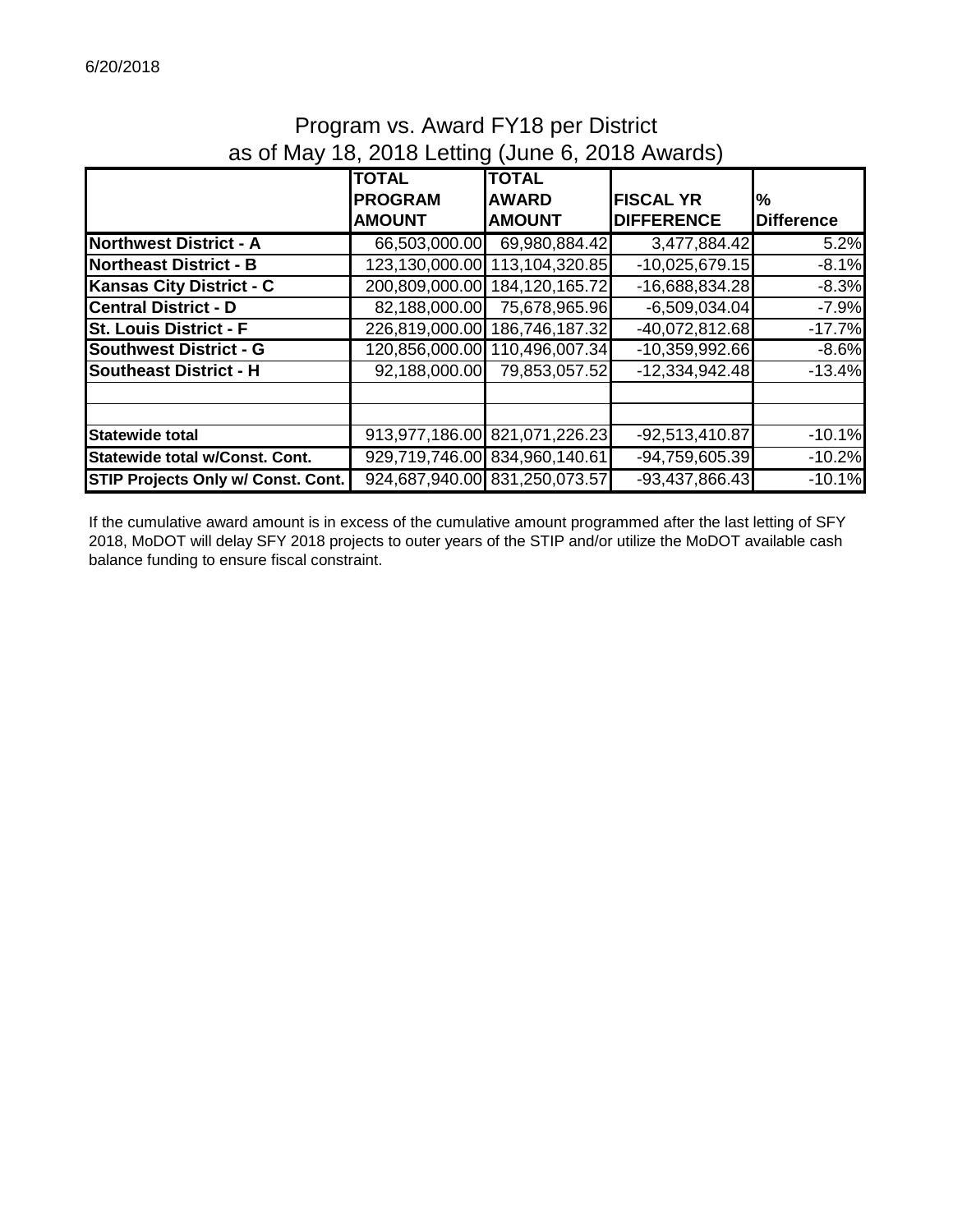|  | <u>ka kuumaa kuumaa kuumaa kuumaa kuumaa kuumaa kuumaa kuumaa kuumaa kuumaa kuumaa kuumaa kuumaa kuumaa kuumaa k</u>  |  |  |  | <u>a kutoka katika saidi saidi saidi saidi saidi saidi saidi saidi saidi saidi saidi saidi saidi saidi saidi saidi</u><br><u>ka kutoka kutoka kutoka kutoka kutoka kutoka kutoka kutoka kutoka kutoka kutoka kutoka kutoka kutoka kutoka k</u> |  |  |  |
|--|-----------------------------------------------------------------------------------------------------------------------|--|--|--|------------------------------------------------------------------------------------------------------------------------------------------------------------------------------------------------------------------------------------------------|--|--|--|
|  | <u>ransa kasara sedang pada tahun 1992. Pada tahun 1993 dan pada tahun 1993 dan pada tahun 1994. Pada tahun 1994 </u> |  |  |  |                                                                                                                                                                                                                                                |  |  |  |
|  | <u>a kultuu saa maan sanaa sanaa sanaa sanaa sanaa sanaa sanaa sanaa sanaa sanaa sanaa sanaa sanaa sanaa sanaa sa</u> |  |  |  |                                                                                                                                                                                                                                                |  |  |  |

|  | ,,,,,,,,,,,,,,,,,,,,, |  |  |  |  |  |  |
|--|-----------------------|--|--|--|--|--|--|
|  |                       |  |  |  |  |  |  |
|  |                       |  |  |  |  |  |  |
|  |                       |  |  |  |  |  |  |
|  |                       |  |  |  |  |  |  |
|  |                       |  |  |  |  |  |  |
|  |                       |  |  |  |  |  |  |
|  |                       |  |  |  |  |  |  |
|  |                       |  |  |  |  |  |  |
|  |                       |  |  |  |  |  |  |
|  |                       |  |  |  |  |  |  |
|  |                       |  |  |  |  |  |  |
|  |                       |  |  |  |  |  |  |
|  |                       |  |  |  |  |  |  |
|  |                       |  |  |  |  |  |  |
|  |                       |  |  |  |  |  |  |
|  |                       |  |  |  |  |  |  |
|  |                       |  |  |  |  |  |  |
|  |                       |  |  |  |  |  |  |
|  |                       |  |  |  |  |  |  |
|  |                       |  |  |  |  |  |  |
|  |                       |  |  |  |  |  |  |
|  |                       |  |  |  |  |  |  |
|  |                       |  |  |  |  |  |  |
|  |                       |  |  |  |  |  |  |
|  |                       |  |  |  |  |  |  |
|  |                       |  |  |  |  |  |  |
|  |                       |  |  |  |  |  |  |
|  |                       |  |  |  |  |  |  |
|  |                       |  |  |  |  |  |  |
|  |                       |  |  |  |  |  |  |
|  |                       |  |  |  |  |  |  |
|  |                       |  |  |  |  |  |  |
|  |                       |  |  |  |  |  |  |
|  |                       |  |  |  |  |  |  |
|  |                       |  |  |  |  |  |  |
|  |                       |  |  |  |  |  |  |
|  |                       |  |  |  |  |  |  |
|  |                       |  |  |  |  |  |  |
|  |                       |  |  |  |  |  |  |
|  |                       |  |  |  |  |  |  |
|  |                       |  |  |  |  |  |  |
|  |                       |  |  |  |  |  |  |
|  |                       |  |  |  |  |  |  |
|  |                       |  |  |  |  |  |  |
|  |                       |  |  |  |  |  |  |
|  |                       |  |  |  |  |  |  |
|  |                       |  |  |  |  |  |  |
|  |                       |  |  |  |  |  |  |
|  |                       |  |  |  |  |  |  |
|  |                       |  |  |  |  |  |  |
|  |                       |  |  |  |  |  |  |
|  |                       |  |  |  |  |  |  |
|  |                       |  |  |  |  |  |  |
|  |                       |  |  |  |  |  |  |
|  |                       |  |  |  |  |  |  |
|  |                       |  |  |  |  |  |  |
|  |                       |  |  |  |  |  |  |
|  |                       |  |  |  |  |  |  |
|  |                       |  |  |  |  |  |  |
|  |                       |  |  |  |  |  |  |
|  |                       |  |  |  |  |  |  |
|  |                       |  |  |  |  |  |  |
|  |                       |  |  |  |  |  |  |
|  |                       |  |  |  |  |  |  |

|  |  | <u>a kultuu kultuu kultuu kultuu kultuu kultuu kontaa sivallisessa sivallisessa kontaa sivallisessa sivallisessa</u> |  |  |  |
|--|--|----------------------------------------------------------------------------------------------------------------------|--|--|--|
|  |  |                                                                                                                      |  |  |  |
|  |  |                                                                                                                      |  |  |  |
|  |  |                                                                                                                      |  |  |  |
|  |  |                                                                                                                      |  |  |  |
|  |  |                                                                                                                      |  |  |  |
|  |  |                                                                                                                      |  |  |  |
|  |  |                                                                                                                      |  |  |  |
|  |  |                                                                                                                      |  |  |  |
|  |  |                                                                                                                      |  |  |  |
|  |  |                                                                                                                      |  |  |  |
|  |  |                                                                                                                      |  |  |  |
|  |  |                                                                                                                      |  |  |  |
|  |  |                                                                                                                      |  |  |  |
|  |  |                                                                                                                      |  |  |  |
|  |  |                                                                                                                      |  |  |  |
|  |  |                                                                                                                      |  |  |  |
|  |  |                                                                                                                      |  |  |  |
|  |  |                                                                                                                      |  |  |  |
|  |  |                                                                                                                      |  |  |  |
|  |  |                                                                                                                      |  |  |  |
|  |  |                                                                                                                      |  |  |  |
|  |  |                                                                                                                      |  |  |  |
|  |  |                                                                                                                      |  |  |  |
|  |  |                                                                                                                      |  |  |  |
|  |  |                                                                                                                      |  |  |  |
|  |  |                                                                                                                      |  |  |  |
|  |  |                                                                                                                      |  |  |  |
|  |  |                                                                                                                      |  |  |  |
|  |  |                                                                                                                      |  |  |  |
|  |  |                                                                                                                      |  |  |  |
|  |  |                                                                                                                      |  |  |  |
|  |  |                                                                                                                      |  |  |  |
|  |  |                                                                                                                      |  |  |  |
|  |  |                                                                                                                      |  |  |  |
|  |  |                                                                                                                      |  |  |  |
|  |  |                                                                                                                      |  |  |  |
|  |  |                                                                                                                      |  |  |  |
|  |  |                                                                                                                      |  |  |  |
|  |  |                                                                                                                      |  |  |  |
|  |  |                                                                                                                      |  |  |  |
|  |  |                                                                                                                      |  |  |  |
|  |  |                                                                                                                      |  |  |  |
|  |  |                                                                                                                      |  |  |  |
|  |  |                                                                                                                      |  |  |  |
|  |  |                                                                                                                      |  |  |  |
|  |  |                                                                                                                      |  |  |  |
|  |  |                                                                                                                      |  |  |  |
|  |  |                                                                                                                      |  |  |  |
|  |  |                                                                                                                      |  |  |  |
|  |  |                                                                                                                      |  |  |  |
|  |  |                                                                                                                      |  |  |  |
|  |  |                                                                                                                      |  |  |  |
|  |  |                                                                                                                      |  |  |  |
|  |  |                                                                                                                      |  |  |  |
|  |  |                                                                                                                      |  |  |  |
|  |  |                                                                                                                      |  |  |  |
|  |  |                                                                                                                      |  |  |  |
|  |  |                                                                                                                      |  |  |  |
|  |  |                                                                                                                      |  |  |  |
|  |  |                                                                                                                      |  |  |  |
|  |  |                                                                                                                      |  |  |  |
|  |  |                                                                                                                      |  |  |  |
|  |  |                                                                                                                      |  |  |  |

| .<br>. | . | mana any kaominin |        |  |
|--------|---|-------------------|--------|--|
|        |   |                   |        |  |
|        |   |                   |        |  |
|        |   |                   |        |  |
|        |   |                   |        |  |
|        |   |                   |        |  |
|        |   |                   |        |  |
|        |   |                   |        |  |
|        |   |                   |        |  |
|        |   |                   |        |  |
|        |   |                   |        |  |
|        |   |                   |        |  |
|        |   |                   |        |  |
|        |   |                   |        |  |
|        |   |                   |        |  |
|        |   |                   |        |  |
|        |   |                   |        |  |
|        |   |                   |        |  |
|        |   |                   |        |  |
|        |   |                   |        |  |
|        |   |                   |        |  |
|        |   |                   |        |  |
|        |   |                   |        |  |
|        |   |                   |        |  |
|        |   |                   |        |  |
|        |   |                   |        |  |
|        |   |                   |        |  |
|        |   |                   |        |  |
|        |   |                   |        |  |
|        |   |                   |        |  |
|        |   |                   |        |  |
|        |   |                   |        |  |
|        |   |                   |        |  |
|        |   |                   |        |  |
|        |   |                   |        |  |
|        |   |                   |        |  |
|        |   |                   |        |  |
|        |   |                   |        |  |
|        |   |                   |        |  |
|        |   |                   |        |  |
|        |   |                   |        |  |
|        |   |                   |        |  |
|        |   |                   |        |  |
|        |   |                   |        |  |
|        |   |                   |        |  |
|        |   |                   |        |  |
|        |   |                   |        |  |
|        |   |                   |        |  |
|        |   |                   |        |  |
|        |   |                   |        |  |
|        |   |                   |        |  |
|        |   |                   |        |  |
|        |   |                   |        |  |
|        |   |                   |        |  |
|        |   |                   |        |  |
|        |   |                   |        |  |
|        |   |                   |        |  |
|        |   |                   |        |  |
|        |   |                   |        |  |
|        |   | .                 | .<br>. |  |
|        |   |                   |        |  |
|        |   |                   |        |  |

|  |  |  |  |  |  |  |  |  |  | mm |  |  |  |  |  |  |  |  |  |  |  |  |  |  |  |  |  |
|--|--|--|--|--|--|--|--|--|--|----|--|--|--|--|--|--|--|--|--|--|--|--|--|--|--|--|--|
|  |  |  |  |  |  |  |  |  |  |    |  |  |  |  |  |  |  |  |  |  |  |  |  |  |  |  |  |
|  |  |  |  |  |  |  |  |  |  |    |  |  |  |  |  |  |  |  |  |  |  |  |  |  |  |  |  |
|  |  |  |  |  |  |  |  |  |  |    |  |  |  |  |  |  |  |  |  |  |  |  |  |  |  |  |  |
|  |  |  |  |  |  |  |  |  |  |    |  |  |  |  |  |  |  |  |  |  |  |  |  |  |  |  |  |
|  |  |  |  |  |  |  |  |  |  |    |  |  |  |  |  |  |  |  |  |  |  |  |  |  |  |  |  |
|  |  |  |  |  |  |  |  |  |  |    |  |  |  |  |  |  |  |  |  |  |  |  |  |  |  |  |  |
|  |  |  |  |  |  |  |  |  |  |    |  |  |  |  |  |  |  |  |  |  |  |  |  |  |  |  |  |
|  |  |  |  |  |  |  |  |  |  |    |  |  |  |  |  |  |  |  |  |  |  |  |  |  |  |  |  |
|  |  |  |  |  |  |  |  |  |  |    |  |  |  |  |  |  |  |  |  |  |  |  |  |  |  |  |  |
|  |  |  |  |  |  |  |  |  |  |    |  |  |  |  |  |  |  |  |  |  |  |  |  |  |  |  |  |
|  |  |  |  |  |  |  |  |  |  |    |  |  |  |  |  |  |  |  |  |  |  |  |  |  |  |  |  |
|  |  |  |  |  |  |  |  |  |  |    |  |  |  |  |  |  |  |  |  |  |  |  |  |  |  |  |  |
|  |  |  |  |  |  |  |  |  |  |    |  |  |  |  |  |  |  |  |  |  |  |  |  |  |  |  |  |
|  |  |  |  |  |  |  |  |  |  |    |  |  |  |  |  |  |  |  |  |  |  |  |  |  |  |  |  |
|  |  |  |  |  |  |  |  |  |  |    |  |  |  |  |  |  |  |  |  |  |  |  |  |  |  |  |  |
|  |  |  |  |  |  |  |  |  |  |    |  |  |  |  |  |  |  |  |  |  |  |  |  |  |  |  |  |
|  |  |  |  |  |  |  |  |  |  |    |  |  |  |  |  |  |  |  |  |  |  |  |  |  |  |  |  |
|  |  |  |  |  |  |  |  |  |  |    |  |  |  |  |  |  |  |  |  |  |  |  |  |  |  |  |  |
|  |  |  |  |  |  |  |  |  |  |    |  |  |  |  |  |  |  |  |  |  |  |  |  |  |  |  |  |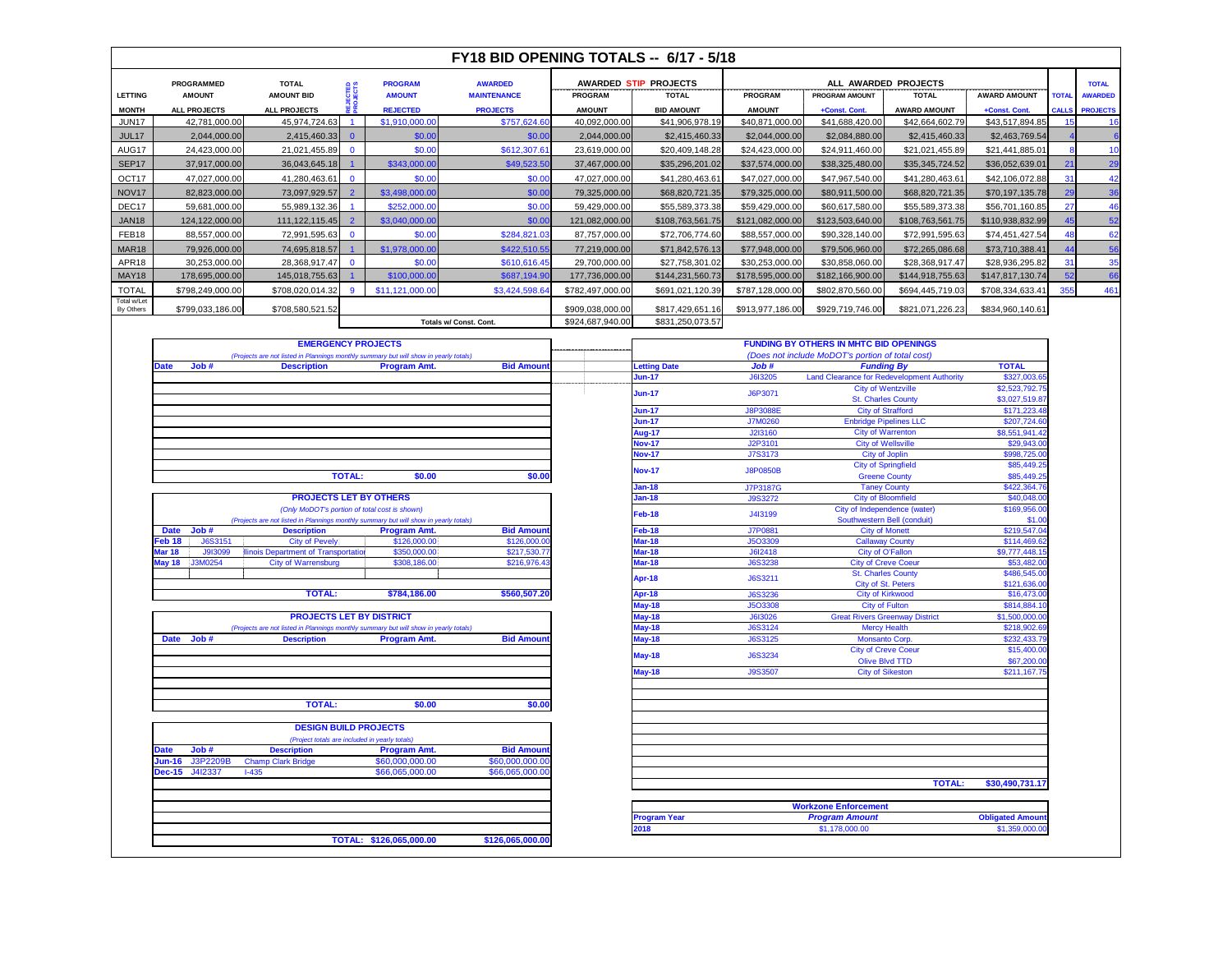#### **June 16, 2017**

|                                 | <b>PROGRAMMED</b><br><b>AMOUNT</b> | <b>LOW BID</b><br><b>AMOUNT</b> | <b>DIFFERENCE</b> |      |
|---------------------------------|------------------------------------|---------------------------------|-------------------|------|
| <b>TOTAL ALL PROJECTS:</b>      | \$37,029,000.00]                   | \$40,224,954.75]                | \$3,195,954.75    |      |
| + Construction Cont.            | \$37,769,580.00                    | \$41,029,453.85                 | \$3,259,873.85    |      |
| <b>TOTAL ALL STIP PROJECTS:</b> | \$36,250,000.00]                   | \$39,467,330.15                 | \$3,217,330.15    |      |
| + Construction Cont.            | \$36,975,000.00                    | \$40,256,676.75                 | \$3,281,676.75    |      |
| ALL AWARDED PROJECTS:           | \$35,119,000.00                    | \$36,914,832.91                 | \$1,795,832.91    | 5.1% |
| + Construction Cont.            | \$35,821,380.00                    | \$37,653,129.57                 | \$1,831,749.57    |      |
| ALL STIP AWARDED PROJECTS:      | \$34,340,000.00                    | \$36,157,208.31]                | \$1,817,208.31    |      |
| + Construction Cont.            | \$35,026,800.00                    | \$36,880,352.48                 | \$1,853,552.48    |      |

|                               | <b>PROGRAMMED</b> | <b>LOW BID</b>  | <b>MONTHLY</b>    |
|-------------------------------|-------------------|-----------------|-------------------|
|                               | <b>AMOUNT</b>     | <b>AMOUNT</b>   | <b>DIFFERENCE</b> |
| <b>Northwest District - A</b> | \$21,113,000.00   | \$22,993,755.17 | 1,880,755.17      |
| <b>Northeast District - B</b> | \$0.00            | \$0.00          | 0.00              |
| Kansas City District - C      | \$500,000.00      | \$500,000.00    | 0.00              |
| <b>Central District - D</b>   | \$0.00            | \$0.00          | 0.00              |
| St. Louis District - F        | \$12,814,000.00   | \$12,713,006.19 | $-100,993.81$     |
| Southwest District - G        | \$492,000.00      | \$550,171.55    | 58,171.55         |
| <b>Southeast District - H</b> | \$200,000.00      | \$157,900.00    | $-42,100.00$      |
|                               |                   |                 |                   |
| <b>Statewide</b>              | \$35,119,000.00   | \$36,914,832.91 | \$1,795,832.91    |

|       | <b>STIP</b>  | <b>CALL</b>      | <b>ROUTE</b> | <b>COUNTY</b>  | <b>PROJECT</b><br><b>NUMBER</b> | <b>PROGRAMMED</b><br><b>AMOUNT</b> | <b>LOW BID</b><br><b>AMOUNT</b> | <b>DIFFERENCE</b> | %        | <b>AWARD OR</b><br><b>REJECT</b> |
|-------|--------------|------------------|--------------|----------------|---------------------------------|------------------------------------|---------------------------------|-------------------|----------|----------------------------------|
|       | Y            | A01              | 29           | Atchison       | J1I3085                         | \$6,128,000.00                     | \$7,478,669.36                  | \$1,350,669.36    | 22.0%    | <b>AWARD</b>                     |
|       | Y            | A01              | 29           | Holt           | J1I3093                         | \$7,179,000.00                     | \$7,538,484.58                  | \$359,484.58      | 5.0%     | <b>AWARD</b>                     |
|       | Y            | A02              | 36           | Dekalb         | J1P3086                         | \$1,910,000.00                     | \$3,310,121.84                  | \$1,400,121.84    | 73.3%    | <b>REJECT</b>                    |
|       | Y            | A03              | 136          | Atchison       | J1P3101                         | \$1,079,000.00                     | \$1,147,937.20                  | \$68,937.20       | 6.4%     | <b>AWARD</b>                     |
|       | Y            | A04              | 71           | Andrew         | J1P3102                         | \$5,098,000.00                     | \$4,792,341.28                  | (\$305,658.72)    | $-6.0\%$ | <b>AWARD</b>                     |
|       | Υ            | A04              | 71           | Nodaway        | J1P3182                         | \$158,000.00                       | \$291,283.71                    | \$133,283.71      | 84.4%    | <b>AWARD</b>                     |
|       | Y            | A05              | 36           | Linn           | J2P2210                         | \$1,471,000.00                     | \$1,745,039.04                  | \$274,039.04      | 18.6%    | <b>AWARD</b>                     |
| **JOC | Y            | C <sub>01</sub>  | Various      | Various        | J3P3098                         | \$500,000.00                       | \$500,000.00                    | \$0.00            | $0.0\%$  | <b>AWARD</b>                     |
|       | Y            | F01              | 70           | St. Louis City | J6I3205                         | \$1,308,000.00                     | \$1,324,513.95                  | \$16,513.95       | 1.3%     | <b>AWARD</b>                     |
|       | $\mathsf{N}$ | F <sub>02</sub>  | 340          | St. Louis      | J6M0266                         | \$377,000.00                       | \$392,000.00                    | \$15,000.00       | $4.0\%$  | <b>AWARD</b>                     |
|       | Y            | F <sub>03</sub>  | 61           | St. Charles    | J6P3071                         | \$11,129,000.00                    | \$10,996,492.24                 | (\$132,507.76)    | $-1.2%$  | <b>AWARD</b>                     |
|       | Y            | G01              | 125          | Green          | J8P3088E                        | \$290,000.00                       | \$342,446.95                    | \$52,446.95       | 18.1%    | <b>AWARD</b>                     |
|       | N            | G02              | M            | Lawrence       | J7M0260                         | \$202,000.00                       | \$207,724.60                    | \$5,724.60        | 2.8%     | <b>AWARD</b>                     |
|       | N            | H <sub>0</sub> 1 | 67           | Madison        | J9M0275                         | \$200,000.00                       | \$157,900.00                    | (\$42,100.00)     | $-21.1%$ | <b>AWARD</b>                     |

\*\*JOC - Job Order Contract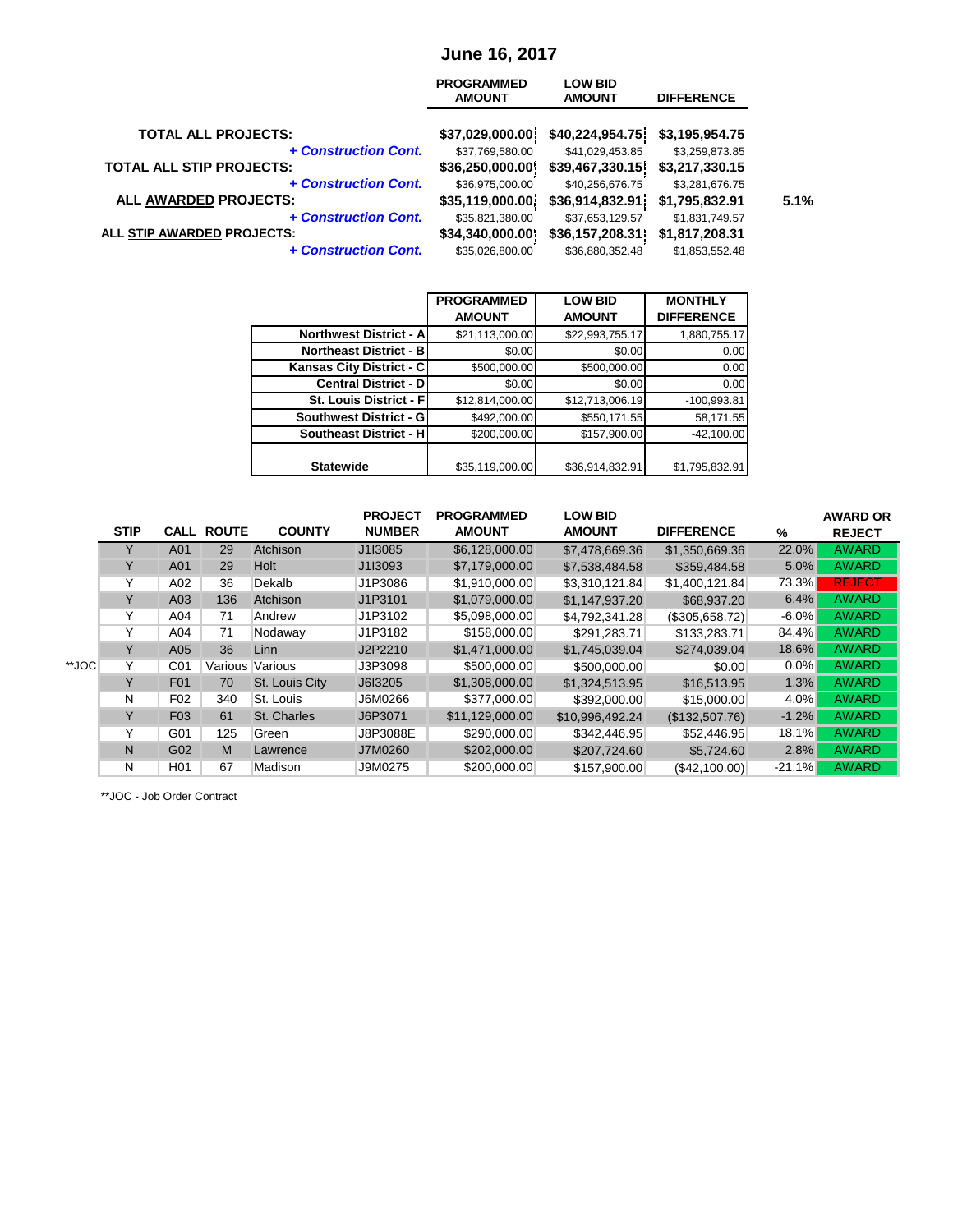## **June 23, 2017**

|                                 | <b>PROGRAMMED</b><br><b>AMOUNT</b> | <b>LOW BID</b><br><b>AMOUNT</b> | <b>DIFFERENCE</b> |          |
|---------------------------------|------------------------------------|---------------------------------|-------------------|----------|
| <b>TOTAL ALL PROJECTS:</b>      | \$5,752,000.00]                    | \$5,749,769.88]                 | $-$2,230.12$      |          |
| + Construction Cont.            | \$5,867,040.00                     | \$5,864,765.28                  | $-$2,274.72$      |          |
| <b>TOTAL ALL STIP PROJECTS:</b> | \$5,752,000.00]                    | \$5,749,769.88                  | $-$2,230.12$      |          |
| + Construction Cont.            | \$5,867,040.00                     | \$5,864,765.28                  | $-$2,274.72$      |          |
| ALL AWARDED PROJECTS:           | \$5,752,000.00]                    | \$5,749,769.88]                 | $-$2,230.12$      | $-0.04%$ |
| + Construction Cont.            | \$5,867,040.00                     | \$5,864,765.28                  | $-$2,274.72$      |          |
| ALL STIP AWARDED PROJECTS:      | \$5,752,000.00                     | \$5,749,769.88                  | $-$2,230.12$      |          |
| + Construction Cont.            | \$5,867,040.00                     | \$5,864,765.28                  | $-$2,274.72$      |          |

|                               | <b>PROGRAMMED</b> | <b>LOW BID</b> | <b>MONTHLY</b>    |
|-------------------------------|-------------------|----------------|-------------------|
|                               | <b>AMOUNT</b>     | <b>AMOUNT</b>  | <b>DIFFERENCE</b> |
| <b>Northwest District - A</b> | \$0.00            | \$0.00         | 0.00              |
| <b>Northeast District - B</b> | \$0.00            | \$0.00         | 0.00              |
| Kansas City District - C      | \$0.00            | \$0.00         | 0.00              |
| <b>Central District - D</b>   | \$260,000.00      | \$315,279.54   | 55,279.54         |
| St. Louis District - F        | \$0.00            | \$0.00         | 0.00              |
| Southwest District - G        | \$0.00            | \$0.00         | 0.00              |
| <b>Southeast District - H</b> | \$5,492,000.00    | \$5,434,490.34 | $-57,509.66$      |
|                               |                   |                |                   |
| <b>Statewide</b>              | \$5,752,000.00    | \$5,749,769.88 | $-$2,230.12$      |

|             |     |                   |                | <b>PROJECT</b> | <b>PROGRAMMED</b> | <b>LOW BID</b> |                   |          | <b>AWARD OR</b> |
|-------------|-----|-------------------|----------------|----------------|-------------------|----------------|-------------------|----------|-----------------|
| <b>STIP</b> |     | <b>CALL ROUTE</b> | <b>COUNTY</b>  | <b>NUMBER</b>  | <b>AMOUNT</b>     | <b>AMOUNT</b>  | <b>DIFFERENCE</b> | %        | <b>REJECT</b>   |
|             | D01 | ΝN                | <b>Pulaski</b> | <b>J5S3294</b> | \$260,000.00      | \$315,279.54   | \$55,279.54       | 21.3%    | <b>AWARD</b>    |
|             | H01 | CС                | Ozark          | J9P3494        | \$2,229,000.00    | \$2,797,915.26 | \$568,915.26      | $25.5\%$ | <b>AWARD</b>    |
|             | H02 | PP                | Dzark          | J9S3075        | \$3,263,000.00    | \$2,636,575.08 | (S626, 424.92)    | $-19.2%$ | <b>AWARD</b>    |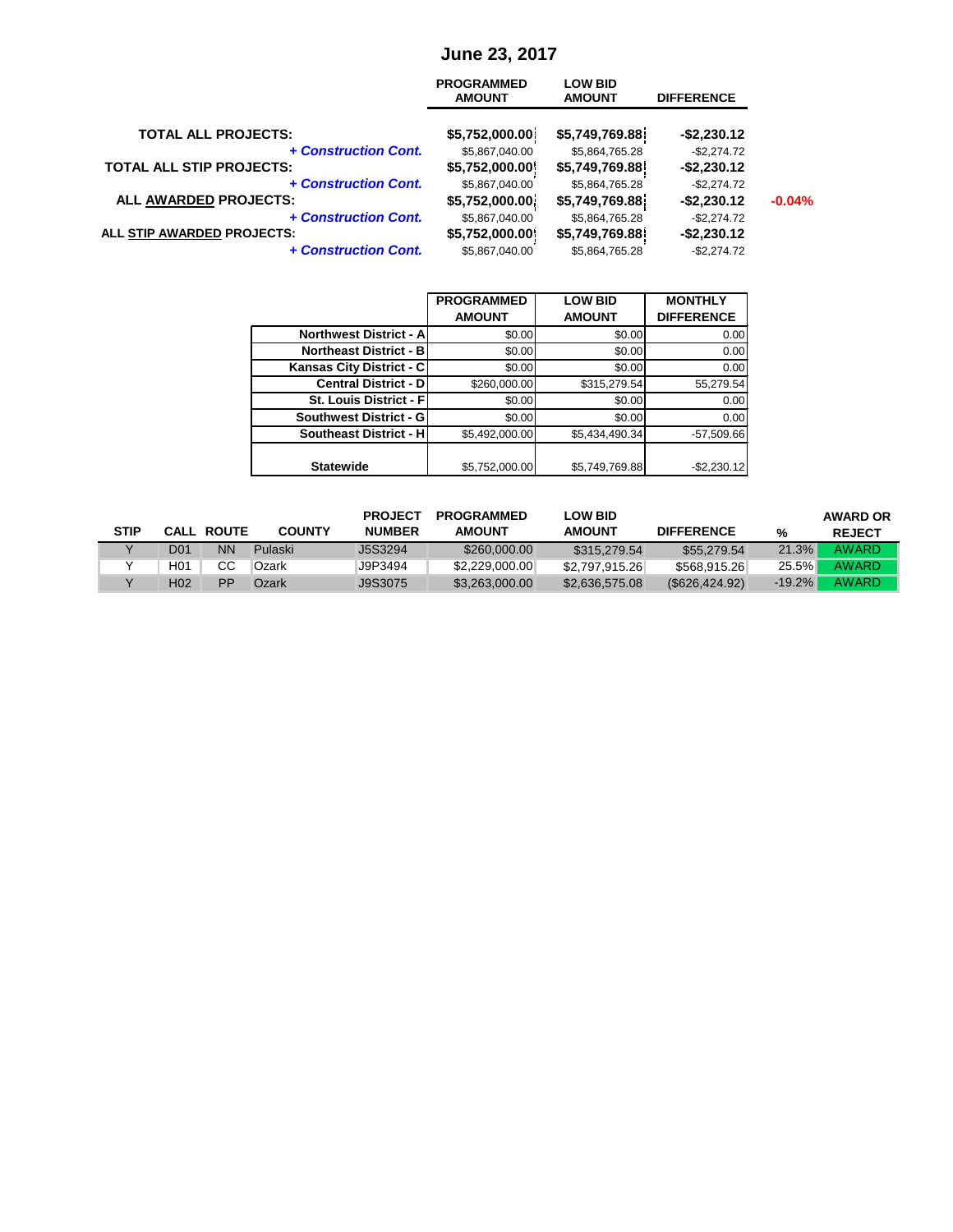# **July 14, 2017**

|                                               | <b>PROGRAMMED</b><br><b>AMOUNT</b> | <b>LOW BID</b><br><b>AMOUNT</b>   | <b>DIFFERENCE</b>            |       |
|-----------------------------------------------|------------------------------------|-----------------------------------|------------------------------|-------|
| <b>TOTAL ALL PROJECTS:</b>                    | \$2,044,000.00]                    | \$2,415,460.33]                   | \$371,460.33                 |       |
| + Construction Cont.                          | \$2,084,880.00                     | \$2,463,769.54                    | \$378,889.54                 |       |
| <b>TOTAL ALL STIP PROJECTS:</b>               | \$2,044,000.00                     | \$2,415,460.33]                   | \$371,460.33                 |       |
| + Construction Cont.<br>ALL AWARDED PROJECTS: | \$2,084,880.00<br>\$2,044,000.00]  | \$2,463,769.54<br>\$2,415,460.33] | \$378,889.54<br>\$371,460.33 | 18.2% |
| + Construction Cont.                          | \$2,084,880.00                     | \$2,463,769.54                    | \$378,889.54                 |       |
| ALL STIP AWARDED PROJECTS:                    | \$2,044,000.00                     | \$2,415,460.33'                   | \$371,460.33                 |       |
| + Construction Cont.                          | \$2,084,880.00                     | \$2,463,769.54                    | \$378,889.54                 |       |

|                               | <b>PROGRAMMED</b> | <b>LOW BID</b> | <b>MONTHLY</b>    |
|-------------------------------|-------------------|----------------|-------------------|
|                               | <b>AMOUNT</b>     | <b>AMOUNT</b>  | <b>DIFFERENCE</b> |
| <b>Northwest District - A</b> | \$0.00            | \$0.00         | 0.00              |
| <b>Northeast District - B</b> | \$0.00            | \$0.00         | 0.00              |
| Kansas City District - C      | \$0.00            | \$0.00         | 0.00              |
| <b>Central District - D</b>   | \$179,000.00      | \$73,022.00    | $-105,978.00$     |
| St. Louis District - Fl       | \$0.00            | \$0.00         | 0.00              |
| Southwest District - G        | \$840,000.00      | \$967,050.00   | 127,050.00        |
| <b>Southeast District - H</b> | \$1,025,000.00    | \$1,375,388.33 | 350,388.33        |
|                               |                   |                |                   |
| <b>Statewide</b>              | \$2,044,000.00    | \$2,415,460.33 | \$371,460.33      |

|             |                  |                   |               | <b>PROJECT</b> | <b>PROGRAMMED</b> | <b>LOW BID</b> |                   |          | <b>AWARD OR</b> |
|-------------|------------------|-------------------|---------------|----------------|-------------------|----------------|-------------------|----------|-----------------|
| <b>STIP</b> |                  | <b>CALL ROUTE</b> | <b>COUNTY</b> | <b>NUMBER</b>  | <b>AMOUNT</b>     | <b>AMOUNT</b>  | <b>DIFFERENCE</b> | %        | <b>REJECT</b>   |
|             | D <sub>0</sub> 1 | 50                | Gasconade     | J5P3295        | \$179,000.00      | \$73,022.00    | (\$105,978.00)    | $-59.2%$ | <b>AWARD</b>    |
|             | G01              | 265               | Stone         | J7P3310        | \$218,000.00      | \$363,848.00   | \$145,848.00      | 66.9%    | <b>AWARD</b>    |
|             | G01              | 13                | Stone         | J7P3311        | \$46,000.00       | \$62,691.00    | \$16,691.00       | 36.3%    | <b>AWARD</b>    |
|             | G01              | 86                | Stone         | J7S3309        | \$345,000.00      | \$281,788.00   | (\$63,212.00)     | $-18.3%$ | <b>AWARD</b>    |
|             | G02              | 43                | McDonald      | J7S3312        | \$231,000.00      | \$258,723.00   | \$27,723.00       | 12.0%    | <b>AWARD</b>    |
|             | H <sub>0</sub> 1 | 106               | Shannon       | J9S3497        | \$1,025,000.00    | \$1,375,388.33 | \$350,388.33      | $34.2\%$ | <b>AWARD</b>    |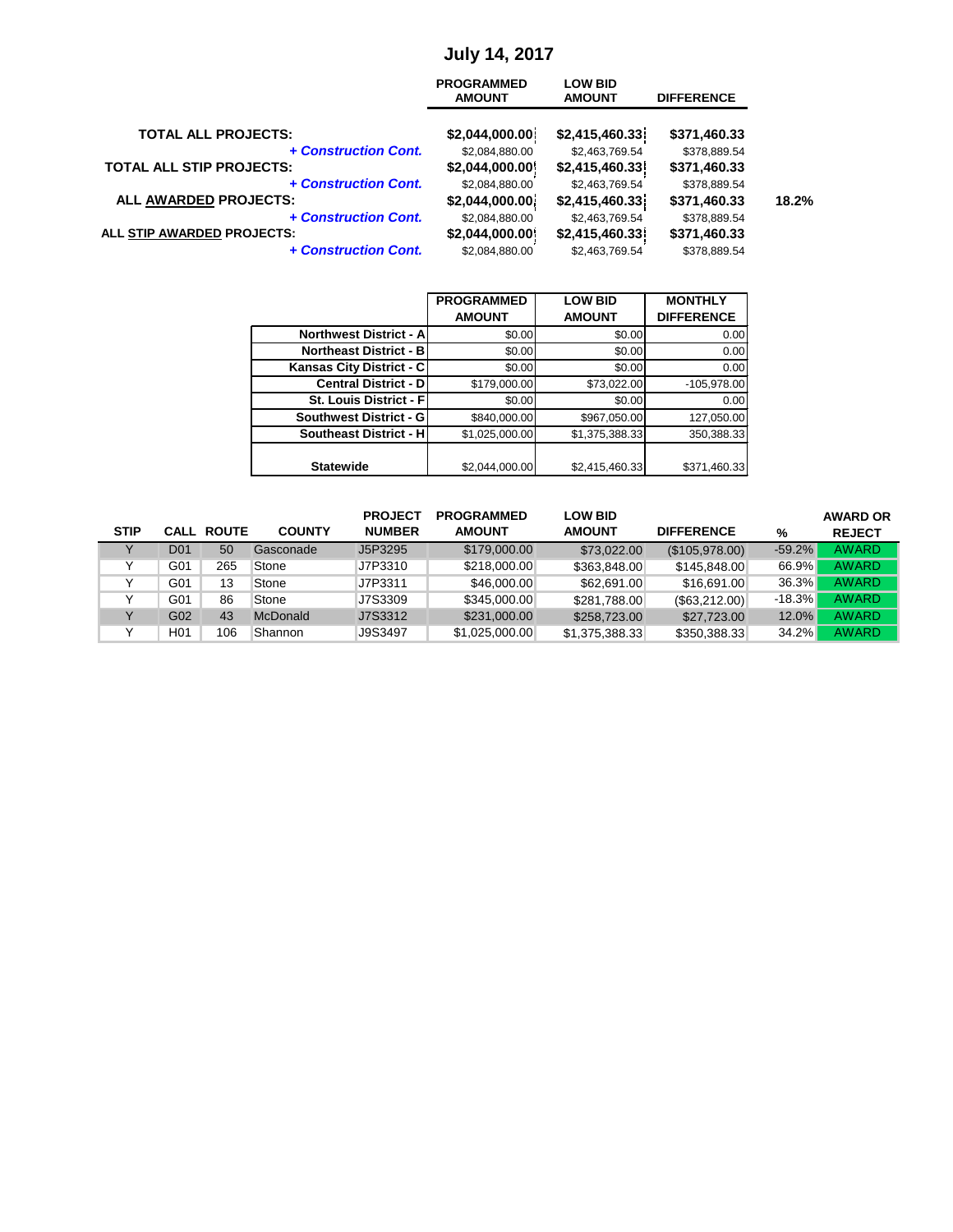|                                 |                      | <b>PROGRAMMED</b><br><b>AMOUNT</b> | <b>LOW BID</b><br><b>AMOUNT</b> | <b>DIFFERENCE</b>  |          |
|---------------------------------|----------------------|------------------------------------|---------------------------------|--------------------|----------|
| <b>TOTAL ALL PROJECTS:</b>      |                      | \$24,423,000.00                    | \$21,021,455.89                 | -\$3,401,544.11    |          |
|                                 | + Construction Cont. | \$24,911,460.00                    | \$21,441,885.01                 | $-$3,469,574.99$   |          |
| <b>TOTAL ALL STIP PROJECTS:</b> |                      | \$23,619,000.00]                   | \$20,409,148.28                 | $-$ \$3,209,851.72 |          |
|                                 | + Construction Cont. | \$24,091,380.00                    | \$20,817,331.25                 | $-$3,274,048.75$   |          |
| <b>ALL AWARDED PROJECTS:</b>    |                      | \$24,423,000.00]                   | \$21,021,455.89                 | $-$ \$3,401,544.11 | $-13.9%$ |
|                                 | + Construction Cont. | \$24,911,460.00                    | \$21,441,885.01                 | $-$3,469,574.99$   |          |
| ALL STIP AWARDED PROJECTS:      |                      | \$23,619,000.00                    | \$20,409,148.28                 | $-$ \$3,209,851.72 |          |
|                                 | + Construction Cont. | \$24,091,380.00                    | \$20,817,331.25                 | $-$ \$3,274,048.75 |          |

|                               | <b>PROGRAMMED</b> | <b>LOW BID</b>  | <b>MONTHLY</b>    |
|-------------------------------|-------------------|-----------------|-------------------|
|                               | <b>AMOUNT</b>     | <b>AMOUNT</b>   | <b>DIFFERENCE</b> |
| <b>Northwest District - A</b> | \$9,092,000.00    | \$9,893,555.63  | 801,555.63        |
| <b>Northeast District - B</b> | \$12,375,000.00   | \$8,551,941.42  | $-3,823,058.58$   |
| Kansas City District - C      | \$0.00            | \$0.00          | 0.00              |
| <b>Central District - D</b>   | \$0.00            | \$0.00          | 0.00              |
| St. Louis District - F        | \$1,022,000.00    | \$1,776,394.89  | 754,394.89        |
| <b>Southwest District - G</b> | \$534,000.00      | \$378,352.72    | $-155,647.28$     |
| Southeast District - H        | \$1,400,000.00    | \$421,211.23    | -978,788.77       |
|                               |                   |                 |                   |
| <b>Statewide</b>              | \$24,423,000.00   | \$21,021,455.89 | $-$3,401,544.11$  |

|             |                  |              |                | <b>PROJECT</b> | <b>PROGRAMMED</b> | <b>LOW BID</b> |                   |           | <b>AWARD OR</b> |
|-------------|------------------|--------------|----------------|----------------|-------------------|----------------|-------------------|-----------|-----------------|
| <b>STIP</b> | <b>CALL</b>      | <b>ROUTE</b> | <b>COUNTY</b>  | <b>NUMBER</b>  | <b>AMOUNT</b>     | <b>AMOUNT</b>  | <b>DIFFERENCE</b> | %         | <b>REJECT</b>   |
|             | A01              | 29           | Holt           | J1I3020        | \$2,466,000.00    | \$2,116,284.53 | (\$349,715.47)    | $-14.2%$  | <b>AWARD</b>    |
|             | A02              | 36           | Dekalb         | J1P0918        | \$3,019,000.00    | \$3,325,499.80 | \$306,499.80      | $10.2\%$  | <b>AWARD</b>    |
|             | A02              | 36           | Dekalb         | J1P3086        | \$1,910,000.00    | \$2,076,203.70 | \$166,203.70      | $8.7\%$   | <b>AWARD</b>    |
|             | A02              | 36           | Dekalb         | J1P3105        | \$1,697,000.00    | \$2,375,567.60 | \$678,567.60      | 40.0%     | <b>AWARD</b>    |
|             | <b>B01</b>       | 70           | Warren         | J2I3160        | \$12,375,000.00   | \$8,551,941.42 | (\$3,823,058.58)  | $-30.9%$  | <b>AWARD</b>    |
|             | F01              | 44           | St. Louis      | J6I3348        | \$350,000.00      | \$662,220.00   | \$312,220.00      | 89.2%     | <b>AWARD</b>    |
| v           | F <sub>02</sub>  | M            | Jefferson      | J6S3349        | \$402,000.00      | \$880,220.00   | \$478,220.00      | 119.0%    | <b>AWARD</b>    |
| N           | F03              | 100          | St. Louis City | J6M0267        | \$270,000.00      | \$233,954.89   | (\$36,045.11)     | $-13.4%$  | <b>AWARD</b>    |
| N           | G02              | Various      | Various        | J8M0258        | \$534,000.00      | \$378,352.72   | (\$155,647.28)    | $-29.1%$  | <b>AWARD</b>    |
| v           | H <sub>0</sub> 1 | HH           | Wayne          | J9S3496        | \$1,400,000.00    | \$421,211.23]  | (\$978,788.77)    | $-69.9\%$ | <b>AWARD</b>    |

## **August 18, 2017**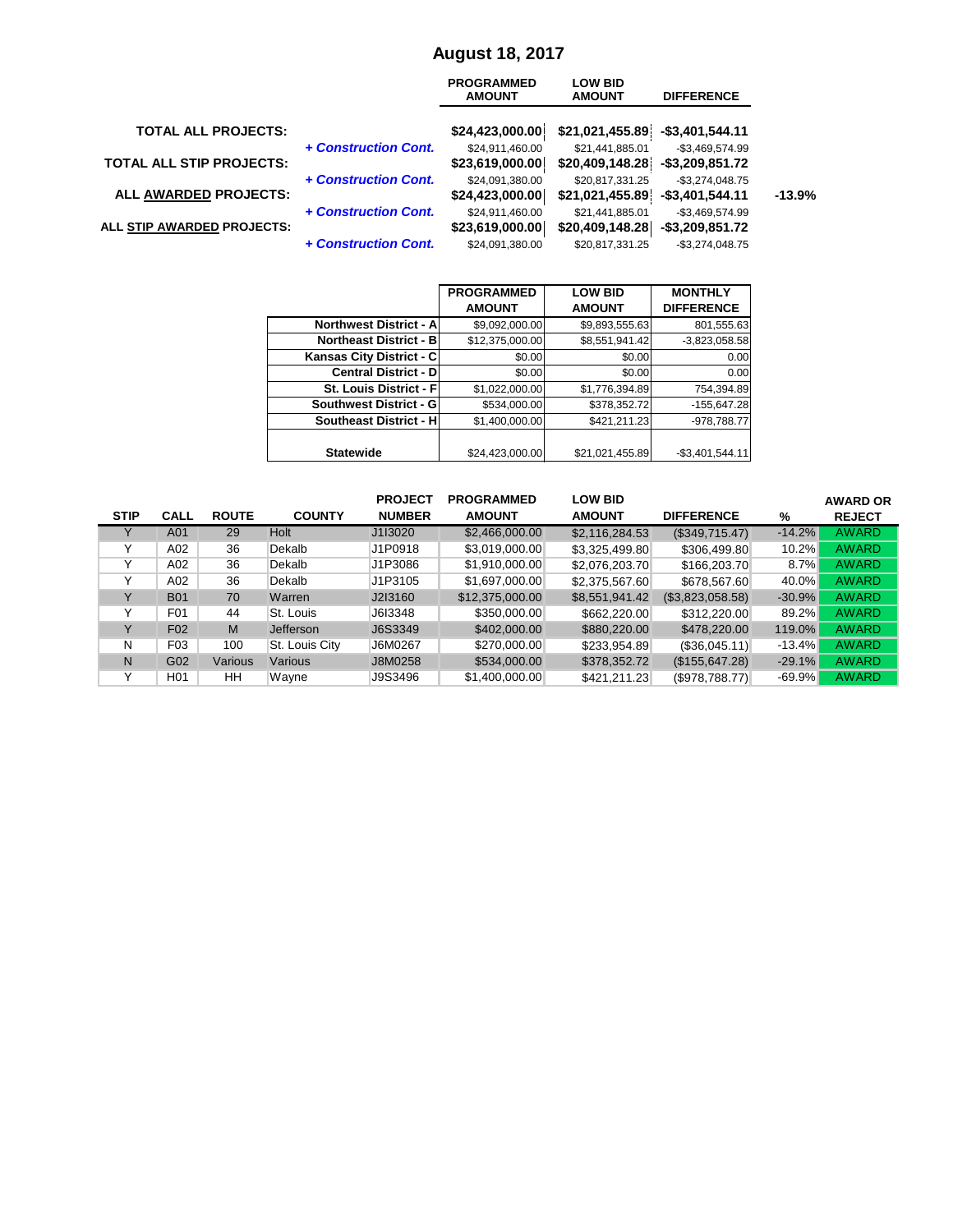#### **September 22, 2017**

| <b>PROGRAMMED</b><br><b>AMOUNT</b> | <b>LOW BID</b><br><b>AMOUNT</b> | <b>DIFFERENCE</b>  |                                                                                                                                    |
|------------------------------------|---------------------------------|--------------------|------------------------------------------------------------------------------------------------------------------------------------|
| \$37,917,000.00]                   |                                 |                    |                                                                                                                                    |
| \$38,675,340.00                    | \$36,764,518.08                 | $-$1,910,821.92$   |                                                                                                                                    |
| \$37,810,000.00                    |                                 |                    |                                                                                                                                    |
| \$38,566,200.00                    | \$36,714,004.11                 | $-$1,852,195.89$   |                                                                                                                                    |
| \$37,574,000.00]                   |                                 |                    | $-5.9%$                                                                                                                            |
| \$38,325,480.00                    | \$36,052,639.01                 | $-$2,272,840.99$   |                                                                                                                                    |
| \$37,467,000.00                    |                                 | $-$2,170,798.98$   |                                                                                                                                    |
| \$38,216,340.00                    | \$36,002,125.04                 | $-$ \$2,214,214.96 |                                                                                                                                    |
|                                    |                                 |                    | $$36,043,645.18$ -\$1,873,354.82<br>$$35,994,121.68$ -\$1,815,878.32<br>\$35,345,724.52]<br>$-$ \$2,228,275.48<br>\$35,296,201.02] |

|                               | <b>PROGRAMMED</b> | <b>LOW BID</b>  | <b>MONTHLY</b>    |
|-------------------------------|-------------------|-----------------|-------------------|
|                               | <b>AMOUNT</b>     | <b>AMOUNT</b>   | <b>DIFFERENCE</b> |
| <b>Northwest District - A</b> | \$8,674,000.00    | \$8,580,929.96  | $-93,070.04$      |
| <b>Northeast District - B</b> | \$0.00            | \$0.00          | 0.00              |
| Kansas City District - C      | \$11,538,000.00   | \$10,473,739.05 | $-1,064,260.95$   |
| <b>Central District - D</b>   | \$5,012,000.00    | \$5,079,007.46  | 67,007.46         |
| St. Louis District - Fl       | \$0.00            | \$0.00          | 0.00              |
| <b>Southwest District - G</b> | \$12,350,000.00   | \$11,212,048.05 | $-1,137,951.95$   |
| <b>Southeast District - H</b> | \$0.00            | \$0.00          | 0.00              |
|                               |                   |                 |                   |
| <b>Statewide</b>              | \$37,574,000.00   | \$35,345,724.52 | $-$2,228,275.48$  |

|       |                |                 |                         |                 | <b>PROJECT</b> | <b>PROGRAMMED</b> | <b>LOW BID</b> |                   |          | <b>AWARD OR</b> |
|-------|----------------|-----------------|-------------------------|-----------------|----------------|-------------------|----------------|-------------------|----------|-----------------|
|       | <b>STIP</b>    |                 | <b>CALL ROUTE</b>       | <b>COUNTY</b>   | <b>NUMBER</b>  | <b>AMOUNT</b>     | <b>AMOUNT</b>  | <b>DIFFERENCE</b> | %        | <b>REJECT</b>   |
|       | Y              | A01             | 69                      | <b>Harrison</b> | J1L1801B       | \$1,052,000.00    | \$783,353.97   | (\$268, 646.03)   | $-25.5%$ | <b>AWARD</b>    |
|       | $\overline{Y}$ | A01             | 129                     | Sullivan        | J1L1801C       | \$575,000.00      | \$575,514.10   | \$514.10          | 0.1%     | <b>AWARD</b>    |
|       | Y              | A01             | 69                      | <b>Daviess</b>  | J1L1801D       | \$282,000.00      | \$203,498.81   | (\$78,501.19)     | $-27.8%$ | <b>AWARD</b>    |
|       | $\overline{Y}$ | A01             | H                       | Livingston      | J1L1801E       | \$674,000.00      | \$496,526.80   | (\$177,473.20)    | $-26.3%$ | <b>AWARD</b>    |
|       | Ÿ              | A01             | J                       | Carroll         | J1L1801F       | \$839,000.00      | \$608,222.62   | (\$230,777.38)    | $-27.5%$ | <b>AWARD</b>    |
|       | Y              | A02             | 136                     | Mercer          | J1P3100        | \$1,236,000.00    | \$1,149,909.30 | (\$86,090.70)     | $-7.0%$  | <b>AWARD</b>    |
|       | Y              | A03             | C                       | Clinton         | J1S3088        | \$1,394,000.00    | \$1,201,520.70 | (\$192,479.30)    | $-13.8%$ | <b>AWARD</b>    |
|       | $\overline{Y}$ | A03             | $\overline{\mathsf{C}}$ | Clay            | J4P3051B       | \$1,622,000.00    | \$2,549,171.66 | \$927,171.66      | 57.2%    | <b>AWARD</b>    |
|       | Ÿ              | A04             | EE                      | Harrison        | J1S3123        | \$294,000.00      | \$257,159.00   | (\$36,841.00)     | $-12.5%$ | <b>AWARD</b>    |
|       | Y              | A04             | H                       | Harrison        | J1S3124        | \$706,000.00      | \$756,053.00   | \$50,053.00       | 7.1%     | <b>AWARD</b>    |
|       | Y              | C01             | <b>DD</b>               | Johnson         | J3S3084        | \$982,000.00      | \$923,829.45   | (\$58,170.55)     | $-5.9%$  | <b>AWARD</b>    |
|       | Y              | C <sub>02</sub> | 49                      | Cass            | J413112        | \$6,671,000.00    | \$5,823,616.60 | (\$847,383.40)    | $-12.7%$ | <b>AWARD</b>    |
|       | Y              | C <sub>03</sub> | Various                 | Various         | J4P3228        | \$343,000.00      | \$697,920.66   | \$354,920.66      | 103.5%   | <b>REJECT</b>   |
| **JOC | Y              | C <sub>04</sub> | Various                 | Various         | J4P3232        | \$1,000,000.00    | \$1,000,000.00 | \$0.00            | $0.0\%$  | <b>AWARD</b>    |
|       | Y              | C <sub>05</sub> | 470                     | Jackson         | J4Q3190        | \$418,000.00      | \$387,951.12   | (\$30,048.88)     | $-7.2%$  | <b>AWARD</b>    |
|       | Ÿ              | C <sub>06</sub> | <b>DOUGLA</b> Jackson   |                 | J4S3132        | \$2,467,000.00    | \$2,338,341.88 | (\$128,658.12)    | $-5.2%$  | <b>AWARD</b>    |
|       | Y              | <b>D01</b>      | 70                      | Cooper          | J0I3003Z       | \$490,000.00      | \$662,998.12   | \$172,998.12      | 35.3%    | <b>AWARD</b>    |
| **JOC | Y              | <b>D02</b>      | 70                      | Cooper          | J0I3004I       | \$250,000.00      | \$250,000.00   | \$0.00            | 0.0%     | <b>AWARD</b>    |
| **JOC | Y              | <b>D02</b>      | 70                      | Cooper          | J0I3004Z       | \$250,000.00      | \$250,000.00   | \$0.00            | 0.0%     | <b>AWARD</b>    |
|       | Y              | D <sub>03</sub> | EE                      | Gasconade       | J5P3201        | \$1,568,000.00    | \$1,430,650.58 | (\$137,349.42)    | $-8.8%$  | <b>AWARD</b>    |
|       | Y              | <b>D04</b>      | $\mathsf{D}$            | Phelps          | <b>J5S3141</b> | \$1,454,000.00    | \$1,441,099.00 | (\$12,901.00)     | $-0.9%$  | <b>AWARD</b>    |
|       | Y              | D <sub>05</sub> | J                       | Phelps          | J5S3193        | \$893,000.00      | \$994,736.26   | \$101,736.26      | 11.4%    | <b>AWARD</b>    |
|       | N              | <b>D06</b>      | B                       | Cooper          | J5M0279        | \$107,000.00      | \$49,523.50    | (\$57,476.50)     | $-53.7%$ | <b>AWARD</b>    |
|       | Y              | G01             | 13                      | St. Clair       | J7S2232        | \$3,863,000.00    | \$3,781,766.10 | ( \$81,233.90)    | $-2.1%$  | <b>AWARD</b>    |
|       | Ÿ              | G02             | 123                     | Polk            | J7S3125        | \$1,531,000.00    | \$1,174,162.54 | (\$356,837.46)    | $-23.3%$ | <b>AWARD</b>    |
|       | Y              | G02             | $\mathbb{T}$            | Polk            | J7S3126        | \$1,558,000.00    | \$1,344,698.14 | (\$213,301.86)    | $-13.7%$ | <b>AWARD</b>    |
|       | $\overline{Y}$ | G03             | 66                      | Jasper          | J7S3129        | \$716,000.00      | \$637,245.41   | (\$78,754.59)     | $-11.0%$ | <b>AWARD</b>    |
|       | $\overline{Y}$ | G03             | $\overline{P}$          | Jasper          | J7S3144        | \$1,674,000.00    | \$1,674,626.49 | \$626.49          | 0.0%     | <b>AWARD</b>    |
|       | Ÿ              | G04             | 43                      | <b>Newton</b>   | <b>J7S3177</b> | \$2,188,000.00    | \$2,062,259.58 | (\$125,740.42)    | $-5.7%$  | <b>AWARD</b>    |
|       | Y              | G05             | JJ                      | Christian       | J8S3076        | \$820,000.00      | \$537,289.79   | (\$282,710.21)    | $-34.5%$ | <b>AWARD</b>    |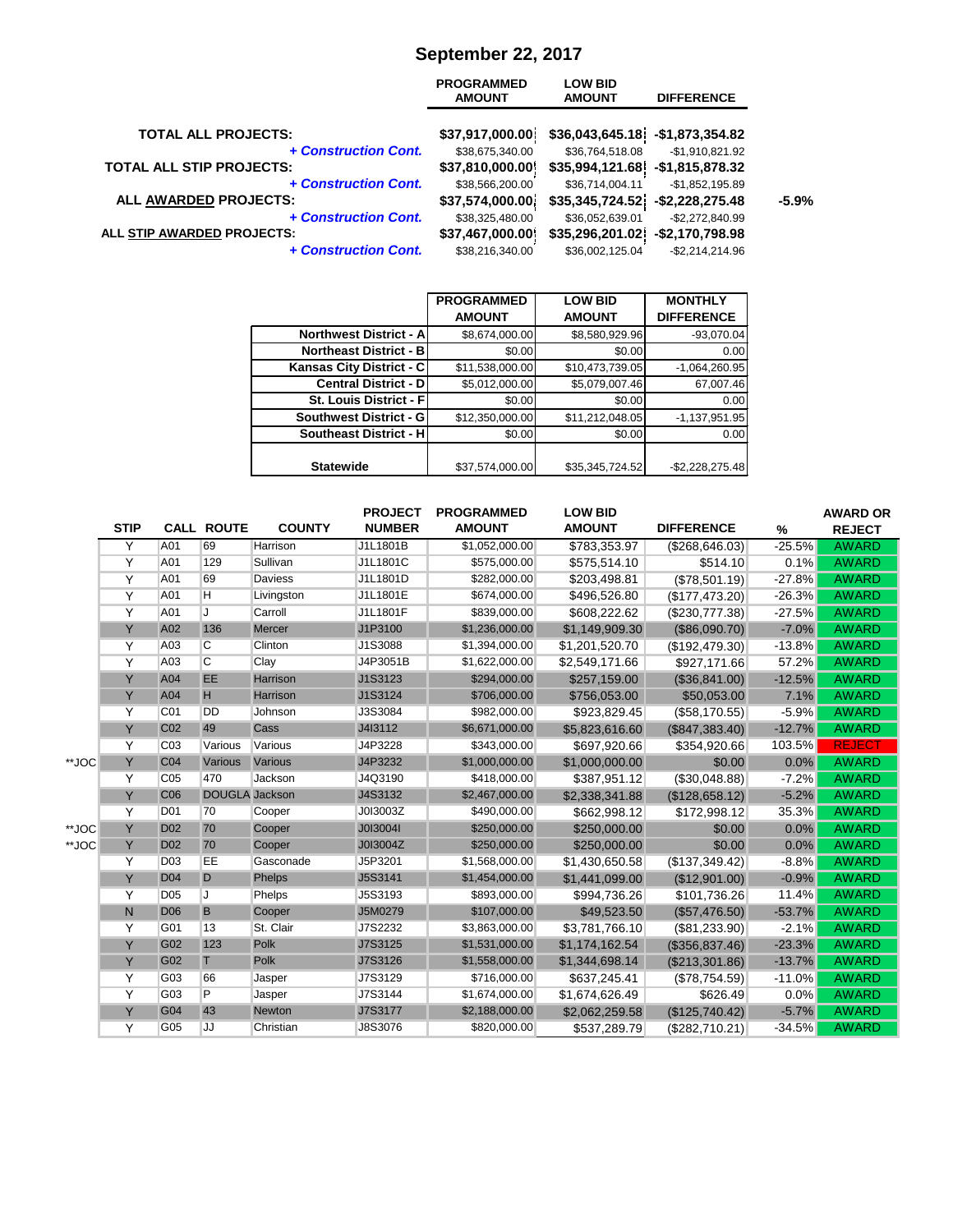# **October 20, 2017**

|                                 | <b>PROGRAMMED</b><br><b>AMOUNT</b> | <b>LOW BID</b><br><b>AMOUNT</b> | <b>DIFFERENCE</b>  |          |
|---------------------------------|------------------------------------|---------------------------------|--------------------|----------|
| <b>TOTAL ALL PROJECTS:</b>      | \$47,027,000.00]                   | \$41,280,463.61]                | -\$5,746,536.39    |          |
| + Construction Cont.            | \$47,967,540.00                    | \$42,106,072.88                 | $-$5,861,467.12$   |          |
| <b>TOTAL ALL STIP PROJECTS:</b> | \$47,027,000.00                    | \$41,280,463.61                 | -\$5,746,536.39    |          |
| + Construction Cont.            | \$47,967,540.00                    | \$42,106,072.88                 | $-$5,861,467.12$   |          |
| ALL AWARDED PROJECTS:           | \$47,027,000.00                    | \$41,280,463.61]                | $-$5,746,536.39$   | $-12.2%$ |
| + Construction Cont.            | \$47,967,540.00                    | \$42,106,072.88                 | $-$5,861,467.12$   |          |
| ALL STIP AWARDED PROJECTS:      | \$47,027,000.00                    | \$41,280,463.61                 | -\$5,746,536.39    |          |
| + Construction Cont.            | \$47,967,540.00                    | \$42,106,072.88                 | $-$ \$5,861,467.12 |          |
|                                 |                                    |                                 |                    |          |

|                               | <b>PROGRAMMED</b> | <b>LOW BID</b>  | <b>MONTHLY</b>    |
|-------------------------------|-------------------|-----------------|-------------------|
|                               | <b>AMOUNT</b>     | <b>AMOUNT</b>   | <b>DIFFERENCE</b> |
| <b>Northwest District - A</b> | \$11,106,000.00   | \$9,613,666.13  | $-1,492,333.87$   |
| <b>Northeast District - B</b> | \$0.00            | \$0.00          | 0.00              |
| Kansas City District - C      | \$3,943,000.00    | \$4,415,162.52  | 472,162.52        |
| <b>Central District - D</b>   | \$13,764,000.00   | \$12,825,534.81 | $-938,465.19$     |
| St. Louis District - F        | \$2,619,000.00    | \$2,501,493.21  | $-117,506.79$     |
| <b>Southwest District - G</b> | \$10,743,000.00   | \$7,909,103.89  | $-2,833,896.11$   |
| <b>Southeast District - H</b> | \$4,852,000.00    | \$4,015,503.05  | $-836,496.95$     |
|                               |                   |                 |                   |
| <b>Statewide</b>              | \$47,027,000.00   | \$41,280,463.61 | -\$5,746,536.39   |

| <b>STIP</b> |                  | <b>CALL ROUTE</b> | <b>COUNTY</b>    | <b>PROJECT</b><br><b>NUMBER</b> | <b>PROGRAMMED</b><br><b>AMOUNT</b> | <b>LOW BID</b><br><b>AMOUNT</b> | <b>DIFFERENCE</b>     | %        | <b>AWARD OR</b><br><b>REJECT</b> |
|-------------|------------------|-------------------|------------------|---------------------------------|------------------------------------|---------------------------------|-----------------------|----------|----------------------------------|
| Y           | A01              | 35                | Harrison         | J1I3169                         | \$4,706,000.00                     | \$4,488,638.67                  | (\$217,361.33)        | $-4.6%$  | <b>AWARD</b>                     |
| Y           | A02              | 36                | <b>Dekalb</b>    | J1P3187                         | \$392,000.00                       | \$286,395.44                    | (\$105,604.56)        | $-26.9%$ | <b>AWARD</b>                     |
| Y           | A03              | 59                | Holt             | J1S0605                         | \$480,000.00                       | \$547,631.00                    | \$67,631.00           | 14.1%    | <b>AWARD</b>                     |
| Y           | A04              | 275               | Atchison         | J1S1042                         | \$2,941,000.00                     | \$2,267,040.07                  | (\$673,959.93)        | $-22.9%$ | <b>AWARD</b>                     |
| Y           | A05              | 136               | Gentry           | J1P3006                         | \$1,067,000.00                     | \$887,646.05                    | (\$179,353.95)        | $-16.8%$ | <b>AWARD</b>                     |
| Y           | A05              | D                 | Andrew           | J1S3201                         | \$1,059,000.00                     | \$794,134.99                    | (\$264, 865.01)       | $-25.0%$ | <b>AWARD</b>                     |
| Y           | A05              | W                 | Dekalb           | J1S3202                         | \$461,000.00                       | \$342,179.91                    | (\$118,820.09)        | $-25.8%$ | <b>AWARD</b>                     |
| Y           | C <sub>01</sub>  | 49                | Jackson          | J413114                         | \$3,662,000.00                     | \$4,085,246.77                  | \$423,246.77          | 11.6%    | <b>AWARD</b>                     |
| Y           | C <sub>02</sub>  | 150               | Jackson          | J4S3201                         | \$281,000.00                       | \$329,915.75                    | \$48,915.75           | 17.4%    | <b>AWARD</b>                     |
| Y           | <b>D01</b>       | 42                | <b>Miller</b>    | J5P3191                         | \$3,885,000.00                     | \$3,745,233.30                  | (\$139,766.70)        | $-3.6%$  | <b>AWARD</b>                     |
| Y           | D <sub>02</sub>  | 17                | Cole             | J5P3194                         | \$2,674,000.00                     | \$2,422,065.64                  | (\$251,934.36)        | $-9.4%$  | <b>AWARD</b>                     |
| Y           | <b>D03</b>       | 52                | Morgan           | J5P3208                         | \$632,000.00                       | \$856,081.48                    | \$224,081.48          | 35.5%    | <b>AWARD</b>                     |
| Y           | D04              | 5                 | Moniteau         | J5P3209                         | \$805,000.00                       | \$1,049,207.26                  | \$244,207.26          | 30.3%    | <b>AWARD</b>                     |
| Y           | <b>D05</b>       | 40                | Howard           | J5P3213                         | \$4,312,000.00                     | \$4,113,363.38                  | (\$198,636.62)        | $-4.6%$  | <b>AWARD</b>                     |
| Y           | D06              | 63                | <b>Maries</b>    | J5P3298                         | \$223,000.00                       | \$224,074.15                    | \$1,074.15            | 0.5%     | <b>AWARD</b>                     |
| Y           | <b>D07</b>       | 89                | Osage            | J5S3296                         | \$576,000.00                       | \$204,771.60                    | (\$371,228.40)        | $-64.4%$ | <b>AWARD</b>                     |
| Y           | D08              | 42                | <b>Maries</b>    | J5S3297                         | \$657,000.00                       | \$210,738.00                    | $($ \$446,262.00) $ $ | $-67.9%$ | <b>AWARD</b>                     |
| Y           | F01              | 70                | St. Charles      | J6I2240                         | \$1,029,000.00                     | \$999,950.00                    | (\$29,050.00)         | $-2.8%$  | <b>AWARD</b>                     |
| Y           | F02              | Various           | Various          | J6Q3053E                        | \$1,100,000.00                     | \$996,543.21                    | (\$103,456.79)        | $-9.4%$  | <b>AWARD</b>                     |
| Y           | F <sub>03</sub>  | N                 | St. Charles      | J6S3148                         | \$490,000.00                       | \$505,000.00                    | \$15,000.00           | 3.1%     | <b>AWARD</b>                     |
| Y           | G01              | N                 | Vernon           | J7S0548                         | \$923,000.00                       | \$741,881.29                    | $($ \$181,118.71) $ $ | $-19.6%$ | <b>AWARD</b>                     |
| Y           | G02              | 86                | Newton           | J7S2227C                        | \$1,692,000.00                     | \$1,242,905.17                  | (\$449,094.83)        | $-26.5%$ | <b>AWARD</b>                     |
| Y           | G03              | VV                | Webster          | J7S3121                         | \$386,000.00                       | \$301,265.52                    | ( \$84, 734.48)       | $-22.0%$ | <b>AWARD</b>                     |
| Y           | G03              | Τ                 | Christian        | J8S2237                         | \$611,000.00                       | \$383,543.45                    | (\$227,456.55)        | $-37.2%$ | <b>AWARD</b>                     |
| Y           | G04              | K                 | Christian        | J7S3122                         | \$894,000.00                       | \$598,598.57                    | (\$295,401.43)        | $-33.0%$ | <b>AWARD</b>                     |
| Y           | G04              | $\overline{A}$    | <b>Stone</b>     | J7S3275                         | \$370,000.00                       | \$299,635.65                    | (\$70,364.35)         | $-19.0%$ | <b>AWARD</b>                     |
| Y           | G05              | Τ                 | Taney            | J7S3124                         | \$1,716,000.00                     | \$1,222,111.13                  | (\$493,888.87)        | $-28.8%$ | <b>AWARD</b>                     |
| Y           | G06              | D                 | Newton           | J7S3138                         | \$1,096,000.00                     | \$893,032.41                    | (\$202,967.59)        | $-18.5%$ | <b>AWARD</b>                     |
| Υ           | G07              | <b>NN</b>         | Dade             | J7S3154                         | \$638,000.00                       | \$668,181.19                    | \$30,181.19           | 4.7%     | <b>AWARD</b>                     |
| Y           | G08              | AA                | <b>Bates</b>     | J7S3155                         | \$456,000.00                       | \$363,655.30                    | (\$92,344.70)         | $-20.3%$ | <b>AWARD</b>                     |
| Y           | G09              | 60                | Greene           | J8P3126                         | \$1,783,000.00                     | \$1,005,980.00                  | (\$777,020.00)        | $-43.6%$ | <b>AWARD</b>                     |
| Y           | G <sub>10</sub>  | <b>MM</b>         | Greene           | J8S3084                         | \$178,000.00                       | \$188,314.21                    | \$10,314.21           | 5.8%     | <b>AWARD</b>                     |
| Y           | H <sub>0</sub> 1 | 91                | Stoddard         | J9P3349                         | \$49,000.00                        | \$51,493.70                     | \$2,493.70            | 5.1%     | <b>AWARD</b>                     |
| Y           | H <sub>01</sub>  | С                 | <b>Bollinger</b> | J9S3347                         | \$940,000.00                       | \$818,506.30                    | (\$121,493.70)        | $-12.9%$ | <b>AWARD</b>                     |
| Y           | H <sub>02</sub>  | 49                | Reynolds         | J9P3188                         | \$927,000.00                       | \$775,808.98                    | (\$151,191.02)        | $-16.3%$ | <b>AWARD</b>                     |
| Y           | H <sub>02</sub>  | E                 | Iron             | J9S3190                         | \$921,000.00                       | \$683,355.49                    | (\$237,644.51)        | $-25.8%$ | <b>AWARD</b>                     |
| Y           | H <sub>02</sub>  | <b>DD</b>         | Ste. Genevieve   | J9S3234                         | \$693,000.00                       | \$444,377.77                    | (\$248,622.23)        | $-35.9%$ | <b>AWARD</b>                     |
| Y           | H <sub>03</sub>  | O                 | Dunklin          | J9S3244                         | \$224,000.00                       | \$256,147.96                    | \$32,147.96           | 14.4%    | <b>AWARD</b>                     |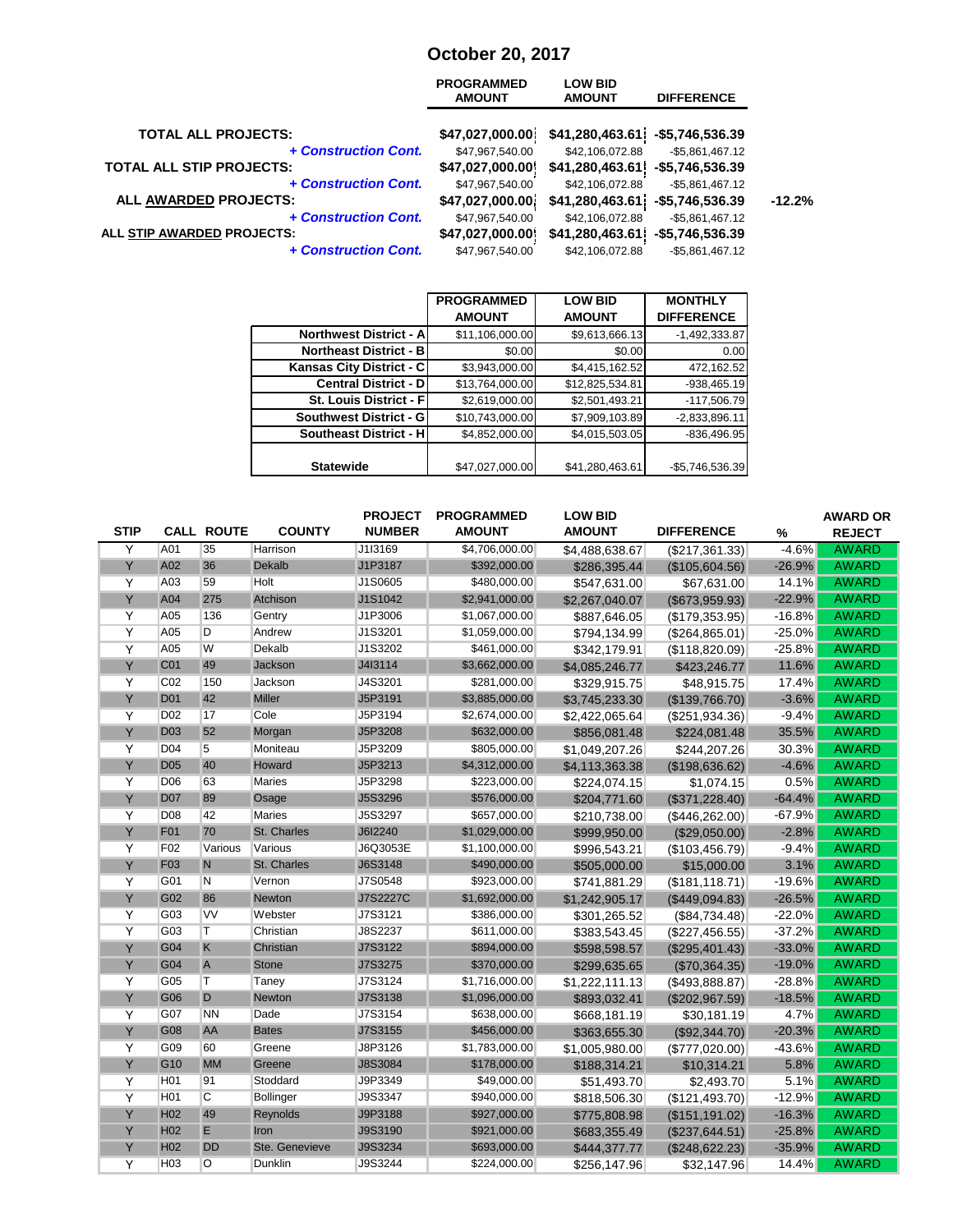## **October 20, 2017**

| <b>PROGRAMMED</b><br><b>AMOUNT</b> | <b>LOW BID</b><br><b>AMOUNT</b> | <b>DIFFERENCE</b>  |                                                                          |
|------------------------------------|---------------------------------|--------------------|--------------------------------------------------------------------------|
| \$47,027,000.00                    |                                 |                    |                                                                          |
| \$47,967,540.00                    | \$42,106,072.88                 | $-$ \$5,861,467.12 |                                                                          |
| \$47,027,000.00                    |                                 | -\$5,746,536.39    |                                                                          |
| \$47,967,540.00                    | \$42,106,072.88                 | $-$ \$5,861,467.12 |                                                                          |
| \$47,027,000.00                    |                                 | $-$5,746,536.39$   | $-12.2%$                                                                 |
| \$47,967,540.00                    | \$42,106,072.88                 | $-$5,861,467.12$   |                                                                          |
| \$47,027,000.00                    | \$41,280,463.61]                | -\$5,746,536.39    |                                                                          |
| \$47,967,540.00                    | \$42,106,072.88                 | $-$5,861,467.12$   |                                                                          |
|                                    |                                 |                    | \$41,280,463.61<br>-\$5,746,536.39<br>\$41,280,463.61<br>\$41,280,463.61 |

|                               | <b>PROGRAMMED</b> | <b>LOW BID</b>  | <b>MONTHLY</b>    |
|-------------------------------|-------------------|-----------------|-------------------|
|                               | <b>AMOUNT</b>     | <b>AMOUNT</b>   | <b>DIFFERENCE</b> |
| <b>Northwest District - A</b> | \$11,106,000.00   | \$9,613,666.13  | $-1,492,333.87$   |
| <b>Northeast District - B</b> | \$0.00            | \$0.00          | 0.00              |
| Kansas City District - C      | \$3,943,000.00    | \$4,415,162.52  | 472,162.52        |
| <b>Central District - D</b>   | \$13,764,000.00   | \$12,825,534.81 | -938,465.19       |
| St. Louis District - Fl       | \$2,619,000.00    | \$2,501,493.21  | $-117,506.79$     |
| Southwest District - G        | \$10,743,000.00   | \$7,909,103.89  | $-2,833,896.11$   |
| <b>Southeast District - H</b> | \$4,852,000.00    | \$4,015,503.05  | $-836,496.95$     |
|                               |                   |                 |                   |
| <b>Statewide</b>              | \$47,027,000.00   | \$41,280,463.61 | -\$5,746,536.39   |

|             |                 |                   |               | <b>PROJECT</b> | <b>PROGRAMMED</b> | <b>LOW BID</b> |                   |          | <b>AWARD OR</b> |
|-------------|-----------------|-------------------|---------------|----------------|-------------------|----------------|-------------------|----------|-----------------|
| <b>STIP</b> |                 | <b>CALL ROUTE</b> | <b>COUNTY</b> | <b>NUMBER</b>  | <b>AMOUNT</b>     | <b>AMOUNT</b>  | <b>DIFFERENCE</b> | %        | <b>REJECT</b>   |
|             | H <sub>03</sub> | VV                | Dunklin       | J9S3245        | \$132,000.00      | \$161,518.79   | \$29,518.79       | 22.4%    | <b>AWARD</b>    |
|             | H03             | С                 | Dunklin       | J9S3248        | \$223,000.00      | \$282,053.63   | \$59,053.63       | 26.5%    | <b>AWARD</b>    |
|             | H03             | 75                | Mississippi   | J9S3314        | \$520,000.00      | \$350,485.44   | (S169, 514.56)    | $-32.6%$ | <b>AWARD</b>    |
|             | H <sub>03</sub> | EE                | Pemiscot      | J9S3323        | \$223,000.00      | \$191,754.99   | (S31, 245.01)     | $-14.0%$ | AWARD           |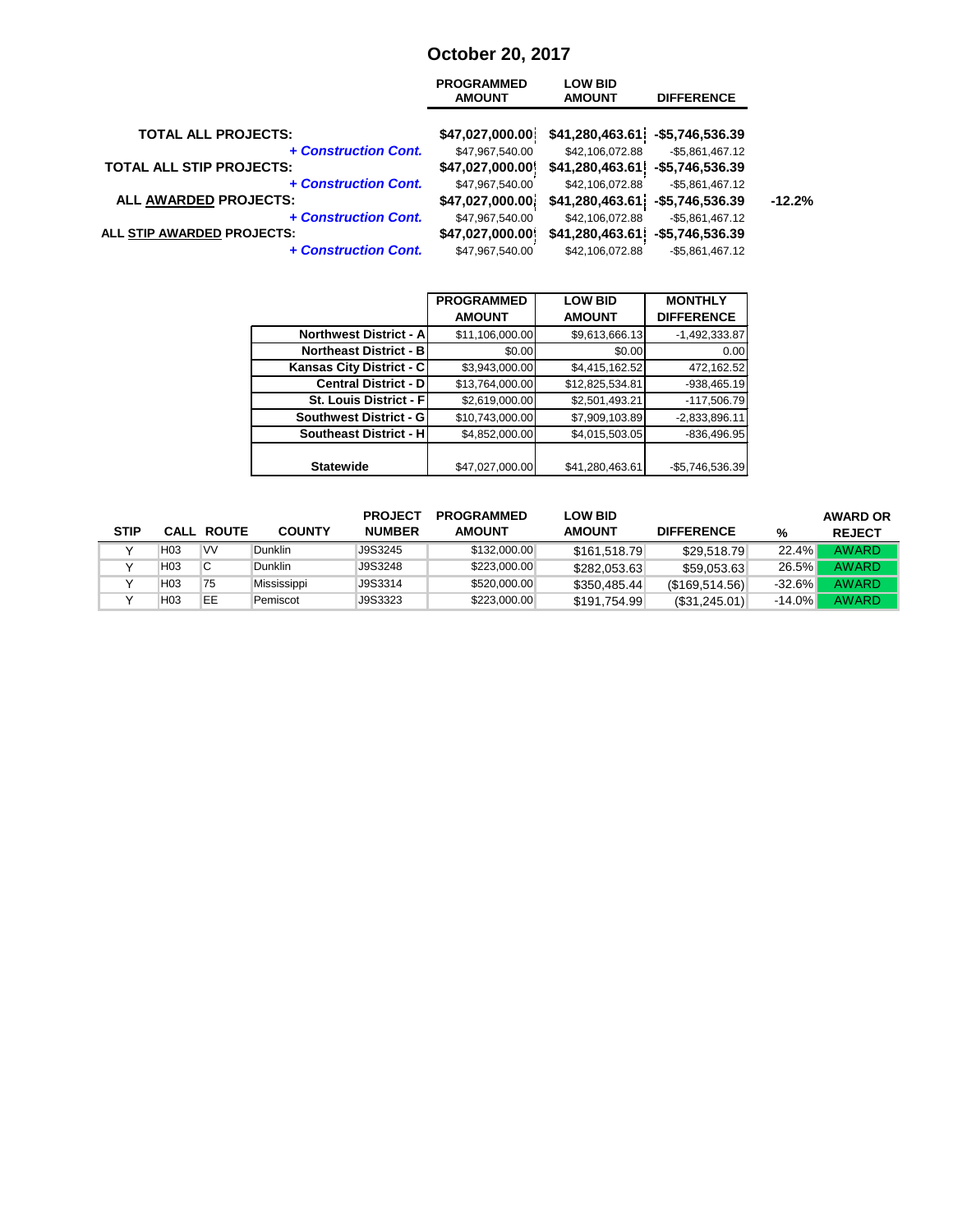# **November 17, 2017**

|                                 | <b>PROGRAMMED</b><br><b>AMOUNT</b> | <b>LOW BID</b><br><b>AMOUNT</b> | <b>DIFFERENCE</b>              |          |
|---------------------------------|------------------------------------|---------------------------------|--------------------------------|----------|
| <b>TOTAL ALL PROJECTS:</b>      | \$82,823,000.00]                   | \$73,097,929.57                 | -\$9,725,070.43                |          |
| + Construction Cont.            | \$84,479,460.00                    | \$74,559,888.16                 | -\$9,919,571.84                |          |
| <b>TOTAL ALL STIP PROJECTS:</b> | \$82,823,000.00                    | \$73,097,929.57                 | -\$9,725,070.43                |          |
| + Construction Cont.            | \$84,479,460.00                    | \$74,559,888.16                 | $-$9,919,571.84$               |          |
| ALL AWARDED PROJECTS:           | \$79,325,000.00                    |                                 | \$68,820,721.35 ############## | $-13.2%$ |
| + Construction Cont.            | \$80,911,500.00                    | \$70,197,135.78                 | $-$10,714,364.22$              |          |
| ALL STIP AWARDED PROJECTS:      | \$79,325,000.00                    |                                 | \$68,820,721.35 ############## |          |
| + Construction Cont.            | \$80,911,500.00                    | \$70,197,135.78                 | $-$10,714,364.22$              |          |
|                                 |                                    |                                 |                                |          |

|                               | <b>PROGRAMMED</b> | <b>LOW BID</b>  | <b>MONTHLY</b>    |
|-------------------------------|-------------------|-----------------|-------------------|
|                               | <b>AMOUNT</b>     | <b>AMOUNT</b>   | <b>DIFFERENCE</b> |
| <b>Northwest District - A</b> | \$2,454,000.00    | \$2,631,868.41  | 177,868.41        |
| <b>Northeast District - B</b> | \$19,294,000.00   | \$15,910,917.92 | $-3,383,082.08$   |
| Kansas City District - C      | \$22,406,000.00   | \$18,174,175.98 | $-4,231,824.02$   |
| <b>Central District - D</b>   | \$6,660,000.00    | \$6,275,418.85  | $-384,581.15$     |
| St. Louis District - F        | \$4,490,000.00    | \$4,529,850.00  | 39,850.00         |
| <b>Southwest District - G</b> | \$11,843,000.00   | \$10,270,982.92 | $-1,572,017.08$   |
| Southeast District - H        | \$12,178,000.00   | \$11,027,507.27 | $-1,150,492.73$   |
|                               |                   |                 |                   |
| <b>Statewide</b>              | \$79,325,000.00   | \$68,820,721.35 | -\$10,504,278.65  |

|       | <b>STIP</b>    |                 | <b>CALL ROUTE</b>   | <b>COUNTY</b>     | <b>PROJECT</b><br><b>NUMBER</b> | <b>PROGRAMMED</b><br><b>AMOUNT</b> | <b>LOW BID</b><br><b>AMOUNT</b> | <b>DIFFERENCE</b>     | $\%$     | <b>AWARD OR</b><br><b>REJECT</b> |
|-------|----------------|-----------------|---------------------|-------------------|---------------------------------|------------------------------------|---------------------------------|-----------------------|----------|----------------------------------|
|       | Y              | A01             | 229                 | <b>Buchanan</b>   | J1I0904                         | \$1,915,000.00                     | \$1,777,476.38                  | (\$137,523.62)        | $-7.2%$  | <b>AWARD</b>                     |
|       | Y              | A01             | 752                 | <b>Buchanan</b>   | J1P3184                         | \$392,000.00                       | \$745,477.53                    | \$353,477.53          | 90.2%    | <b>AWARD</b>                     |
|       | Ÿ              | A03             | 36                  | Linn              | J1P3219                         | \$147,000.00                       | \$108,914.50                    | (\$38,085.50)         | $-25.9%$ | <b>AWARD</b>                     |
|       | Y              | <b>B01</b>      | 61                  | Lincoln           | J2P3097                         | \$2,774,000.00                     | \$1,929,403.81                  | (\$844,596.19)        | $-30.4%$ | <b>AWARD</b>                     |
|       | $\overline{Y}$ | <b>B01</b>      | 61                  | Lincoln           | J2P3098                         | \$2,333,000.00                     | \$1,569,917.09                  | (\$763,082.91)        | $-32.7%$ | <b>AWARD</b>                     |
|       | Y              | <b>B01</b>      | 61                  | Lincoln           | J2P3166                         | \$1,204,000.00                     | \$637,535.39                    | $($ \$566,464.61) $ $ | $-47.0%$ | <b>AWARD</b>                     |
|       | Y              | <b>B03</b>      | 19                  | Audrain           | J2P3101                         | \$5,753,000.00                     | \$4,745,317.77                  | (\$1,007,682.23)      | $-17.5%$ | <b>AWARD</b>                     |
|       | Y              | <b>B04</b>      | 61                  | Lewis             | J2P3102                         | \$4,715,000.00                     | \$4,305,056.52                  | $($ \$409,943.48) $ $ | $-8.7%$  | <b>AWARD</b>                     |
|       | Y              | <b>B04</b>      | 61                  | Marion            | J2P3154                         | \$1,790,000.00                     | \$1,586,097.79                  | (\$203,902.21)        | $-11.4%$ | <b>AWARD</b>                     |
|       | Y              | <b>B06</b>      | 54                  | Audrain           | J2P3174                         | \$725,000.00                       | \$1,137,589.55                  | \$412,589.55          | 56.9%    | <b>AWARD</b>                     |
|       | Y              | C01             | W                   | Johnson           | J3S3094                         | \$648,000.00                       | \$595,646.70                    | (\$52,353.30)         | $-8.1%$  | <b>AWARD</b>                     |
|       | Y              | C <sub>02</sub> | 70                  | <b>Jackson</b>    | J413113                         | \$5,192,000.00                     | \$4,755,291.56                  | (\$436,708.44)        | $-8.4%$  | <b>AWARD</b>                     |
|       | Y              | C <sub>03</sub> | 435                 | Jackson           | J413115                         | \$9,980,000.00                     | \$7,059,473.35                  | (\$2,920,526.65)      | $-29.3%$ | <b>AWARD</b>                     |
|       | Y              | C04             | 291                 | Clay              | J4P3130                         | \$6,586,000.00                     | \$5,763,764.37                  | (\$822, 235.63)       | $-12.5%$ | <b>AWARD</b>                     |
|       | Y              | <b>D02</b>      | 5                   | Laclede           | J5P3123                         | \$1,423,000.00                     | \$1,391,640.54                  | (\$31,359.46)         | $-2.2%$  | <b>AWARD</b>                     |
|       | Y              | <b>D03</b>      | 32                  | Laclede           | J5P3124                         | \$3,226,000.00                     | \$2,920,186.84                  | (\$305,813.16)        | $-9.5%$  | <b>AWARD</b>                     |
|       | Y              | <b>D05</b>      | 32                  | Dent              | J5P3196                         | \$2,011,000.00                     | \$1,963,591.47                  | (\$47,408.53)         | $-2.4%$  | <b>AWARD</b>                     |
|       | Y              | <b>D06</b>      | 50                  | Cole              | J5P3200                         | \$1,166,000.00                     | \$1,535,358.22                  | \$369,358.22          | 31.7%    | <b>REJECT</b>                    |
|       | Y              | F01             | 70                  | St. Charles       | J6I3109                         | \$4,490,000.00                     | \$4,529,850.00                  | \$39,850.00           | 0.9%     | <b>AWARD</b>                     |
|       | Y              | F <sub>02</sub> | 64                  | St. Louis City    | J6I3111                         | \$2,332,000.00                     | \$2,741,850.00                  | \$409,850.00          | 17.6%    | <b>REJECT</b>                    |
| **JOC | Y              | G01             | 44                  | Newton            | J7I3290                         | \$600,000.00                       | \$600,000.00                    | \$0.00                | 0.0%     | <b>AWARD</b>                     |
|       | Y              | G02             | 59                  | Jasper            | J7P3127                         | \$4,659,000.00                     | \$3,891,812.18                  | (\$767, 187.82)       | $-16.5%$ | <b>AWARD</b>                     |
|       | Y              | G03             | 43                  | Jasper            | J7S2227D                        | \$418,000.00                       | \$416,957.98                    | (\$1,042.02)          | $-0.2%$  | <b>AWARD</b>                     |
|       | Y              | G04             | <b>HH</b>           | Jasper            | J7S3055                         | \$1,068,000.00                     | \$904,124.99                    | (\$163,875.01)        | $-15.3%$ | <b>AWARD</b>                     |
|       | Y              | G04             | <b>VV</b>           | Jasper            | J7S3257                         | \$120,000.00                       | \$94,120.43                     | (\$25,879.57)         | $-21.6%$ | <b>AWARD</b>                     |
|       | Y              | G05             | 66                  | Jasper            | J7S3118                         | \$736,000.00                       | \$739,125.86                    | \$3,125.86            | 0.4%     | <b>AWARD</b>                     |
|       | Y              | G06             | TΤ                  | Jasper            | J7S3162                         | \$513,000.00                       | \$378,351.95                    | (\$134,648.05)        | $-26.2%$ | <b>AWARD</b>                     |
|       | Y              | G07             | <b>CONNE</b> Newton |                   | J7S3173                         | \$2,288,000.00                     | \$1,997,450.00                  | (\$290,550.00)        | $-12.7%$ | <b>AWARD</b>                     |
|       | Y              | G08             | 65                  | Greene            | J8P0850B                        | \$388,000.00                       | \$341,797.00                    | (\$46,203.00)         | $-11.9%$ | <b>AWARD</b>                     |
|       | Y              | G10             | 160                 | Greene            | J8P3051B                        | \$341,000.00                       | \$276,915.37                    | (S64,084.63)          | $-18.8%$ | <b>AWARD</b>                     |
|       | $\overline{Y}$ | G10             | CC                  | Christian         | J8S3074                         | \$504,000.00                       | \$479,886.10                    | (\$24,113.90)         | $-4.8%$  | <b>AWARD</b>                     |
|       | Y              | G10             | M                   | Christian         | J8S3075                         | \$208,000.00                       | \$150,441.06                    | $($ \$57,558.94) $ $  | $-27.7%$ | <b>AWARD</b>                     |
|       | Y              | H <sub>02</sub> | 53                  | <b>Butler</b>     | J9P3071                         | \$5,937,000.00                     | \$5,711,458.85                  | (\$225,541.15)        | $-3.8%$  | <b>AWARD</b>                     |
|       | Y              | H <sub>06</sub> | B                   | <b>New Madrid</b> | J9S3033                         | \$752,000.00                       | \$711,720.50                    | (\$40,279.50)         | $-5.4%$  | <b>AWARD</b>                     |
|       | Y              | H <sub>06</sub> | W                   | <b>New Madrid</b> | <b>J9S3060</b>                  | \$525,000.00                       | \$497,521.65                    | (\$27,478.35)         | $-5.2%$  | <b>AWARD</b>                     |
|       | Y              | H <sub>06</sub> | P                   | Stoddard          | J9S3269                         | \$495,000.00                       | \$303,806.25                    | $($ \$191,193.75) $ $ | $-38.6%$ | <b>AWARD</b>                     |
|       | Y              | <b>H07</b>      | 60                  | Wright            | J9P3004                         | \$3,541,000.00                     | \$2,675,000.01                  | (\$865,999.99)        | $-24.5%$ | <b>AWARD</b>                     |
|       | Y              | H08             | 60                  | Howell            | J9P3195                         | \$928,000.00                       | \$1,128,000.01                  | \$200,000.01          | 21.6%    | <b>AWARD</b>                     |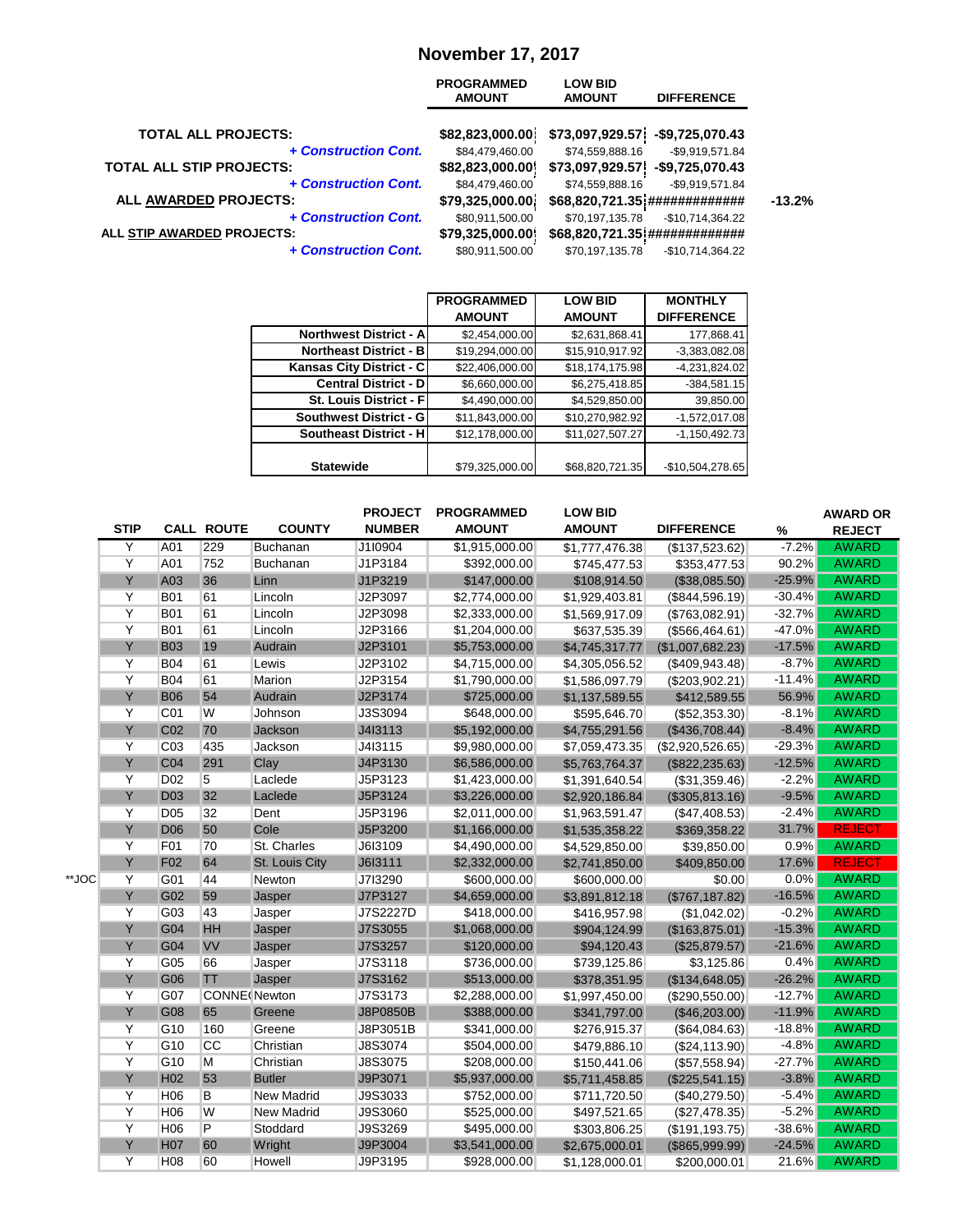## **December 15, 2017**

|                                 | <b>PROGRAMMED</b><br><b>AMOUNT</b> | <b>LOW BID</b><br><b>AMOUNT</b> | <b>DIFFERENCE</b>  |         |
|---------------------------------|------------------------------------|---------------------------------|--------------------|---------|
| <b>TOTAL ALL PROJECTS:</b>      | \$59,681,000.00]                   | \$55,989,132.36                 | -\$3,691,867.64    |         |
| + Construction Cont.            | \$60,874,620.00                    | \$57,108,915.01                 | -\$3,765,704.99    |         |
| <b>TOTAL ALL STIP PROJECTS:</b> | \$59,681,000.00                    | \$55,989,132.36                 | $-$3,691,867.64$   |         |
| + Construction Cont.            | \$60,874,620.00                    | \$57,108,915.01                 | -\$3,765,704.99    |         |
| ALL AWARDED PROJECTS:           | \$59,429,000.00                    | \$55,589,373.38]                | $-$ \$3,839,626.62 | $-6.5%$ |
| + Construction Cont.            | \$60,617,580.00                    | \$56,701,160.85                 | $-$ \$3,916,419.15 |         |
| ALL STIP AWARDED PROJECTS:      | \$59,429,000.00                    | \$55,589,373.38                 | $-$ \$3,839,626.62 |         |
| + Construction Cont.            | \$60,617,580.00                    | \$56,701,160.85                 | $-$ \$3,916,419.15 |         |
|                                 |                                    |                                 |                    |         |

|                               | <b>PROGRAMMED</b> | <b>LOW BID</b>  | <b>MONTHLY</b>    |
|-------------------------------|-------------------|-----------------|-------------------|
|                               | <b>AMOUNT</b>     | <b>AMOUNT</b>   | <b>DIFFERENCE</b> |
| <b>Northwest District - A</b> | \$4,569,000.00    | \$6,043,827.60  | 1,474,827.60      |
| <b>Northeast District - B</b> | \$13,010,000.00   | \$10,563,668.84 | $-2,446,331.16$   |
| Kansas City District - C      | \$11,318,000.00   | \$10,465,179.11 | $-852,820.89$     |
| <b>Central District - D</b>   | \$8,236,000.00    | \$8,003,895.52  | $-232, 104.48$    |
| St. Louis District - F        | \$6,810,000.00    | \$7,645,250.29  | 835,250.29        |
| Southwest District - G        | \$6,158,000.00    | \$5,351,055.77  | $-806,944.23$     |
| <b>Southeast District - H</b> | \$9,328,000.00    | \$7,516,496.25  | $-1,811,503.75$   |
|                               |                   |                 |                   |
| <b>Statewide</b>              | \$59,429,000.00   | \$55,589,373.38 | -\$3,839,626.62   |

|       | <b>STIP</b>    |                 | <b>CALL ROUTE</b> | <b>COUNTY</b>   | <b>PROJECT</b><br><b>NUMBER</b> | <b>PROGRAMMED</b><br><b>AMOUNT</b> | <b>LOW BID</b><br><b>AMOUNT</b> | <b>DIFFERENCE</b> | $\%$   | <b>AWARD OR</b><br><b>REJECT</b> |
|-------|----------------|-----------------|-------------------|-----------------|---------------------------------|------------------------------------|---------------------------------|-------------------|--------|----------------------------------|
|       | Y              | A01             | 65                | Mercer          | J1P3185                         | \$3,431,000.00                     | \$5,342,726.97                  | \$1,911,726.97    | 56%    | <b>AWARD</b>                     |
|       | Y              | A01             | 6                 | Grundy          | J1P3185B                        | \$176,000.00                       | \$217,819.11                    | \$41,819.11       | 24%    | <b>AWARD</b>                     |
|       | Y              | A02             | 169               | <b>Buchanan</b> | J1S3143                         | \$334,000.00                       | \$182,614.25                    | (\$151,385.75)    | $-45%$ | <b>AWARD</b>                     |
|       | Y              | A02             | 169               | <b>Buchanan</b> | J1S3143B                        | \$628,000.00                       | \$300,667.27                    | (\$327,332.73)    | $-52%$ | <b>AWARD</b>                     |
|       | Y              | <b>B01</b>      | 47                | Lincoln         | J2P3014                         | \$699,000.00                       | \$599,044.71                    | (\$99,955.29)     | $-14%$ | <b>AWARD</b>                     |
|       | Y              | <b>B02</b>      | 63                | Adair           | J2P3131                         | \$3,885,000.00                     | \$2,951,394.62                  | (\$933,605.38)    | $-24%$ | <b>AWARD</b>                     |
|       | Y              | <b>B03</b>      | 63                | Randolph        | J2P3136                         | \$1,961,000.00                     | \$1,799,567.56                  | (\$161,432.44)    | $-8%$  | <b>AWARD</b>                     |
|       | Y              | <b>B04</b>      | 61                | <b>Marion</b>   | J3P2226                         | \$6,465,000.00                     | \$5,213,661.95                  | (\$1,251,338.05)  | $-19%$ | <b>AWARD</b>                     |
|       | Y              | C <sub>01</sub> | 71                | Jackson         | J4P2332C                        | \$297,000.00                       | \$299,216.76                    | \$2,216.76        | 1%     | <b>AWARD</b>                     |
|       | Y              | CO <sub>1</sub> | 71                | Jackson         | J4S3153                         | \$5,943,000.00                     | \$6,004,233.01                  | \$61,233.01       | 1%     | <b>AWARD</b>                     |
|       | Y              | C <sub>02</sub> | 49                | Cass            | J4P2360B                        | \$3,752,000.00                     | \$2,840,752.93                  | (\$911, 247.07)   | $-24%$ | <b>AWARD</b>                     |
|       | Y              | CO <sub>3</sub> | Various           | Various         | J4P3214B                        | \$1,326,000.00                     | \$1,320,976.41                  | (\$5,023.59)      | 0%     | <b>AWARD</b>                     |
|       | Y              | <b>D01</b>      | $\overline{5}$    | Camden          | J5P3126                         | \$2,741,000.00                     | \$2,840,227.90                  | \$99,227.90       | 4%     | <b>AWARD</b>                     |
|       | Y              | D <sub>02</sub> | 5                 | Camden          | J5P3210                         | \$2,766,000.00                     | \$1,991,874.14                  | (\$774, 125.86)   | $-28%$ | <b>AWARD</b>                     |
|       | Y              | <b>D03</b>      | 100               | Gasconade       | J5S3299                         | \$200,000.00                       | \$125,538.00                    | (\$74,462.00)     | $-37%$ | <b>AWARD</b>                     |
|       | Y              | <b>D04</b>      | 8                 | Crawford        | J5P3301                         | \$207,000.00                       | \$202,941.20                    | (\$4,058.80)      | $-2%$  | <b>AWARD</b>                     |
|       | Y              | <b>D05</b>      | 19                | Gasconade       | J5S3275                         | \$2,322,000.00                     | \$2,843,314.28                  | \$521,314.28      | 22%    | <b>AWARD</b>                     |
|       | Y              | F <sub>01</sub> | 44                | Franklin        | J6I3116                         | \$3,065,000.00                     | \$3,429,562.40                  | \$364,562.40      | 12%    | <b>AWARD</b>                     |
|       | $\overline{Y}$ | F <sub>01</sub> | 44                | Franklin        | J6S3163                         | \$1,313,000.00                     | \$1,481,763.00                  | \$168,763.00      | 13%    | <b>AWARD</b>                     |
|       | Y              | F <sub>03</sub> | 141               | St. Louis       | J6P3062B                        | \$252,000.00                       | \$399,758.98                    | \$147,758.98      | 59%    | <b>REJECT</b>                    |
|       | $\overline{Y}$ | F04             | W                 | St. Charles     | J6S3147                         | \$2,432,000.00                     | \$2,733,924.89                  | \$301,924.89      | 12%    | <b>AWARD</b>                     |
| **JOC | Y              | G01             | 44                | Greene          | J713291                         | \$400,000.00                       | \$400,000.00                    | \$0.00            | 0%     | <b>AWARD</b>                     |
| **JOC | Y              | G01             | 44                | Greene          | J8I3136                         | \$100,000.00                       | \$100,000.00                    | \$0.00            | 0%     | <b>AWARD</b>                     |
|       | Y              | G02             | KK                | Webster         | J7P3044                         | \$1,162,000.00                     | \$912,807.98                    | (\$249,192.02)    | $-21%$ | <b>AWARD</b>                     |
|       | Y              | G03             | Various           | Various         | J7P3206                         | \$1,364,000.00                     | \$1,430,153.12                  | \$66,153.12       | 5%     | <b>AWARD</b>                     |
|       | Y              | G03             | 266               | Greene          | J8S3106                         | \$98,000.00                        | \$108,941.20                    | \$10,941.20       | 11%    | <b>AWARD</b>                     |
|       | Y              | G04             | 13                | Henry           | J7P3308                         | \$883,000.00                       | \$857,358.47                    | (\$25,641.53)     | $-3%$  | <b>AWARD</b>                     |
|       | Ÿ              | G06             | 125               | Christian       | J8S0816                         | \$2,151,000.00                     | \$1,541,795.00                  | (\$609, 205.00)   | $-28%$ | <b>AWARD</b>                     |
|       | Y              | H <sub>01</sub> | U                 | Pemiscot        | J9S3157                         | \$2,212,000.00                     | \$2,606,464.01                  | \$394,464.01      | 18%    | <b>AWARD</b>                     |
|       | Y              | H <sub>02</sub> | 95                | Wright          | J9S3192                         | \$695,000.00                       | \$629,793.27                    | (\$65,206.73)     | $-9%$  | <b>AWARD</b>                     |
|       | Y              | H <sub>02</sub> | 38                | Wright          | J9S3193                         | \$1,165,000.00                     | \$990,039.47                    | (\$174,960.53)    | $-15%$ | <b>AWARD</b>                     |
|       | Y              | H <sub>02</sub> | HH                | Wright          | J9S3194                         | \$283,000.00                       | \$256,221.29                    | (\$26,778.71)     | $-9%$  | <b>AWARD</b>                     |
|       | Y              | H <sub>02</sub> | Z                 | Wright          | J9S3343                         | \$705,000.00                       | \$537,613.77                    | (\$167,386.23)    | $-24%$ | <b>AWARD</b>                     |
|       | Y              | H <sub>02</sub> | 60                | Wright          | J9S3429                         | \$302,000.00                       | \$231,332.20                    | (\$70,667.80)     | $-23%$ | <b>AWARD</b>                     |
|       | Y              | H <sub>03</sub> | FF                | <b>Butler</b>   | J9S3324                         | \$441,000.00                       | \$384,639.33                    | (\$56,360.67)     | $-13%$ | <b>AWARD</b>                     |
|       | Y              | H <sub>03</sub> | 172               | Wayne           | J9S3344                         | \$562,000.00                       | \$452,508.60                    | (\$109,491.40)    | $-19%$ | <b>AWARD</b>                     |
|       | Y              | H <sub>04</sub> | Y                 | <b>Ripley</b>   | J9S3345                         | \$258,000.00                       | \$133,941.84                    | (\$124,058.16)    | $-48%$ | <b>AWARD</b>                     |
|       | Y              | H <sub>04</sub> | $\vee$            | <b>Butler</b>   | J9S3348                         | \$104,000.00                       | \$74,630.97                     | (\$29,369.03)     | $-28%$ | <b>AWARD</b>                     |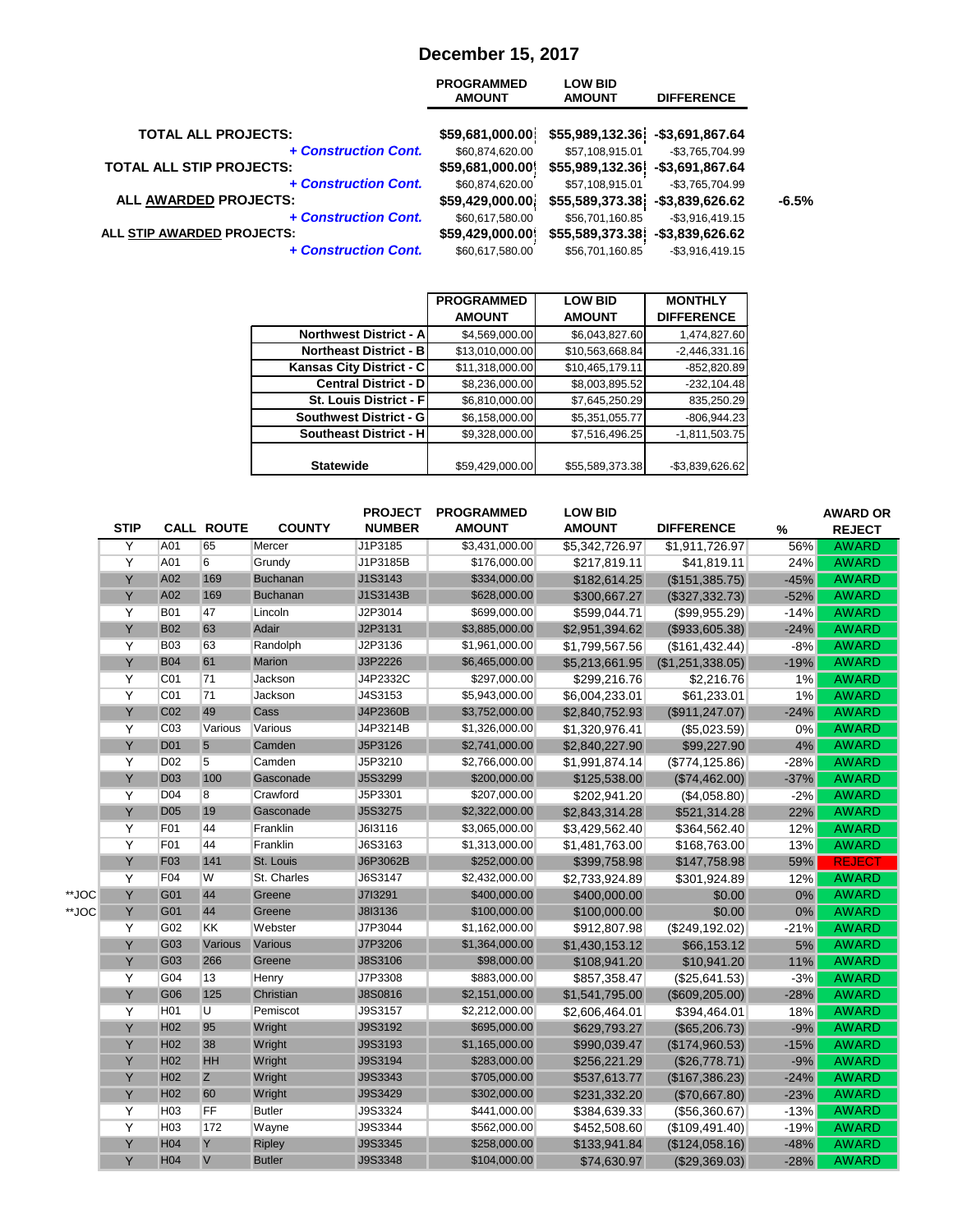## **December 15, 2017**

|                                 | <b>PROGRAMMED</b><br><b>AMOUNT</b> | <b>LOW BID</b><br><b>AMOUNT</b> | <b>DIFFERENCE</b>  |         |
|---------------------------------|------------------------------------|---------------------------------|--------------------|---------|
| <b>TOTAL ALL PROJECTS:</b>      | \$59,681,000.00]                   | \$55,989,132.36                 | -\$3,691,867.64    |         |
| + Construction Cont.            | \$60,874,620.00                    | \$57,108,915.01                 | -\$3,765,704.99    |         |
| <b>TOTAL ALL STIP PROJECTS:</b> | \$59,681,000.00                    | \$55,989,132.36                 | $-$3,691,867.64$   |         |
| + Construction Cont.            | \$60,874,620.00                    | \$57,108,915.01                 | $-$3,765,704.99$   |         |
| <b>ALL AWARDED PROJECTS:</b>    | \$59,429,000.00]                   | \$55,589,373.38]                | $-$ \$3,839,626.62 | $-6.5%$ |
| + Construction Cont.            | \$60,617,580.00                    | \$56,701,160.85                 | $-$ \$3,916,419.15 |         |
| ALL STIP AWARDED PROJECTS:      | \$59,429,000.00                    | \$55,589,373.38                 | $-$ \$3,839,626.62 |         |
| + Construction Cont.            | \$60,617,580.00                    | \$56,701,160.85                 | $-$ \$3,916,419.15 |         |
|                                 |                                    |                                 |                    |         |

|                               | <b>PROGRAMMED</b> | <b>LOW BID</b>  | <b>MONTHLY</b>    |
|-------------------------------|-------------------|-----------------|-------------------|
|                               | <b>AMOUNT</b>     | <b>AMOUNT</b>   | <b>DIFFERENCE</b> |
| <b>Northwest District - A</b> | \$4,569,000.00    | \$6,043,827.60  | 1,474,827.60      |
| <b>Northeast District - B</b> | \$13,010,000.00   | \$10,563,668.84 | $-2,446,331.16$   |
| Kansas City District - C      | \$11,318,000.00   | \$10,465,179.11 | $-852,820.89$     |
| <b>Central District - D</b>   | \$8,236,000.00    | \$8,003,895.52  | $-232, 104.48$    |
| St. Louis District - Fl       | \$6,810,000.00    | \$7,645,250.29  | 835,250.29        |
| Southwest District - G        | \$6,158,000.00    | \$5,351,055.77  | $-806,944.23$     |
| <b>Southeast District - H</b> | \$9,328,000.00    | \$7,516,496.25  | $-1,811,503.75$   |
|                               |                   |                 |                   |
| <b>Statewide</b>              | \$59,429,000.00   | \$55,589,373.38 | -\$3,839,626.62   |

|             |                 |                   |                | <b>PROJECT</b> | <b>PROGRAMMED</b> | <b>LOW BID</b> |                      |        | <b>AWARD OR</b> |
|-------------|-----------------|-------------------|----------------|----------------|-------------------|----------------|----------------------|--------|-----------------|
| <b>STIP</b> |                 | <b>CALL ROUTE</b> | <b>COUNTY</b>  | <b>NUMBER</b>  | <b>AMOUNT</b>     | <b>AMOUNT</b>  | <b>DIFFERENCE</b>    | %      | <b>REJECT</b>   |
|             | A01             | 65                | Mercer         | J1P3185        | \$3,431,000.00    | \$5,342,726.97 | \$1,911,726.97       | 56%    | <b>AWARD</b>    |
| v           | H <sub>04</sub> | 103               | Carter         | J9S3350        | \$105,000.00      | \$63,715.30    | (\$41,284.70)        | $-39%$ | <b>AWARD</b>    |
|             | H <sub>04</sub> | EE.               | <b>Dunklin</b> | J9S3351        | \$125,000.00      | \$67,122.30    | (\$57,877.70)        | $-46%$ | <b>AWARD</b>    |
|             | H <sub>04</sub> | <b>AB</b>         | Howell         | J9S3352        | \$182,000.00      | \$105,932.16   | (\$76,067.84)        | $-42%$ | <b>AWARD</b>    |
|             | H <sub>04</sub> | $\overline{U}$    | <b>Ripley</b>  | J9S3353        | \$100,000.00      | \$60,553.70    | (\$39,446.30)        | $-39%$ | <b>AWARD</b>    |
| v           | H <sub>04</sub> | B                 | Texas          | J9S3355        | \$174,000.00      | \$92,447.28    | (\$81,552.72)        | $-47%$ | <b>AWARD</b>    |
| v           | H <sub>04</sub> | W                 | Wayne          | J9S3356        | \$344,000.00      | \$137,720.05   | (\$206, 279.95)      | $-60%$ | <b>AWARD</b>    |
|             | H <sub>05</sub> | J                 | Stoddard       | J9S3354        | \$505,000.00      | \$239,484.40   | (\$265,515.60)       | $-53%$ | <b>AWARD</b>    |
| v           | H <sub>05</sub> | 25                | Cape Girardeau | J9S3387        | \$869,000.00      | \$349,450.27   | (\$519,549.73)       | $-60%$ | <b>AWARD</b>    |
|             | H <sub>05</sub> | E                 | Cape Girardeau | J9S3389        | \$197,000.00      | \$102,886.04   | $($ \$94,113.96) $ $ | $-48%$ | <b>AWARD</b>    |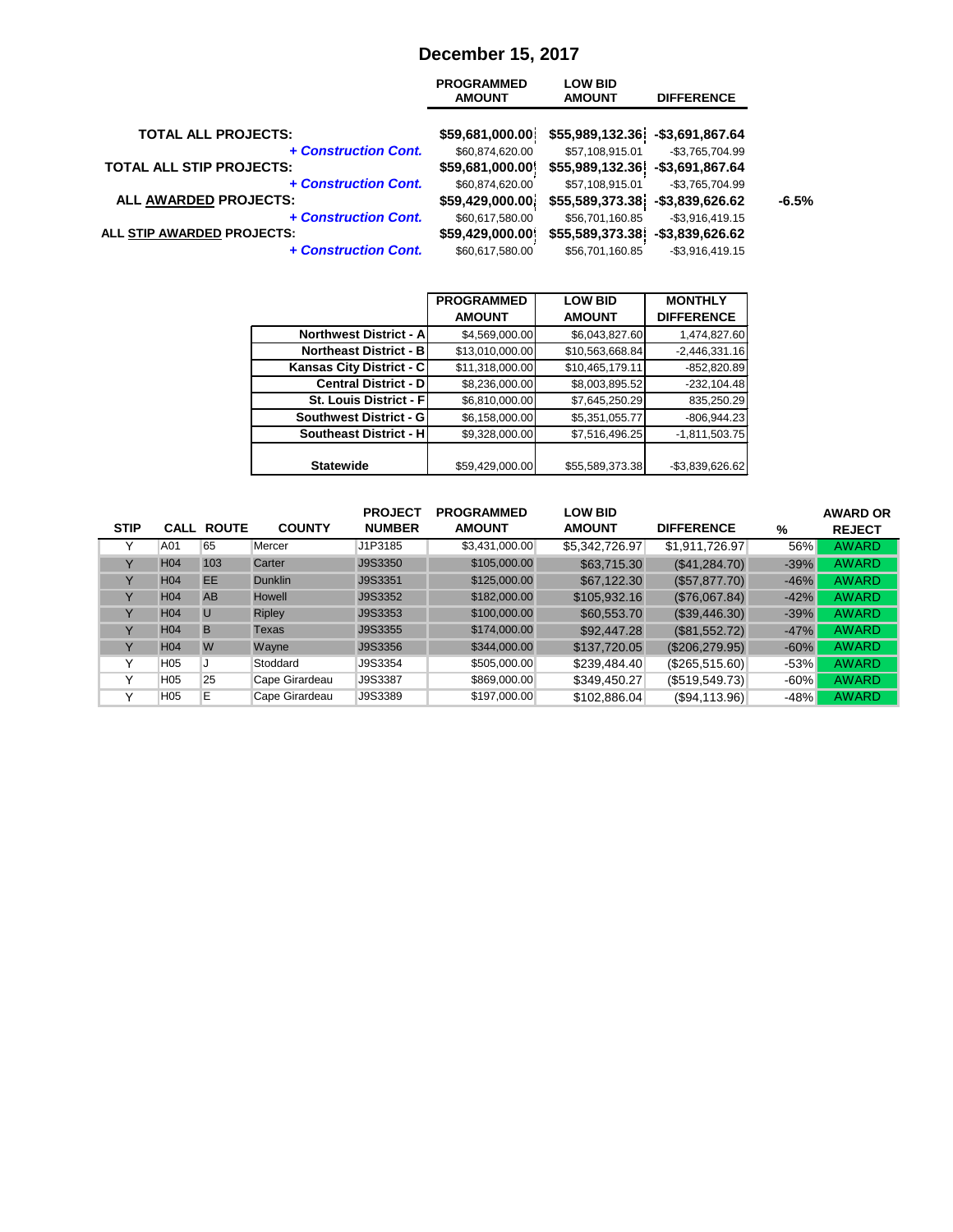#### **January 19, 2018**

|                                 | <b>PROGRAMMED</b><br><b>AMOUNT</b>               | <b>LOW BID</b><br><b>AMOUNT</b> | <b>DIFFERENCE</b> |
|---------------------------------|--------------------------------------------------|---------------------------------|-------------------|
| <b>TOTAL ALL PROJECTS:</b>      |                                                  |                                 |                   |
| + Construction Cont.            | \$126,604,440.00                                 | \$113,344,557.76                | -\$13,259,882.24  |
| <b>TOTAL ALL STIP PROJECTS:</b> | \$124,122,000.00 \$111,122,115.45 ############## |                                 |                   |
| + Construction Cont.            | \$126,604,440.00                                 | \$113,344,557.76                | -\$13,259,882.24  |
| ALL AWARDED PROJECTS:           |                                                  |                                 |                   |
| + Construction Cont.            | \$123,503,640.00                                 | \$110,938,832.99                | -\$12,564,807.02  |
| ALL STIP AWARDED PROJECTS:      | \$121,082,000.00 \$108,763,561.75 ############## |                                 |                   |
| + Construction Cont.            | \$123,503,640.00                                 | \$110,938,832.99                | $-$12,564,807.02$ |
|                                 |                                                  |                                 |                   |

|                               | <b>PROGRAMMED</b> | <b>LOW BID</b>   | <b>MONTHLY</b>    |
|-------------------------------|-------------------|------------------|-------------------|
|                               | <b>AMOUNT</b>     | <b>AMOUNT</b>    | <b>DIFFERENCE</b> |
| <b>Northwest District - A</b> | \$2,045,000.00    | \$2,771,003.58   | 726,003.58        |
| <b>Northeast District - B</b> | \$6,310,000.00    | \$5,584,111.00   | -725,889.00       |
| Kansas City District - C      | \$29,336,000.00   | \$22,516,786.25  | $-6,819,213.75$   |
| <b>Central District - D </b>  | \$6,440,000.00    | \$7,538,387.53   | 1,098,387.53      |
| St. Louis District - F        | \$41,393,000.00   | \$37,069,735.96  | $-4,323,264.04$   |
| <b>Southwest District - G</b> | \$27,059,000.00   | \$25,892,935.18  | $-1,166,064.82$   |
| <b>Southeast District - H</b> | \$8,499,000.00    | \$7,390,602.25   | $-1,108,397.75$   |
|                               |                   |                  |                   |
| <b>Statewide</b>              | \$121,082,000.00  | \$108,763,561.75 | $-$12,318,438.25$ |

|                |                  |                       |                  | <b>PROJECT</b> | <b>PROGRAMMED</b> | <b>LOW BID</b>              |                   |        | <b>AWARD OR</b> |
|----------------|------------------|-----------------------|------------------|----------------|-------------------|-----------------------------|-------------------|--------|-----------------|
| <b>STIP</b>    |                  | <b>CALL ROUTE</b>     | <b>COUNTY</b>    | <b>NUMBER</b>  | <b>AMOUNT</b>     | <b>AMOUNT</b>               | <b>DIFFERENCE</b> | $\%$   | <b>REJECT</b>   |
| Y              | A02              | 10                    | Carroll          | J1P3108        | \$2,045,000.00    | \$2,771,003.58              | \$726,003.58      | 36%    | <b>AWARD</b>    |
| Y              | <b>B01</b>       | 24                    | <b>Marion</b>    | J2P3059C       | \$1,545,000.00    | \$1,298,342.75              | (\$246,657.25)    | $-16%$ | <b>AWARD</b>    |
| Υ              | <b>B02</b>       | 61                    | <b>Clark</b>     | J2P3151        | \$3,206,000.00    | \$2,829,394.29              | (\$376,605.71)    | $-12%$ | <b>AWARD</b>    |
| $\overline{Y}$ | <b>B02</b>       | 61                    | Lewis            | J2P3219        | \$68,000.00       | \$73,278.76                 | \$5,278.76        | 8%     | <b>AWARD</b>    |
| Y              | <b>B03</b>       | 94                    | Warren           | J2S3124        | \$761,000.00      | \$734,244.43                | (\$26,755.57)     | $-4%$  | <b>AWARD</b>    |
| Y              | <b>B03</b>       | 94                    | Warren           | J2S3143        | \$730,000.00      | \$648,850.77                | (\$81,149.23)     | $-11%$ | <b>AWARD</b>    |
| Υ              | C <sub>01</sub>  | 70                    | Saline           | J3I3009        | \$2,815,000.00    | \$3,362,678.87              | \$547,678.87      | 19%    | <b>AWARD</b>    |
| Y              | C <sub>02</sub>  | 65                    | Saline           | J3P3061        | \$5,242,000.00    | \$3,987,881.18              | (\$1,254,118.82)  | $-24%$ | <b>AWARD</b>    |
| Υ              | C <sub>03</sub>  | <b>WW</b>             | Lafayette        | J3S3058        | \$578,000.00      | \$516,631.75                | (\$61,368.25)     | $-11%$ | <b>AWARD</b>    |
| Y              | C <sub>04</sub>  | <b>BB</b>             | Saline           | J3S3068        | \$517,000.00      | \$386,244.25                | (\$130,755.75)    | $-25%$ | <b>AWARD</b>    |
| Y              | C <sub>05</sub>  | 435                   | Platte           | J4I3242        | \$500,000.00      | \$295,830.75                | (\$204, 169.25)   | $-41%$ | <b>AWARD</b>    |
| Y              | C <sub>06</sub>  | 69                    | Clay             | J4P3140        | \$6,785,000.00    | \$3,833,544.48              | (\$2,951,455.52)  | $-43%$ | <b>AWARD</b>    |
| $\overline{Y}$ | C07              | 50                    | Jackson          | J4P3156        | \$6,030,000.00    | \$2,919,446.41              | (\$3,110,553.59)  | $-52%$ | <b>AWARD</b>    |
| Y              | C <sub>08</sub>  | $\mathsf{Z}$          | <b>Platte</b>    | J4S2219        | \$954,000.00      | \$1,114,542.35              | \$160,542.35      | 17%    | <b>AWARD</b>    |
| Υ              | C <sub>09</sub>  | A                     | Cass             | J4S3146        | \$916,000.00      | \$771,025.00                | (\$144,975.00)    | $-16%$ | <b>AWARD</b>    |
| Y              | C <sub>10</sub>  | F                     | Jackson          | J4S3151        | \$4,053,000.00    | \$4,369,708.46              | \$316,708.46      | 8%     | <b>AWARD</b>    |
| Y              | C <sub>11</sub>  | $\overline{2}$        | Cass             | J4S3152        | \$946,000.00      | \$959,252.75                | \$13,252.75       | 1%     | <b>AWARD</b>    |
| Y              | <b>D01</b>       | 44                    | Laclede          | J5I3226        | \$762,000.00      | \$1,089,480.51              | \$327,480.51      | 43%    | <b>AWARD</b>    |
| Y              | D <sub>02</sub>  | 44                    | Laclede          | J5I3300        | \$1,075,000.00    | \$879,341.31                | (\$195,658.69)    | $-18%$ | <b>AWARD</b>    |
| Y              | <b>D03</b>       | $\overline{7}$        | Pulaski          | J5P3109        | \$540,000.00      | \$265,871.20                | (\$274,128.80)    | $-51%$ | <b>REJECT</b>   |
| Υ              | D <sub>04</sub>  | 54                    | Cole             | J5P3118        | \$2,546,000.00    | \$3,484,383.47              | \$938,383.47      | 37%    | <b>AWARD</b>    |
| Y              | <b>D05</b>       | 63                    | <b>Boone</b>     | J5P3165        | \$489,000.00      | \$430,211.92                | (\$58,788.08)     | $-12%$ | <b>AWARD</b>    |
| Υ              | D08              | F                     | Dent             | J5S3167        | \$871,000.00      | \$1,140,974.10              | \$269,974.10      | 31%    | <b>AWARD</b>    |
| Y              | <b>D09</b>       | B                     | Laclede          | <b>J5S3198</b> | \$697,000.00      | \$513,996.22                | (\$183,003.78)    | $-26%$ | <b>AWARD</b>    |
| Υ              | F01              | 44                    | St. Louis City   | J6I3150        | \$25,941,000.00   | \$20,741,863.00             | (\$5,199,137.00)  | $-20%$ | <b>AWARD</b>    |
| Y              | F <sub>02</sub>  | 70                    | St. Louis        | J6I3156        | \$2,848,000.00    | \$4,000,207.20              | \$1,152,207.20    | 40%    | <b>AWARD</b>    |
| Y              | <b>F02</b>       | 70                    | St. Louis        | J6I3165        | \$7,014,000.00    | \$6,134,792.80              | (\$879,207.20)    | $-13%$ | <b>AWARD</b>    |
| Y              | F03              | 64                    | St. Charles      | J6I3182        | \$1,284,000.00    | $\overline{\$1,904,}168.95$ | \$620,168.95      | 48%    | <b>AWARD</b>    |
| Y              | F <sub>04</sub>  | 21                    | <b>Jefferson</b> | J6P2345        | \$851,000.00      | \$1,398,842.82              | \$547,842.82      | 64%    | <b>AWARD</b>    |
| Υ              | F06              | 30                    | Jefferson        | J6S3160        | \$2,500,000.00    | \$2,092,682.50              | (\$407,317.50)    | $-16%$ | <b>REJECT</b>   |
| Y              | <b>F07</b>       | 47                    | Franklin         | J6S3161        | \$2,571,000.00    | \$2,234,409.03              | (\$336,590.97)    | $-13%$ | <b>AWARD</b>    |
| Y              | F08              | <b>ZZ</b>             | Franklin         | J6S3223        | \$884,000.00      | \$655,452.16                | (\$228,547.84)    | $-26%$ | <b>AWARD</b>    |
| Y              | G01              | 44                    | Jasper           | J7I3073        | \$14,343,000.00   | \$14,239,299.00             | (\$103,701.00)    | $-1%$  | <b>AWARD</b>    |
| Y              | G02              | 44                    | Newton           | J7I3204        | \$3,169,000.00    | \$3,212,048.74              | \$43,048.74       | 1%     | <b>AWARD</b>    |
| Y              | G03              | 49                    | Jasper           | J7P3000        | \$4,482,000.00    | \$4,520,964.37              | \$38,964.37       | $1\%$  | <b>AWARD</b>    |
| Y              | G04              | 160                   | Taney            | J7P3187G       | \$1,050,000.00    | \$844,729.52                | (\$205,270.48)    | $-20%$ | <b>AWARD</b>    |
| Y              | G05              | $\vee$                | Henry            | J7S3135        | \$1,069,000.00    | \$769,848.60                | (\$299, 151.40)   | $-28%$ | <b>AWARD</b>    |
| Y              | G07              | V                     | Stone            | J7S3151        | \$728,000.00      | \$508,585.00                | (\$219,415.00)    | $-30%$ | <b>AWARD</b>    |
| Y              | G08              | $\cup$                | Cedar            | J7S3153        | \$706,000.00      | \$619,991.20                | (\$86,008.80)     | $-12%$ | <b>AWARD</b>    |
| Y              | G09              | 66                    | Jasper           | J7S3156        | \$907,000.00      | \$761,797.57                | (\$145,202.43)    | $-16%$ | <b>AWARD</b>    |
| Y              | G <sub>10</sub>  | <b>US65N T</b> Greene |                  | J8P3111        | \$605,000.00      | \$415,671.18                | (\$189,328.82)    | $-31%$ | <b>AWARD</b>    |
| Υ              | H <sub>0</sub> 1 | 74                    | Cape Girardeau   | J9S3290        | \$774,000.00      | \$847,654.39                | \$73,654.39       | 10%    | <b>AWARD</b>    |
| Y              | H <sub>04</sub>  | 14                    | Douglas          | J9P3502        | \$624,000.00      | \$638,480.00                | \$14,480.00       | 2%     | <b>AWARD</b>    |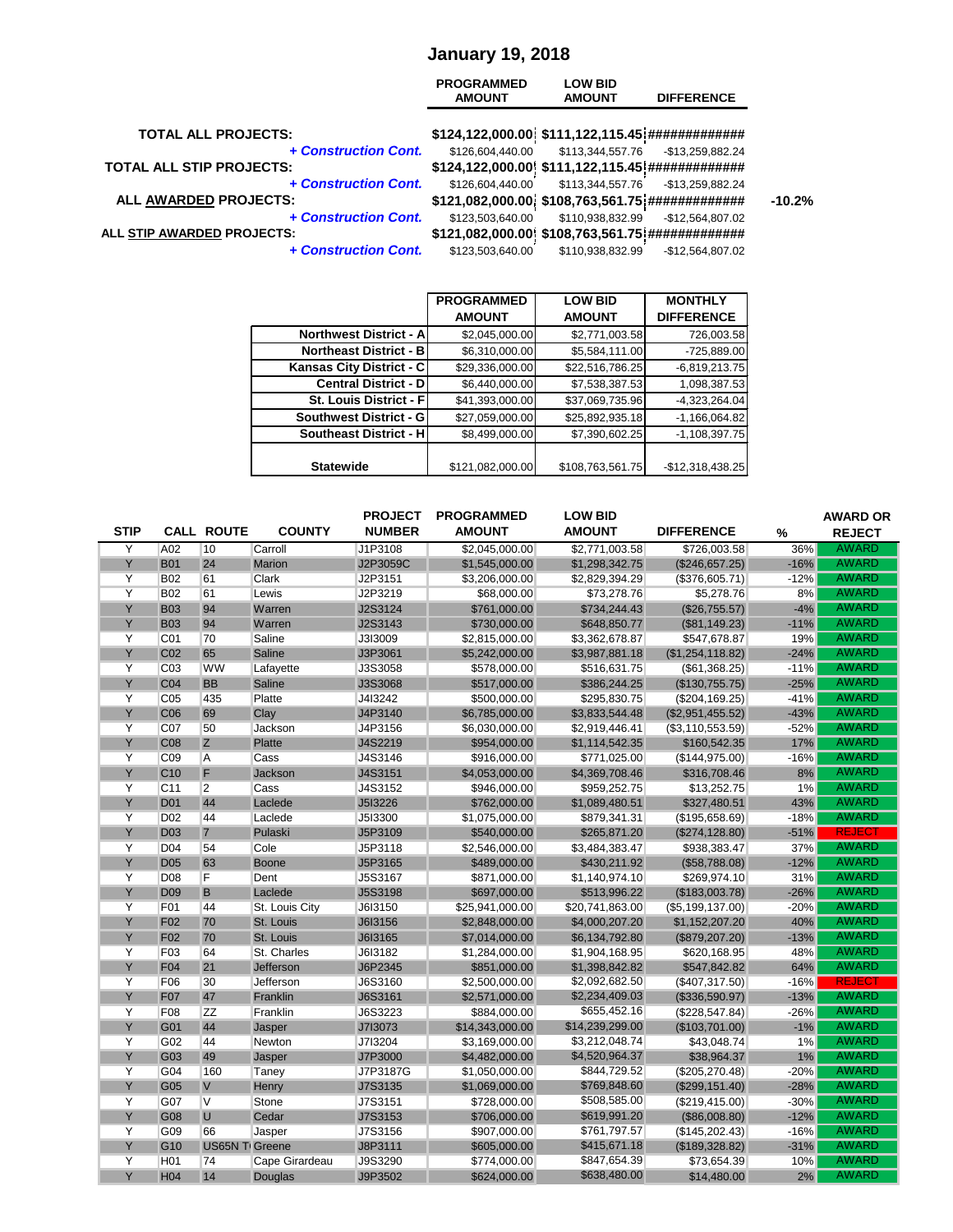#### **January 19, 2018**

| <b>TOTAL ALL PROJECTS:</b><br>+ Construction Cont.<br>\$113,344,557.76<br>\$126,604,440.00<br>-\$13,259,882.24<br>\$124,122,000.00 \$111,122,115.45 ##############<br>+ Construction Cont.<br>\$126,604,440.00<br>\$113,344,557.76<br>-\$13,259,882.24<br>ALL AWARDED PROJECTS:<br>\$121,082,000.00 \$108,763,561.75 ##############<br>+ Construction Cont.<br>\$123,503,640.00<br>\$110,938,832.99<br>$-$12,564,807.02$<br>\$121,082,000.00 \$108,763,561.75 ############## |                      | <b>PROGRAMMED</b><br><b>AMOUNT</b> | <b>LOW BID</b><br><b>AMOUNT</b> | <b>DIFFERENCE</b> |
|------------------------------------------------------------------------------------------------------------------------------------------------------------------------------------------------------------------------------------------------------------------------------------------------------------------------------------------------------------------------------------------------------------------------------------------------------------------------------|----------------------|------------------------------------|---------------------------------|-------------------|
| <b>TOTAL ALL STIP PROJECTS:</b>                                                                                                                                                                                                                                                                                                                                                                                                                                              |                      |                                    |                                 |                   |
|                                                                                                                                                                                                                                                                                                                                                                                                                                                                              |                      |                                    |                                 |                   |
| ALL STIP AWARDED PROJECTS:                                                                                                                                                                                                                                                                                                                                                                                                                                                   |                      |                                    |                                 |                   |
|                                                                                                                                                                                                                                                                                                                                                                                                                                                                              |                      |                                    |                                 |                   |
|                                                                                                                                                                                                                                                                                                                                                                                                                                                                              | + Construction Cont. | \$123,503,640.00                   | \$110,938,832.99                | -\$12,564,807.02  |

|                               | <b>PROGRAMMED</b> | <b>LOW BID</b>   | <b>MONTHLY</b>    |
|-------------------------------|-------------------|------------------|-------------------|
|                               | <b>AMOUNT</b>     | <b>AMOUNT</b>    | <b>DIFFERENCE</b> |
| <b>Northwest District - A</b> | \$2,045,000.00    | \$2,771,003.58   | 726,003.58        |
| <b>Northeast District - B</b> | \$6,310,000.00    | \$5,584,111.00   | $-725,889.00$     |
| Kansas City District - C      | \$29,336,000.00   | \$22,516,786.25  | $-6,819,213.75$   |
| <b>Central District - D</b>   | \$6,440,000.00    | \$7,538,387.53   | 1,098,387.53      |
| St. Louis District - F        | \$41,393,000.00   | \$37,069,735.96  | $-4,323,264.04$   |
| <b>Southwest District - G</b> | \$27,059,000.00   | \$25,892,935.18  | $-1,166,064.82$   |
| <b>Southeast District - H</b> | \$8,499,000.00    | \$7,390,602.25   | $-1,108,397.75$   |
|                               |                   |                  |                   |
| <b>Statewide</b>              | \$121,082,000.00  | \$108,763,561.75 | $-$12,318,438.25$ |

|             |                  |                   |                | <b>PROJECT</b> | <b>PROGRAMMED</b> | <b>LOW BID</b> |                   |        | <b>AWARD OR</b> |
|-------------|------------------|-------------------|----------------|----------------|-------------------|----------------|-------------------|--------|-----------------|
| <b>STIP</b> |                  | <b>CALL ROUTE</b> | <b>COUNTY</b>  | <b>NUMBER</b>  | <b>AMOUNT</b>     | <b>AMOUNT</b>  | <b>DIFFERENCE</b> | %      | <b>REJECT</b>   |
|             | H <sub>05</sub>  | P                 | New Madrid     | J9S3067        | \$652,000.00      | \$662,775.63   | \$10,775.63       | 2%     | <b>AWARD</b>    |
|             | H <sub>05</sub>  | D                 | Mississippi    | J9S3223        | \$433,000.00      | \$333,953.40   | $(\$99,046.60)$   | $-23%$ | AWARD           |
|             | H <sub>05</sub>  | P                 | New Madrid     | J9S3230        | \$488,000.00      | \$403,286.30   | (\$84,713.70)     | $-17%$ | <b>AWARD</b>    |
|             | H <sub>06</sub>  | $\mathbb N$       | <b>Dunklin</b> | J9S3221        | \$490,000.00      | \$397,890.38   | (\$92,109.62)     | $-19%$ | AWARD           |
|             | H <sub>06</sub>  | $\circ$           | <b>Dunklin</b> | J9S3229        | \$504,000.00      | \$360,532.01   | (\$143,467.99)    | $-28%$ | AWARD           |
|             | H <sub>0</sub> 7 | 60                | Stoddard       | J9S3242        | \$995,000.00      | \$770,924.31   | (\$224,075.69)    | $-23%$ | <b>AWARD</b>    |
|             | H <sub>07</sub>  | Y                 | Stoddard       | J9S3251        | \$1,729,000.00    | \$1,408,010.15 | (\$320,989.85)    | $-19%$ | <b>AWARD</b>    |
|             | H <sub>07</sub>  | AΑ                | Stoddard       | J9S3272        | \$247,000.00      | \$231,955.60   | (\$15,044.40)     | $-6%$  | <b>AWARD</b>    |
|             | <b>H08</b>       | U                 | Scott          | J9S3276        | \$449,000.00      | \$394,700.00   | (\$54,300.00)     | $-12%$ | AWARD           |
|             | <b>H08</b>       | $\circ$           | Scott          | J9S3277        | \$470,000.00      | \$451,436.48   | (\$18,563.52)     | $-4%$  | AWARD           |
|             | H <sub>11</sub>  | 00                | Cape Girardeau | J9S3503        | \$644,000.00      | \$489,003.60   | (\$154,996.40)    | $-24%$ | <b>AWARD</b>    |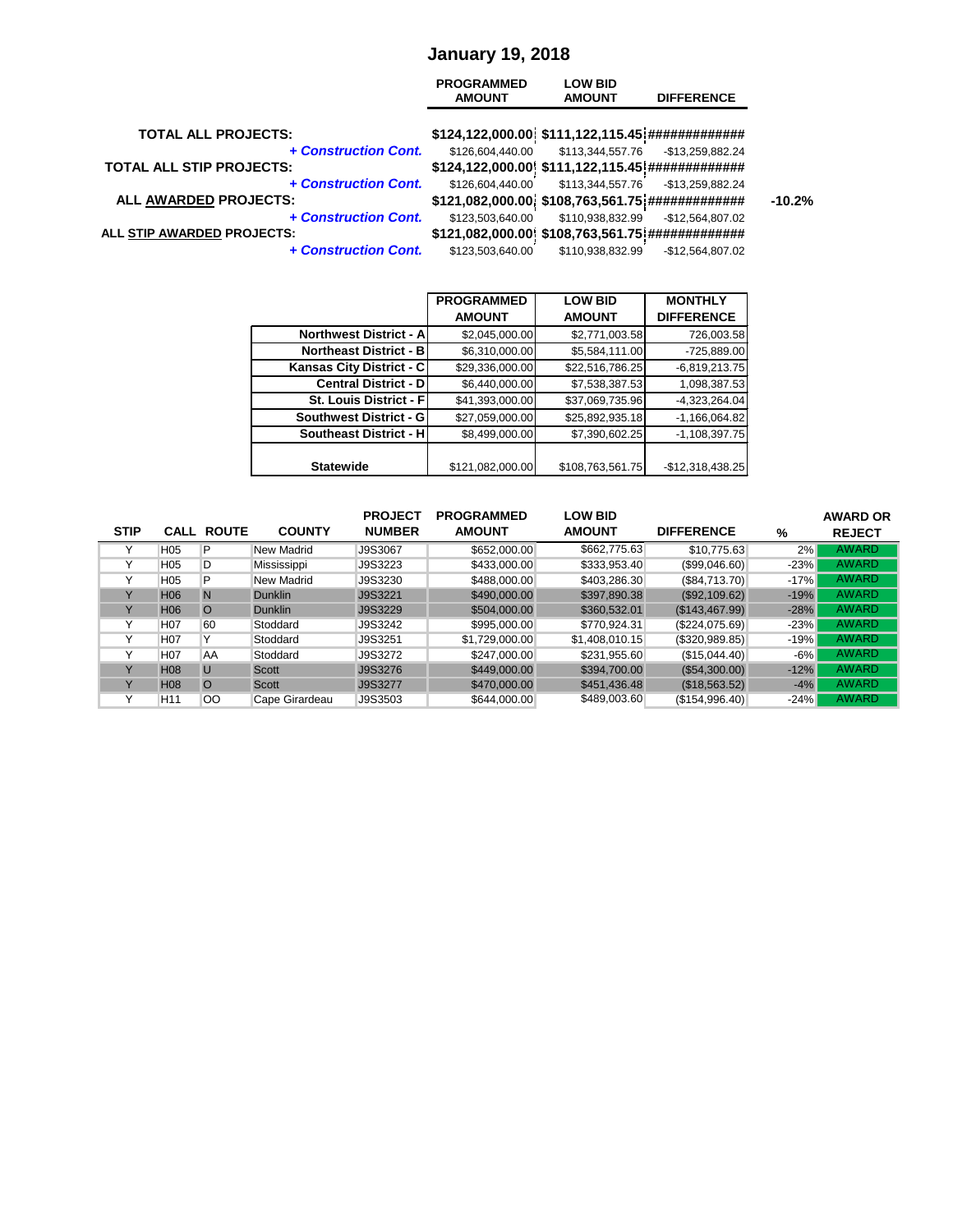# **February 16, 2018**

|                                                         | <b>PROGRAMMED</b><br><b>AMOUNT</b> | <b>LOW BID</b><br><b>AMOUNT</b> | <b>DIFFERENCE</b>                                   |          |
|---------------------------------------------------------|------------------------------------|---------------------------------|-----------------------------------------------------|----------|
| <b>TOTAL ALL PROJECTS:</b>                              | \$88,557,000.00]                   |                                 | \$72,991,595.63 ##############                      |          |
| + Construction Cont.<br><b>TOTAL ALL STIP PROJECTS:</b> | \$90,328,140.00<br>\$87,757,000.00 | \$74,451,427.54                 | $-$15,876,712.46$<br>\$72,706,774.60 ############## |          |
| + Construction Cont.                                    | \$89,512,140.00                    | \$74,160,910.09                 | -\$15,351,229.91                                    |          |
| ALL AWARDED PROJECTS:                                   | \$88,557,000.00                    |                                 | \$72,991,595.63 ##############                      | $-17.6%$ |
| + Construction Cont.                                    | \$90,328,140.00                    | \$74,451,427.54                 | $-$15,876,712.46$                                   |          |
| ALL STIP AWARDED PROJECTS:                              | \$87,757,000.00                    |                                 | \$72,706,774.60 ##############                      |          |
| + Construction Cont.                                    | \$89,512,140.00                    | \$74,160,910.09                 | $-$15,351,229.91$                                   |          |

|                               | <b>PROGRAMMED</b> | <b>LOW BID</b>  | <b>MONTHLY</b>    |
|-------------------------------|-------------------|-----------------|-------------------|
|                               | <b>AMOUNT</b>     | <b>AMOUNT</b>   | <b>DIFFERENCE</b> |
| Northwest District - A        | \$0.00            | \$0.00          | 0.00              |
| <b>Northeast District - B</b> | \$7,389,000.00    | \$7,115,751.77  | $-273,248.23$     |
| Kansas City District - C      | \$19,467,000.00   | \$15,586,304.37 | $-3,880,695.63$   |
| <b>Central District - D</b>   | \$21,436,000.00   | \$17,123,571.06 | $-4,312,428.94$   |
| St. Louis District - F        | \$12,301,000.00   | \$9,090,481.79  | $-3,210,518.21$   |
| Southwest District - G        | \$12,610,000.00   | \$10,828,433.13 | $-1,781,566.87$   |
| Southeast District - H        | \$15,354,000.00   | \$13,247,053.51 | $-2,106,946.49$   |
|                               |                   |                 |                   |
| <b>Statewide</b>              | \$88,557,000.00   | \$72,991,595.63 | -\$15,565,404.37  |

|        |             |                 |                    |               | <b>PROJECT</b> | <b>PROGRAMMED</b> | <b>LOW BID</b>  |                       |                  | <b>AWARD OR</b> |
|--------|-------------|-----------------|--------------------|---------------|----------------|-------------------|-----------------|-----------------------|------------------|-----------------|
|        | <b>STIP</b> | <b>CALL</b>     | <b>ROUTE</b>       | <b>COUNTY</b> | <b>NUMBER</b>  | <b>AMOUNT</b>     | <b>AMOUNT</b>   | <b>DIFFERENCE</b>     | %                | <b>REJECT</b>   |
|        | Y           | <b>B01</b>      | 79                 | Pike          | J2P3083        | \$1,003,000.00    | \$1,093,897.86  | \$90,897.86           | 9.1%             | <b>AWARD</b>    |
|        | Y           | <b>B01</b>      | 79                 | Pike          | J2P3084        | \$562,000.00      | \$679,253.96    | \$117,253.96          | 20.9%            | <b>AWARD</b>    |
|        | Y           | <b>B02</b>      | 15                 | Shelby        | J2P3104        | \$2,866,000.00    | \$2,655,295.25  | (\$210,704.75)        | $-7.4%$          | <b>AWARD</b>    |
|        | Y           | <b>B03</b>      | K                  | Marion        | J2S3121        | \$490,000.00      | \$494,709.00    | \$4,709.00            | 1.0%             | <b>AWARD</b>    |
|        | Y           | <b>B04</b>      | 161                | Montgomery    | J2S3125        | \$2,468,000.00    | \$2,192,595.70  | (\$275,404.30)        | $-11.2%$         | <b>AWARD</b>    |
|        | Y           | CO <sub>1</sub> | 70                 | Lafayette     | J3I3128        | \$146,000.00      | \$68,000.00     | (\$78,000.00)         | $-53.4%$         | <b>AWARD</b>    |
|        | Y           | C <sub>02</sub> | EE                 | <b>Pettis</b> | J3S3060        | \$752,000.00      | \$604,610.00    | (\$147,390.00)        | $-19.6%$         | <b>AWARD</b>    |
|        | Y           | CO <sub>3</sub> | 70                 | Jackson       | J4I3198        | \$4,340,000.00    | \$3,846,514.37  | $($ \$493,485.63) $ $ | $-11.4%$         | <b>AWARD</b>    |
|        | Y           | C <sub>04</sub> | PITTMAN RE Jackson |               | J4I3199        | \$6,982,000.00    | \$5,989,484.78  | (\$992,515.22)        | $-14.2%$         | <b>AWARD</b>    |
|        | N           | CO <sub>5</sub> | 70                 | Jackson       | J4M0260        | \$800,000.00      | \$284,821.03    | (\$515,178.97)        | $-64.4%$         | <b>AWARD</b>    |
|        | Y           | C <sub>06</sub> | 169                | Clay          | J4P3144        | \$5,119,000.00    | \$3,480,197.61  | (\$1,638,802.39)      | $-32.0%$         | <b>AWARD</b>    |
|        | Y           | CO <sub>7</sub> | B                  | Cass          | J4S3145        | \$863,000.00      | \$861,497.37    | (\$1,502.63)          | $-0.2%$          | <b>AWARD</b>    |
|        | Y           | C <sub>08</sub> | 33                 | Clay          | J4S3204        | \$150,000.00      | \$171,601.41    | \$21,601.41           | 14.4%            | <b>AWARD</b>    |
|        | Y           | C <sub>09</sub> | 40                 | Jackson       | J4S3301        | \$213,000.00      | \$177,577.80    | (\$35,422.20)         | $-16.6%$         | <b>AWARD</b>    |
| **JOC  | Y           | C <sub>10</sub> | Various            | Various       | J4P3244        | \$102,000.00      | \$102,000.00    | \$0.00                | 0.0%             | <b>AWARD</b>    |
|        | Y           | D <sub>01</sub> | A                  | Miller        | J5S3163        | \$595,000.00      | \$393,721.14    | (\$201, 278.86)       | $-33.8%$         | <b>AWARD</b>    |
|        | Y           | <b>D03</b>      | <b>BB</b>          | <b>Boone</b>  | J5S3169        | \$2,923,000.00    | \$794,218.88    | (\$2,128,781.12)      | $-72.8%$         | <b>AWARD</b>    |
|        | Y           | D04             | PP                 | Morgan        | J5S3171        | \$496,000.00      | \$446,907.04    | (\$49,092.96)         | $-9.9%$          | <b>AWARD</b>    |
|        | Y           | D <sub>04</sub> | <b>BB</b>          | Morgan        | J5S3175        | \$683,000.00      | \$710,850.34    | \$27,850.34           | 4.1%             | <b>AWARD</b>    |
|        | Y           | <b>D05</b>      | 44                 | Laclede       | J9I2167        | \$14,402,000.00   | \$12,969,310.12 | (\$1,432,689.88)      | $-9.9%$          | <b>AWARD</b>    |
|        | Y           | <b>D07</b>      | B                  | Phelps        | J5S3041        | \$2,337,000.00    | \$1,808,563.54  | (\$528,436.46)        | $-22.6%$         | <b>AWARD</b>    |
| $*A+B$ | Y           | F <sub>01</sub> | 270                | St. Louis     | J6I3146        | \$4,222,000.00    | \$3,052,372.88  | (\$1,169,627.12)      | $-27.7%$         | <b>AWARD</b>    |
|        | Y           | F <sub>01</sub> | 270                | St. Louis     | J6S3261        | \$1,493,000.00    | \$1,112,312.06  | (\$380,687.94)        | $-25.5%$         | <b>AWARD</b>    |
|        | Y           | F <sub>02</sub> | 55                 | Jefferson     | J6I3159        | \$1,392,000.00    | \$1,210,820.18  | $($ \$181,179.82) $ $ | $-13.0%$         | <b>AWARD</b>    |
|        | Y           | F <sub>04</sub> | 185                | Franklin      | J6S3231        | \$346,000.00      | \$252,959.20    | (\$93,040.80)         | $-26.9%$         | <b>AWARD</b>    |
|        | Y           | F05             | 44                 | Franklin      | J6S3244        | \$2,248,000.00    | \$1,473,016.98  | (\$774,983.02)        | $-34.5%$         | <b>AWARD</b>    |
|        | Y           | <b>F06</b>      | 180                | St. Louis     | J6S3353        | \$1,400,000.00    | \$789,000.49    | (\$610,999.51)        | $-43.6%$         | <b>AWARD</b>    |
| **JOC  | Υ           | F07             | FF                 | Franklin      | J6S3362        | \$1,200,000.00    | \$1,200,000.00  | \$0.00                | $0.0\%$          | <b>AWARD</b>    |
| **JOC  | Y           | G01             | 44                 | <b>Newton</b> | J0I3004N       | \$200,000.00      | \$200,000.00    | \$0.00                | 0.0%             | <b>AWARD</b>    |
| **JOC  | Y           | G02             | 44                 | Greene        | J0I3004O       | \$200,000.00      | \$200,000.00    | \$0.00                | $0.0\%$          | <b>AWARD</b>    |
| **JOC  | Y           | G04             | 44                 | Webster       | J0I3004P       | \$100,000.00      | \$100,000.00    | \$0.00                | 0.0%             | <b>AWARD</b>    |
| **JOC  | Y           | G05             | 49                 | <b>Bates</b>  | J0I3004W       | \$40,000.00       | \$40,000.00     | \$0.00                | $0.0\%$          | <b>AWARD</b>    |
| **JOC  | Y           | G06             | 49                 | Vernon        | J0I3004X       | \$150,000.00      | \$150,000.00    | \$0.00                | 0.0%             | <b>AWARD</b>    |
| **JOC  | Y           | G07             | 49                 | McDonald      | J0I3004Y       | \$60,000.00       | \$60,000.00     | \$0.00                | 0.0%             | <b>AWARD</b>    |
|        | Y           | G08             | 44                 | Lawrence      | J713074        | \$5,087,000.00    | \$3,936,174.23  |                       | $-22.6%$         | <b>AWARD</b>    |
|        | Y           | G09             | 60                 | <b>Barry</b>  | J7P0881        | \$496,000.00      |                 | (\$1,150,825.77)      |                  | <b>AWARD</b>    |
|        | Y           | G <sub>10</sub> | Various            | Various       | J7P3206B       | \$1,538,000.00    | \$439,094.08    | (\$56,905.92)         | $-11.5%$<br>4.0% | <b>AWARD</b>    |
|        |             |                 |                    |               |                |                   | \$1,599,000.01  | \$61,000.01           |                  |                 |
|        | Υ           | G11             | 123                | Greene        | J7S3134        | \$130,000.00      | \$60,104.00     | (\$69,896.00)         | $-53.8%$         | <b>AWARD</b>    |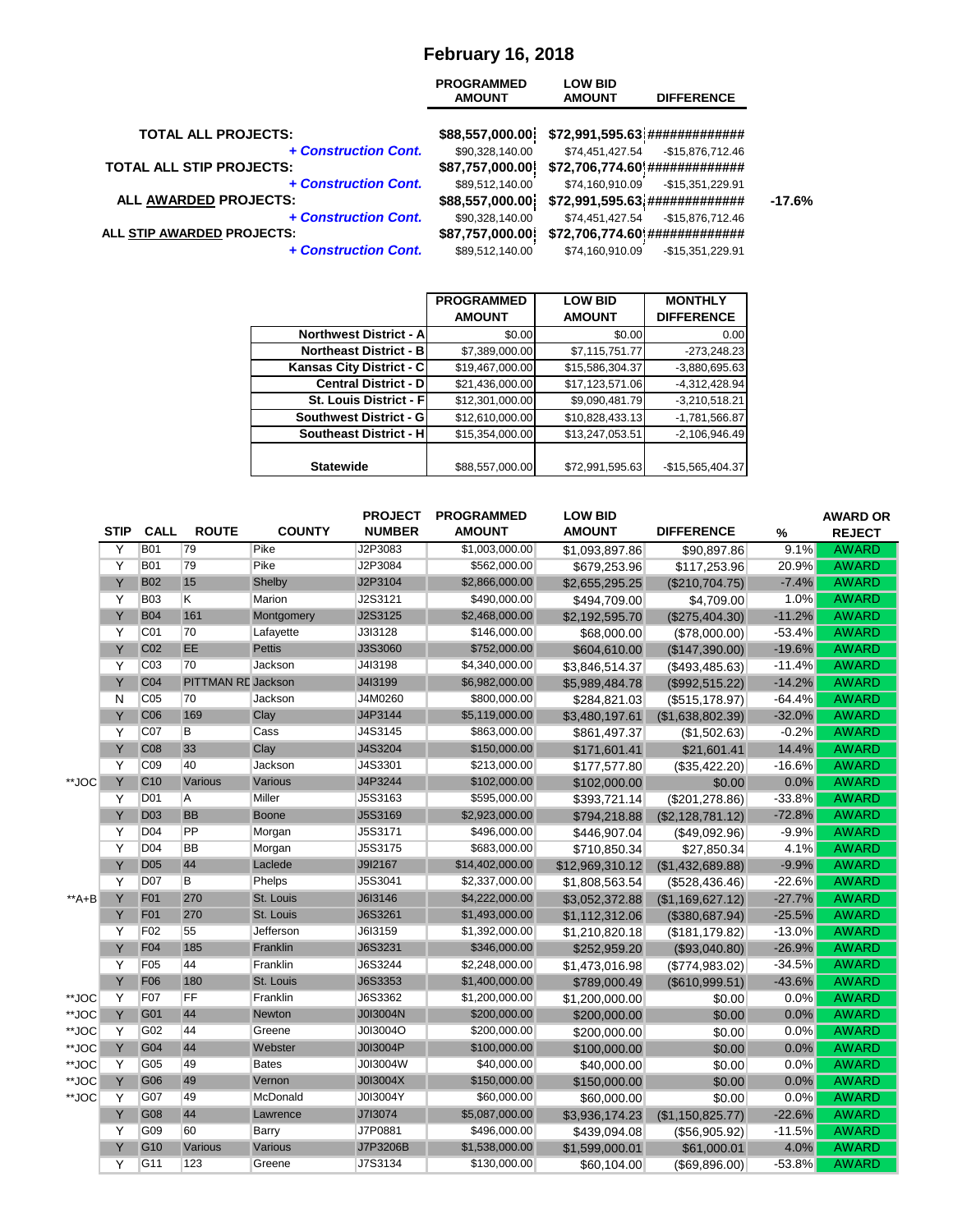#### **February 16, 2018**

|                                                         | <b>PROGRAMMED</b><br><b>AMOUNT</b> | <b>LOW BID</b><br><b>AMOUNT</b> | <b>DIFFERENCE</b>                                   |          |
|---------------------------------------------------------|------------------------------------|---------------------------------|-----------------------------------------------------|----------|
| <b>TOTAL ALL PROJECTS:</b>                              | \$88,557,000.00]                   |                                 | \$72,991,595.63 ##############                      |          |
| + Construction Cont.<br><b>TOTAL ALL STIP PROJECTS:</b> | \$90,328,140.00<br>\$87,757,000.00 | \$74,451,427.54                 | $-$15,876,712.46$<br>\$72,706,774.60 ############## |          |
| + Construction Cont.                                    | \$89,512,140.00                    | \$74,160,910.09                 | -\$15,351,229.91                                    |          |
| ALL AWARDED PROJECTS:                                   | \$88,557,000.00                    |                                 | \$72,991,595.63 ##############                      | $-17.6%$ |
| + Construction Cont.                                    | \$90,328,140.00                    | \$74,451,427.54                 | $-$15,876,712.46$                                   |          |
| ALL STIP AWARDED PROJECTS:                              | \$87,757,000.00                    |                                 | \$72,706,774.60 ##############                      |          |
| + Construction Cont.                                    | \$89,512,140.00                    | \$74,160,910.09                 | $-$15,351,229.91$                                   |          |

|                                | <b>PROGRAMMED</b> | <b>LOW BID</b>  | <b>MONTHLY</b>    |
|--------------------------------|-------------------|-----------------|-------------------|
|                                | <b>AMOUNT</b>     | <b>AMOUNT</b>   | <b>DIFFERENCE</b> |
| <b>Northwest District - Al</b> | \$0.00            | \$0.00          | 0.00              |
| <b>Northeast District - B</b>  | \$7,389,000.00    | \$7,115,751.77  | $-273,248.23$     |
| Kansas City District - C       | \$19,467,000.00   | \$15,586,304.37 | $-3,880,695.63$   |
| <b>Central District - D</b>    | \$21,436,000.00   | \$17,123,571.06 | $-4,312,428.94$   |
| St. Louis District - F         | \$12,301,000.00   | \$9,090,481.79  | $-3,210,518.21$   |
| Southwest District - G         | \$12,610,000.00   | \$10,828,433.13 | $-1,781,566.87$   |
| <b>Southeast District - H</b>  | \$15,354,000.00   | \$13,247,053.51 | $-2,106,946.49$   |
|                                |                   |                 |                   |
| <b>Statewide</b>               | \$88,557,000.00   | \$72,991,595.63 | $-$15,565,404.37$ |

|             |                 |              |               | <b>PROJECT</b> | <b>PROGRAMMED</b> | <b>LOW BID</b> |                   |               | <b>AWARD OR</b> |
|-------------|-----------------|--------------|---------------|----------------|-------------------|----------------|-------------------|---------------|-----------------|
| <b>STIP</b> | <b>CALL</b>     | <b>ROUTE</b> | <b>COUNTY</b> | <b>NUMBER</b>  | <b>AMOUNT</b>     | <b>AMOUNT</b>  | <b>DIFFERENCE</b> | $\frac{0}{0}$ | <b>REJECT</b>   |
| Y           | G11             | <b>CC</b>    | Christian     | J8S3077        | \$253,000.00      | \$149,520.00   | (\$103,480.00)    | $-40.9%$      | <b>AWARD</b>    |
| Y           | G <sub>12</sub> | 66           | Jasper        | J7S3136        | \$83,000.00       | \$114,404.20   | \$31,404.20       | 37.8%         | <b>AWARD</b>    |
| Y           | G12             | <b>HH</b>    | Jasper        | J7S3143        | \$487,000.00      | \$364,192.70   | (\$122,807.30)    | $-25.2%$      | <b>AWARD</b>    |
| Y           | G13             | J            | Newton        | J7S3147        | \$244,000.00      | \$108,091.71   | (\$135,908.29)    | $-0.557001$   | <b>AWARD</b>    |
| Y           | G13             | <b>TT</b>    | Jasper        | J7S3163        | \$88,000.00       | \$117,999.25   | \$29,999.25       | 34.1%         | <b>AWARD</b>    |
| Υ           | G13             | 43           | Newton        | J7S3179        | \$48,000.00       | \$111,424.30   | \$63,424.30       | 1.3213396     | <b>AWARD</b>    |
| Y           | G14             | <b>FF</b>    | Jasper        | J7S3160        | \$2,069,000.00    | \$1,766,650.02 | (\$302,349.98)    | $-14.6%$      | <b>AWARD</b>    |
| Y           | G15             | 86           | Newton        | J7S3207        | \$704,000.00      | \$594,493.63   | (\$109,506.37)    | $-15.6%$      | <b>AWARD</b>    |
| Y           | G <sub>16</sub> | <b>VV</b>    | <b>Barry</b>  | J7S3149        | \$633,000.00      | \$717,285.00   | \$84,285.00       | 13.3%         | <b>AWARD</b>    |
| Y           | H <sub>02</sub> | 25           | Dunklin       | J9P3265        | \$1,072,000.00    | \$1,103,329.89 | \$31,329.89       | 2.9%          | <b>AWARD</b>    |
| Y           | H <sub>02</sub> | 25           | Dunklin       | J9S3266        | \$790,000.00      | \$587,670.11   | $(\$202,329.89)$  | $-25.6%$      | <b>AWARD</b>    |
| Y           | H <sub>03</sub> | 160          | Howell        | J9P3293        | \$2,213,000.00    | \$2,580,000.00 | \$367,000.00      | 16.6%         | <b>AWARD</b>    |
| Y           | H <sub>04</sub> | 160          | Ozark         | J9P3295        | \$1,516,000.00    | \$1,425,948.62 | (\$90,051.38)     | $-5.9%$       | <b>AWARD</b>    |
| Ÿ           | <b>H05</b>      | 17           | Howell        | J9S3204        | \$580,000.00      | \$581,272.74   | \$1,272.74        | 0.2%          | <b>AWARD</b>    |
| Y           | <b>H05</b>      | <b>ZZ</b>    | Douglas       | J9S3205        | \$477,000.00      | \$599,112.71   | \$122,112.71      | 25.6%         | <b>AWARD</b>    |
| Y           | H <sub>05</sub> | <b>ZZ</b>    | Douglas       | J9S3206        | \$477,000.00      | \$514,614.55   | \$37,614.55       | 7.9%          | <b>AWARD</b>    |
| Y           | H <sub>06</sub> | т            | Douglas       | J9S3207        | \$613,000.00      | \$873,205.95   | \$260,205.95      | 42.4%         | <b>AWARD</b>    |
| Y           | H <sub>06</sub> | H            | Wright        | J9S3208        | \$1,094,000.00    | \$1,082,950.95 | (\$11,049.05)     | $-1.0%$       | <b>AWARD</b>    |
| Y           | <b>H07</b>      | 49           | Wayne         | J9S3211        | \$661,000.00      | \$584,489.20   | (\$76,510.80)     | $-11.6%$      | <b>AWARD</b>    |
| Y           | H <sub>07</sub> | Z            | Madison       | J9S3214        | \$834,000.00      | \$535,343.10   | (\$298,656.90)    | $-35.8%$      | <b>AWARD</b>    |
| Y           | H <sub>07</sub> | <b>CC</b>    | Madison       | J9S3215        | \$509,000.00      | \$526,665.30   | \$17,665.30       | 3.5%          | <b>AWARD</b>    |
| Y           | H <sub>08</sub> | Ν            | Stoddard      | J9S3268        | \$388,000.00      | \$308,463.00   | (\$79,537.00)     | $-20.5%$      | <b>AWARD</b>    |
| Y           | H <sub>08</sub> | K.           | Stoddard      | J9S3274        | \$405,000.00      | \$388,580.00   | (\$16,420.00)     | $-4.1%$       | <b>AWARD</b>    |
| Y           | H <sub>10</sub> | 77           | <b>Scott</b>  | J9S3341        | \$3,725,000.00    | \$1,555,407.39 | (\$2,169,592.61)  | $-58.2%$      | <b>AWARD</b>    |

\*\* JOC - Job Order Contract

 $**$  A+B = Cost + Time bid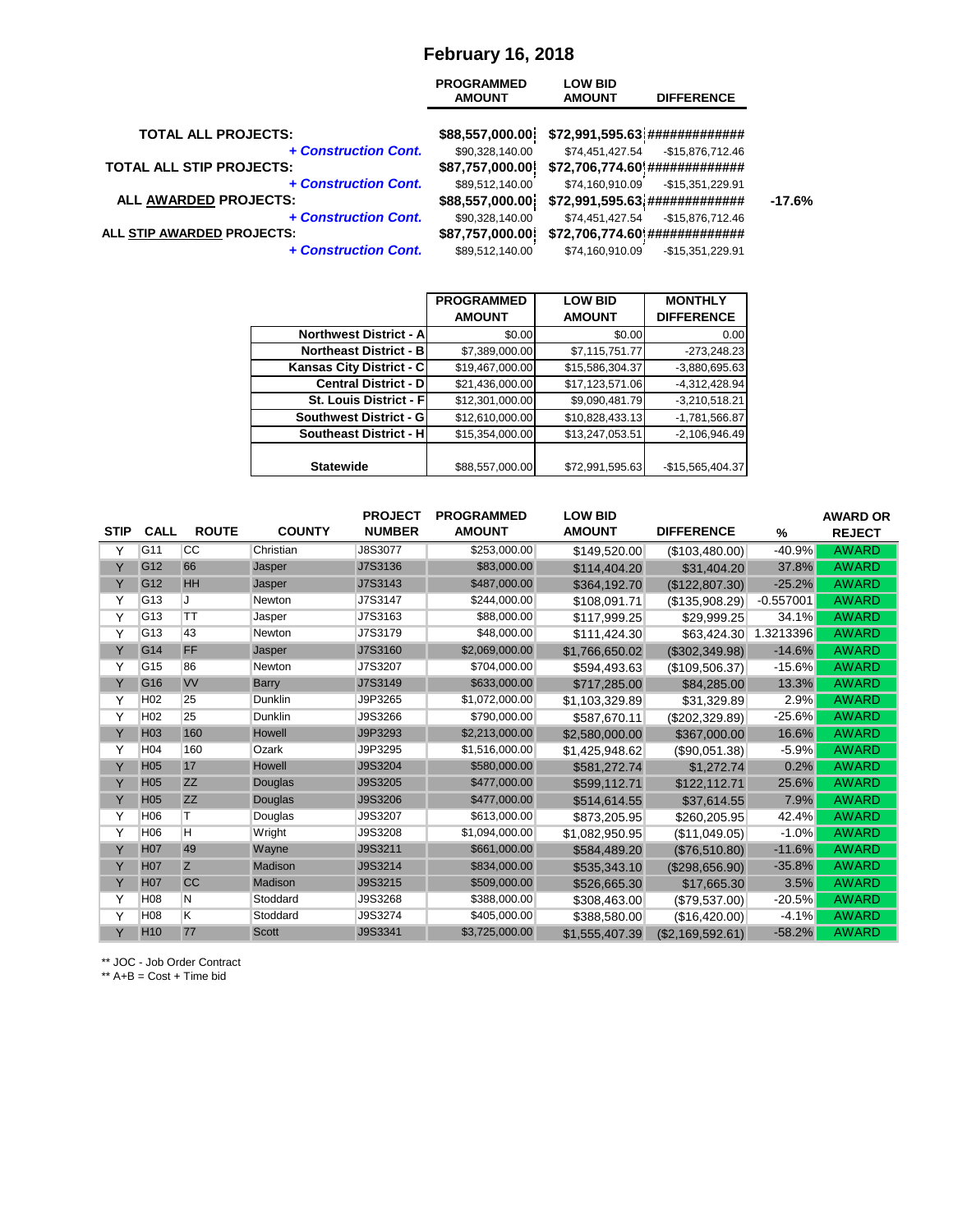## **March 16, 2018**

|                                               | <b>PROGRAMMED</b><br><b>AMOUNT</b>  | <b>LOW BID</b><br><b>AMOUNT</b>     | <b>DIFFERENCE</b>                    |         |
|-----------------------------------------------|-------------------------------------|-------------------------------------|--------------------------------------|---------|
| <b>TOTAL ALL PROJECTS:</b>                    | \$79,926,000.00]                    | \$74,695,818.57]                    | $-$5,230,181.43$                     |         |
| + Construction Cont.                          | \$81,524,520.00                     | \$76,189,734.94                     | $-$5,334,785.06$                     |         |
| <b>TOTAL ALL STIP PROJECTS:</b>               | \$79,197,000.00                     | \$74,273,308.02                     | $-$4,923,691.98$                     |         |
| + Construction Cont.<br>ALL AWARDED PROJECTS: | \$80,780,940.00<br>\$77,948,000.00] | \$75,758,774.18<br>\$72,265,086.68] | $-$5,022,165.82$<br>$-$5,682,913.32$ | $-7.3%$ |
| + Construction Cont.                          | \$79,506,960.00                     | \$73,710,388.41                     | $-$5,796,571.59$                     |         |
| ALL STIP AWARDED PROJECTS:                    | \$77,219,000.00                     | \$71,842,576.13                     | $-$5,376,423.87$                     |         |
| + Construction Cont.                          | \$78,763,380.00                     | \$73,279,427.65                     | $-$5,483,952.35$                     |         |

|                               | <b>PROGRAMMED</b> | <b>LOW BID</b>  | <b>MONTHLY</b>    |
|-------------------------------|-------------------|-----------------|-------------------|
|                               | <b>AMOUNT</b>     | <b>AMOUNT</b>   | <b>DIFFERENCE</b> |
| <b>Northwest District - A</b> | \$4,963,000.00    | \$5,294,274.52  | 331,274.52        |
| Northeast District - B        | \$3,607,000.00    | \$3,890,346.30  | 283,346.30        |
| Kansas City District - C      | \$20,370,000.00   | \$20,614,888.69 | 244,888.69        |
| <b>Central District - D</b>   | \$3,440,000.00    | \$2,682,725.44  | $-757,274.56$     |
| St. Louis District - F        | \$25,921,000.00   | \$25,217,413.47 | -703,586.53       |
| Southwest District - G        | \$8,736,000.00    | \$6,417,601.31  | $-2,318,398.69$   |
| <b>Southeast District - H</b> | \$10,911,000.00   | \$8,147,836.95  | $-2,763,163.05$   |
|                               |                   |                 |                   |
| <b>Statewide</b>              | \$77,948,000.00   | \$72,265,086.68 | -\$5,682,913.32   |

|       |              |                 |                   |                | <b>PROJECT</b> | <b>PROGRAMMED</b> | <b>LOW BID</b>  |                       |               | <b>AWARD OR</b> |
|-------|--------------|-----------------|-------------------|----------------|----------------|-------------------|-----------------|-----------------------|---------------|-----------------|
|       | <b>STIP</b>  |                 | <b>CALL ROUTE</b> | <b>COUNTY</b>  | <b>NUMBER</b>  | <b>AMOUNT</b>     | <b>AMOUNT</b>   | <b>DIFFERENCE</b>     | $\frac{0}{0}$ | <b>REJECT</b>   |
| **JOC | Y            | A01             | $\overline{29}$   | Atchison       | J0I3004B       | \$250,000.00      | \$250,000.00    | \$0.00                | 0.0%          | <b>AWARD</b>    |
| **JOC | Y            | A02             | 29                | Andrew         | J0I3004C       | \$250,000.00      | \$250,000.00    | \$0.00                | 0.0%          | <b>AWARD</b>    |
| **JOC | Y            | A03             | 35                | Harrison       | J0I3004D       | \$250,000.00      | \$250,000.00    | \$0.00                | 0.0%          | <b>AWARD</b>    |
| **JOC | Y            | A04             | 35                | <b>Daviess</b> | J0I3004E       | \$250,000.00      | \$250,000.00    | \$0.00                | 0.0%          | <b>AWARD</b>    |
|       | Y            | A05             | 136               | Putnam         | J1P3067        | \$1,698,000.00    | \$1,667,555.61  | (\$30,444.39)         | $-1.8%$       | <b>AWARD</b>    |
|       | Y            | A05             | 136               | Putnam         | J2P2186        | \$760,000.00      | \$1,077,118.34  | \$317,118.34          | 41.7%         | <b>AWARD</b>    |
|       | Y            | A06             | 13                | <b>Daviess</b> | J1S0579        | \$1,285,000.00    | \$1,236,765.62  | (\$48,234.38)         | $-3.8%$       | <b>AWARD</b>    |
|       | Y            | A07             | 116               | Clinton        | J1S3125        | \$220,000.00      | \$312,834.95    | \$92,834.95           | 42.2%         | <b>AWARD</b>    |
|       | Y            | <b>B01</b>      | 151               | Shelby         | J2P3059B       | \$656,000.00      | \$773,531.67    | \$117,531.67          | 17.9%         | <b>AWARD</b>    |
|       | Y            | <b>B01</b>      | 151               | Shelby         | J2S3123        | \$825,000.00      | \$923,921.35    | \$98,921.35           | 12.0%         | <b>AWARD</b>    |
|       | Y            | <b>B02</b>      | 94                | Montgomery     | J2P3059D       | \$770,000.00      | \$643,388.82    | (\$126,611.18)        | $-16.4%$      | <b>AWARD</b>    |
|       | Y            | <b>B03</b>      | $\overline{J}$    | Audrain        | J2S3004        | \$851,000.00      | \$706,030.96    | (\$144,969.04)        | $-17.0%$      | <b>AWARD</b>    |
|       | Y            | <b>B04</b>      | Y                 | Clark          | J2S3122        | \$505,000.00      | \$843,473.50    | \$338,473.50          | 67.0%         | <b>AWARD</b>    |
|       | Y            | C <sub>01</sub> | 70                | Lafayette      | J3I3010        | \$4,182,000.00    | \$6,599,927.74  | \$2,417,927.74        | 57.8%         | <b>AWARD</b>    |
|       | Y            | CO <sub>2</sub> | 65                | <b>Pettis</b>  | J3P3086        | \$7,086,000.00    | \$4,736,631.07  | (\$2,349,368.93)      | $-33.2%$      | <b>AWARD</b>    |
|       | Y            | C <sub>03</sub> | OO                | Johnson        | J3S3071        | \$2,090,000.00    | \$1,745,942.51  | (\$344,057.49)        | $-16.5%$      | <b>AWARD</b>    |
|       | $\mathsf{N}$ | CO <sub>4</sub> | 70                | Jackson        | J4M0259        | \$90,000.00       | \$91,773.00     | \$1,773.00            | 2.0%          | <b>AWARD</b>    |
|       | Y            | C <sub>05</sub> | Various           | Various        | J4P3163        | \$200,000.00      | \$193,767.25    | (\$6,232.75)          | $-3.1%$       | <b>AWARD</b>    |
|       | Y            | C06             | 169               | Jackson        | J4S3085B       | \$4,902,000.00    | \$5,676,587.57  | \$774,587.57          | 15.8%         | <b>AWARD</b>    |
|       | Y            | C07             | <b>DD</b>         | Clay           | J4S3220        | \$1,820,000.00    | \$1,570,259.55  | (\$249,740.45)        | $-13.7%$      | <b>AWARD</b>    |
|       | N            | D <sub>01</sub> | 44                | Pulaski        | J5M0277        | \$444,000.00      | \$103,954.55    | (\$340,045.45)        | $-76.6%$      | <b>AWARD</b>    |
| **RC  | Y            | <b>D02</b>      | B                 | Callaway       | <b>J5S3187</b> | \$2,216,000.00    | \$1,896,504.04  | (\$319,495.96)        | $-14.4%$      | <b>AWARD</b>    |
| **RC  | Y            | D <sub>03</sub> | Old US H Callaway |                | J5O3309        | \$141,000.00      | \$114,469.62    | $(\$26,530.38)$       | $-18.8%$      | <b>AWARD</b>    |
|       | Y            | <b>D06</b>      | <b>AW</b>         | Pulaski        | <b>J5S3307</b> | \$639,000.00      | \$567,797.23    | (\$71,202.77)         | $-11.1%$      | <b>AWARD</b>    |
|       | Y            | <b>D07</b>      | 763               | Boone          | J5S3159        | \$1,978,000.00    | \$2,430,731.89  | \$452,731.89          | 22.9%         | <b>REJECT</b>   |
|       | Y            | F <sub>01</sub> | 70                | St. Charles    | J6I2418        | \$12,411,000.00   | \$12,880,353.72 | \$469,353.72          | 3.8%          | <b>AWARD</b>    |
| **JOC | Y            | F <sub>02</sub> | Various           | Various        | J0I3004L       | \$600,000.00      | \$600,000.00    | \$0.00                | 0.0%          | <b>AWARD</b>    |
| **JOC | Ÿ            | F <sub>03</sub> | Various           | Various        | J0I3004M       | \$800,000.00      | \$800,000.00    | \$0.00                | 0.0%          | <b>AWARD</b>    |
|       | Y            | F04             | IS70W TOSt. Louis |                | J6I3166        | \$1,112,000.00    | \$1,429,744.90  | \$317,744.90          | 28.6%         | <b>AWARD</b>    |
|       | N            | F <sub>05</sub> | 44                | Franklin       | J6M0265        | \$130,000.00      | \$180,545.00    | \$50,545.00           | 38.9%         | <b>AWARD</b>    |
|       | Y            | F06             | 21                | Jefferson      | J6P0876R       | \$640,000.00      | \$275,514.00    | (\$364,486.00)        | $-57.0%$      | <b>AWARD</b>    |
| **JOC | Y            | F07             | Various           | Various        | J6P3198        | \$1,250,000.00    | \$1,250,000.00  | \$0.00                | 0.0%          | <b>AWARD</b>    |
|       | Υ            | F08             | 231               | St. Louis      | J6S3220        | \$1,133,000.00    | \$732,665.00    | $($ \$400,335.00) $ $ | $-35.3%$      | <b>AWARD</b>    |
|       | Y            | F <sub>09</sub> | 67                | St. Louis      | J6S3238        | \$1,203,000.00    | \$972,259.00    | (\$230,741.00)        | $-19.2%$      | <b>AWARD</b>    |
|       | Υ            | F <sub>10</sub> | AC                | St. Louis      | J6S3249        | \$1,360,000.00    | \$644,622.56    | (\$715,377.44)        | $-52.6%$      | <b>AWARD</b>    |
|       | Y            | F <sub>10</sub> | 67                | St. Louis      | J6S3250        | \$450,000.00      | \$309,877.44    | (\$140, 122.56)       | $-31.1%$      | <b>AWARD</b>    |
|       | Y            | F11             | 64                | St. Louis City | J6I3111        | \$2,332,000.00    | \$2,967,142.40  | \$635,142.40          | 27.2%         | <b>AWARD</b>    |
|       | Y            | F12             | 30                | Jefferson      | J6S3160        | \$2,500,000.00    | \$2,174,689.45  | (\$325,310.55)        | $-13.0%$      | <b>AWARD</b>    |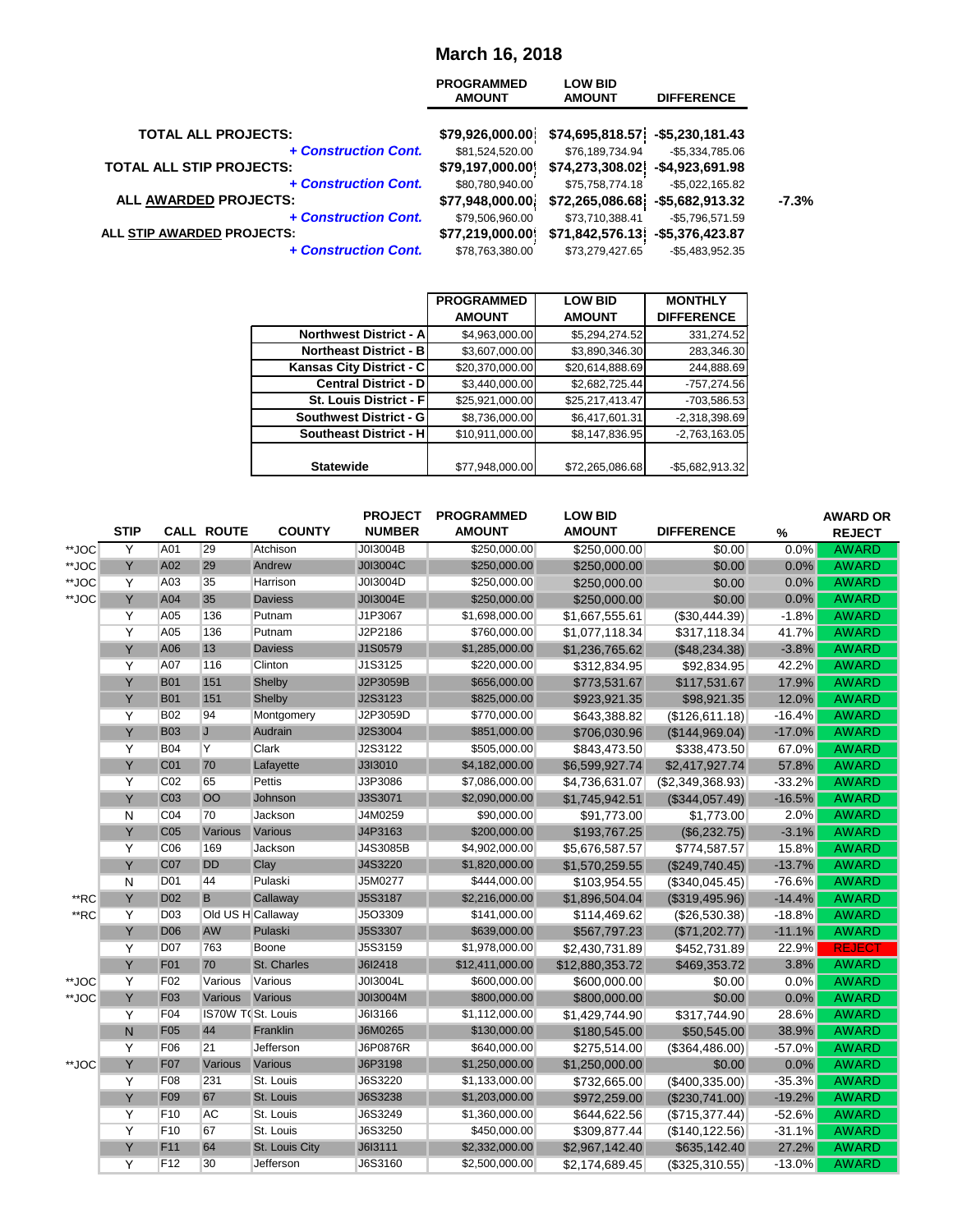#### **March 16, 2018**

|                                 | <b>PROGRAMMED</b><br><b>AMOUNT</b> | <b>LOW BID</b><br><b>AMOUNT</b> | <b>DIFFERENCE</b>  |         |
|---------------------------------|------------------------------------|---------------------------------|--------------------|---------|
| <b>TOTAL ALL PROJECTS:</b>      | \$79,926,000.00]                   | \$74,695,818.57]                | $-$5,230,181.43$   |         |
| + Construction Cont.            | \$81,524,520.00                    | \$76,189,734.94                 | $-$5,334,785.06$   |         |
| <b>TOTAL ALL STIP PROJECTS:</b> | \$79,197,000.00                    | \$74,273,308.02                 | $-$4,923,691.98$   |         |
| + Construction Cont.            | \$80,780,940.00                    | \$75,758,774.18                 | $-$5,022,165.82$   |         |
| ALL AWARDED PROJECTS:           | \$77,948,000.00]                   | \$72,265,086.68]                | $-$ \$5,682,913.32 | $-7.3%$ |
| + Construction Cont.            | \$79,506,960.00                    | \$73,710,388.41                 | $-$5,796,571.59$   |         |
| ALL STIP AWARDED PROJECTS:      | \$77,219,000.00                    | \$71,842,576.13]                | $-$5,376,423.87$   |         |
| + Construction Cont.            | \$78,763,380.00                    | \$73,279,427.65                 | $-$5,483,952.35$   |         |

|                               | <b>PROGRAMMED</b> | <b>LOW BID</b>  | <b>MONTHLY</b>    |
|-------------------------------|-------------------|-----------------|-------------------|
|                               | <b>AMOUNT</b>     | <b>AMOUNT</b>   | <b>DIFFERENCE</b> |
| <b>Northwest District - A</b> | \$4,963,000.00    | \$5,294,274.52  | 331,274.52        |
| <b>Northeast District - B</b> | \$3,607,000.00    | \$3,890,346.30  | 283,346.30        |
| Kansas City District - C      | \$20,370,000.00   | \$20,614,888.69 | 244,888.69        |
| <b>Central District - D</b>   | \$3,440,000.00    | \$2,682,725.44  | $-757,274.56$     |
| St. Louis District - F        | \$25,921,000.00   | \$25,217,413.47 | -703,586.53       |
| Southwest District - G        | \$8,736,000.00    | \$6,417,601.31  | $-2,318,398.69$   |
| <b>Southeast District - H</b> | \$10,911,000.00   | \$8,147,836.95  | $-2,763,163.05$   |
|                               |                   |                 |                   |
| <b>Statewide</b>              | \$77,948,000.00   | \$72,265,086.68 | -\$5,682,913.32   |

|        |             |                  |                   |                  | <b>PROJECT</b>  | <b>PROGRAMMED</b> | <b>LOW BID</b> |                   |           | <b>AWARD OR</b> |
|--------|-------------|------------------|-------------------|------------------|-----------------|-------------------|----------------|-------------------|-----------|-----------------|
|        | <b>STIP</b> |                  | <b>CALL ROUTE</b> | <b>COUNTY</b>    | <b>NUMBER</b>   | <b>AMOUNT</b>     | <b>AMOUNT</b>  | <b>DIFFERENCE</b> | $\%$      | <b>REJECT</b>   |
|        | N           | G01              | 59                | <b>McDonald</b>  | J7M0261         | \$65,000.00       | \$46,238.00    | (\$18,762.00)     | $-28.9%$  | <b>AWARD</b>    |
| $*A+B$ | Y           | G02              | 65                | Greene           | J8P2293         | \$3,384,000.00    | \$2,676,379.80 | (\$707,620.20)    | $-20.9%$  | <b>AWARD</b>    |
|        | Y           | G02              | 65                | Greene           | J8P3079C        | \$234,000.00      | \$212,107.50   | (\$21,892.50)     | $-9.4%$   | <b>AWARD</b>    |
|        | Y           | G02              | 65                | Greene           | J8P3080B        | \$1,832,000.00    | \$1,268,009.49 | $(\$563,990.51)$  | $-30.8%$  | <b>AWARD</b>    |
|        | Υ           | G02              | 44                | Greene           | J8S3061         | \$3,221,000.00    | \$2,214,866.52 | (\$1,006,133.48)  | $-31.2%$  | <b>AWARD</b>    |
|        | Y           | H <sub>01</sub>  | 14                | Douglas          | <b>J0S3018J</b> | \$1,314,000.00    | \$270,415.80   | (\$1,043,584.20)  | $-79.4%$  | <b>AWARD</b>    |
|        | Y           | H <sub>03</sub>  | HH                | Wayne            | J9S3217         | \$992,000.00      | \$865,511.10   | (\$126,488.90)    | $-12.8%$  | <b>AWARD</b>    |
|        | Y           | H <sub>03</sub>  | Z                 | Wayne            | J9S3283         | \$949,000.00      | \$864,188.90   | (\$84,811.10)     | $-8.9%$   | <b>AWARD</b>    |
|        | Y           | H <sub>04</sub>  | <b>BB</b>         | Howell           | J9S3235         | \$350,000.00      | \$318,071.25   | (\$31,928.75)     | $-9.1%$   | <b>AWARD</b>    |
|        | Y           | H <sub>04</sub>  | E                 | Shannon          | J9S3342         | \$724,000.00      | \$546,928.75   | (\$177,071.25)    | $-24.5%$  | <b>AWARD</b>    |
|        | Y           | H <sub>05</sub>  | 80                | New Madrid       | J9S3253         | \$2,275,000.00    | \$1,850,468.34 | (\$424,531.66)    | $-18.7%$  | <b>AWARD</b>    |
|        | Y           | H <sub>05</sub>  | 80                | Mississippi      | J9S3254         | \$178,000.00      | \$167,367.18   | (\$10,632.82)     | $-6.0%$   | <b>AWARD</b>    |
|        | Y           | <b>H06</b>       | <b>ZZ</b>         | <b>Bollinger</b> | J9S3284         | \$685,000.00      | \$569,243.76   | (\$115,756.24)    | $-16.9%$  | <b>AWARD</b>    |
|        | Y           | H <sub>0</sub> 7 | PP                | Cape Girardeau   | J9S3334         | \$451,000.00      | \$365,319.82   | (\$85,680.18)     | $-19.0%$  | <b>AWARD</b>    |
|        | Y           | H07              | D                 | Cape Girardeau   | J9S3335         | \$537,000.00      | \$513,320.57   | (\$23,679.43)     | $-4.4%$   | <b>AWARD</b>    |
|        | Y           | H <sub>08</sub>  | J                 | Pemiscot         | J9S3320         | \$829,000.00      | \$588,085.68   | (\$240,914.32)    | $-29.1%$  | <b>AWARD</b>    |
|        | Y           | H <sub>08</sub>  | F                 | Pemiscot         | J9S3321         | \$349,000.00      | \$288,821.44   | (\$60,178.56)     | $-17.2%$  | <b>AWARD</b>    |
|        | Y           | H <sub>0</sub> 8 | $\overline{O}$    | Pemiscot         | J9S3322         | \$526,000.00      | \$338,670.76   | (\$187,329.24)    | $-35.6%$  | <b>AWARD</b>    |
|        | Y           | H08              | Z                 | Pemiscot         | J9S3456         | \$752,000.00      | \$601,423.60   | (\$150,576.40)    | $-20.0\%$ | <b>AWARD</b>    |

\*\*A+B - Cost + Time Bid

\*\*JOC - Job Order Contract

\*\*RC - Required Call Combination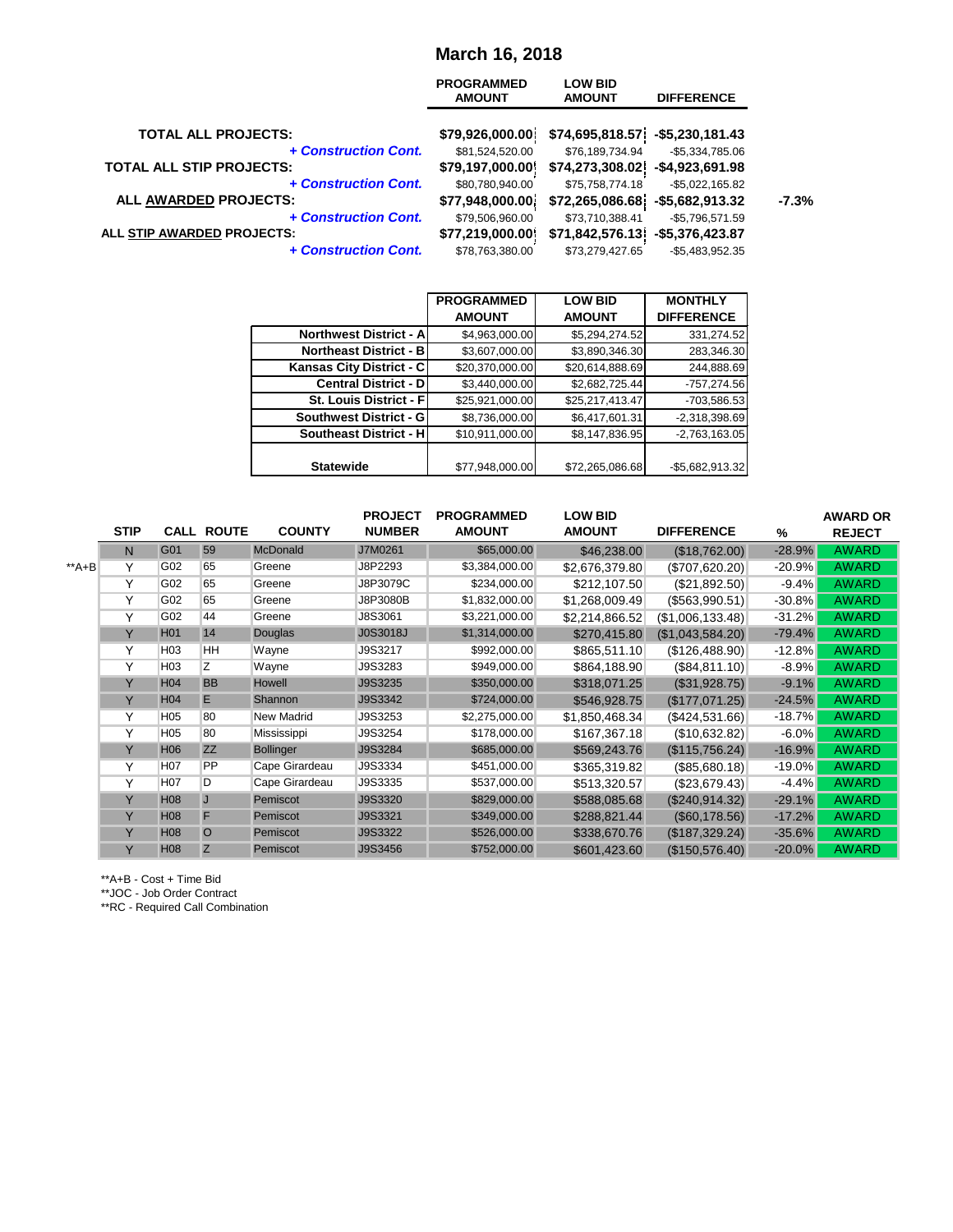# **April 20, 2018**

| <b>PROGRAMMED</b><br><b>AMOUNT</b> | <b>LOW BID</b><br><b>AMOUNT</b> | <b>DIFFERENCE</b> |                                      |
|------------------------------------|---------------------------------|-------------------|--------------------------------------|
| \$30,253,000.00]                   |                                 | $-$1,884,082.53$  |                                      |
| \$30,858,060.00                    | \$28,936,295.82                 | $-$1,921,764.18$  |                                      |
| \$29,700,000.00                    |                                 | $-$1,941,698.98$  |                                      |
| \$30,294,000.00                    | \$28,313,467.04                 | $-$1,980,532.96$  |                                      |
| \$30,253,000.00]                   | \$28,368,917.47                 | $-$1,884,082.53$  | $-6.2%$                              |
| \$30,858,060.00                    | \$28,936,295.82                 | $-$1,921,764.18$  |                                      |
| \$29,700,000.00                    |                                 | $-$1,941,698.98$  |                                      |
| \$30,294,000.00                    | \$28,313,467.04                 | $-$1,980,532.96$  |                                      |
|                                    |                                 | \$27,758,301.02   | \$28,368,917.47]<br>\$27,758,301.02] |

|                               | <b>PROGRAMMED</b> | <b>LOW BID</b>  | <b>MONTHLY</b>    |
|-------------------------------|-------------------|-----------------|-------------------|
|                               | <b>AMOUNT</b>     | <b>AMOUNT</b>   | <b>DIFFERENCE</b> |
| <b>Northwest District - A</b> | \$2,487,000.00    | \$2,158,003.42  | -328,996.58       |
| <b>Northeast District - B</b> | \$936,000.00      | \$1,242,583.60  | 306,583.60        |
| Kansas City District - C      | \$712,000.00      | \$723,459.00    | 11,459.00         |
| <b>Central District - D</b>   | \$5,303,000.00    | \$5,683,334.13  | 380,334.13        |
| St. Louis District - F        | \$5,086,000.00    | \$3,389,377.41  | $-1,696,622.59$   |
| Southwest District - G        | \$4,330,000.00    | \$3,977,762.94  | $-352,237.06$     |
| <b>Southeast District - H</b> | \$11,399,000.00   | \$11,194,396.97 | $-204,603.03$     |
|                               |                   |                 |                   |
| <b>Statewide</b>              | \$30,253,000.00   | \$28,368,917.47 | $-$1,884,082.53$  |

|       |                |                 |                   |                    | <b>PROJECT</b> | <b>PROGRAMMED</b> | <b>LOW BID</b> |                   |          | <b>AWARD OR</b> |
|-------|----------------|-----------------|-------------------|--------------------|----------------|-------------------|----------------|-------------------|----------|-----------------|
|       | <b>STIP</b>    |                 | <b>CALL ROUTE</b> | <b>COUNTY</b>      | <b>NUMBER</b>  | <b>AMOUNT</b>     | <b>AMOUNT</b>  | <b>DIFFERENCE</b> | %        | <b>REJECT</b>   |
|       | Y              | A01             | Putnam            | 139                | J1L1800B       | \$2,487,000.00    | \$2,158,003.42 | (\$328,996.58)    | $-19.8%$ | <b>AWARD</b>    |
|       | Y              | <b>B01</b>      | <b>Ralls</b>      | 24                 | J2P3169        | \$180,000.00      | \$307,837.40   | \$127,837.40      | 71.0%    | <b>AWARD</b>    |
|       | Y              | <b>B02</b>      | Randolph DD       |                    | J2S3044        | \$263,000.00      | \$286,005.50   | \$23,005.50       | 8.7%     | <b>AWARD</b>    |
|       | $\overline{Y}$ | <b>B02</b>      | Randolph EE       |                    | J2S3048        | \$253,000.00      | \$262,885.00   | \$9,885.00        | 3.9%     | <b>AWARD</b>    |
|       | Y              | <b>B03</b>      | Warren            | F                  | J2S3170        | \$240,000.00      | \$385,855.70   | \$145,855.70      | 60.8%    | <b>AWARD</b>    |
| **JOC | Y              | C01             | Various           | Various            | J4I3173        | \$612,000.00      | \$612,000.00   | \$0.00            | 0.0%     | <b>AWARD</b>    |
|       | Y              | C <sub>02</sub> | Various           | Various            | J4S3209        | \$100,000.00      | \$111,459.00   | \$11,459.00       | 11.5%    | <b>AWARD</b>    |
| **JOC | Y              | D <sub>01</sub> | Laclede           | 44                 | J0I3004R       | \$150,000.00      | \$150,000.00   | \$0.00            | 0.0%     | <b>AWARD</b>    |
|       | Y              | D <sub>04</sub> | Laclede           | 44                 | J5S3162        | \$4,075,000.00    | \$4,493,338.63 | \$418,338.63      | 10.3%    | <b>AWARD</b>    |
|       | Y              | D07             | Various           | Various            | J5S3219        | \$711,000.00      | \$615,379.05   | (\$95,620.95)     | $-13.4%$ | <b>AWARD</b>    |
|       | N              | D <sub>09</sub> | Cole              | 50                 | J5M0280        | \$367,000.00      | \$424,616.45   | \$57,616.45       | 15.7%    | <b>AWARD</b>    |
|       | Υ              | F01             | St. Louis 270     |                    | J6I3248        | \$501,000.00      | \$519,000.00   | \$18,000.00       | 3.6%     | <b>AWARD</b>    |
|       | Y              | F <sub>02</sub> | St. Charle 364    |                    | J6P3211        | \$1,273,000.00    | \$1,222,879.45 | (\$50,120.55)     | $-3.9%$  | <b>AWARD</b>    |
|       | Y              | F03             | St. Louis 44      |                    | J6S3208        | \$1,000,000.00    | \$424,444.00   | (\$575,556.00)    | $-57.6%$ | <b>AWARD</b>    |
|       | Y              | F04             | St. Louis 100     |                    | J6S3236        | \$400,000.00      | \$354,133.17   | (\$45,866.83)     | $-11.5%$ | <b>AWARD</b>    |
|       | Y              | F04             |                   | St. Louis BERRY RD | J6S3239        | \$252,000.00      | \$224,584.83   | (\$27,415.17)     | $-10.9%$ | <b>AWARD</b>    |
|       | Y              | F <sub>05</sub> | St. Charle 94     |                    | J6S3262        | \$1,660,000.00    | \$644,335.96   | (\$1,015,664.04)  | $-61.2%$ | <b>AWARD</b>    |
| **JOC | $\overline{N}$ | G01             | Various           | Various            | J7M0262        | \$28,000.00       | \$28,000.00    | \$0.00            | 0.0%     | <b>AWARD</b>    |
| **JOC | N              | G02             | Various           | Various            | J7M0263        | \$65,000.00       | \$65,000.00    | \$0.00            | 0.0%     | <b>AWARD</b>    |
|       | Y              | G03             | <b>Bates</b>      | $\vee$             | J7S3145        | \$2,452,000.00    | \$1,973,338.33 | (\$478,661.67)    | $-19.5%$ | <b>AWARD</b>    |
|       | Y              | G03             | <b>Bates</b>      | V                  | J7S3200        | \$456,000.00      | \$503,397.51   | \$47,397.51       | 10.4%    | <b>AWARD</b>    |
|       | Y              | G05             | Greene            | B                  | J8I3098        | \$442,000.00      | \$379,119.05   | (\$62,880.95)     | $-14.2%$ | <b>AWARD</b>    |
|       | Y              | G06             | Greene            | 44                 | J8I3109        | \$739,000.00      | \$746,603.00   | \$7,603.00        | 1.0%     | <b>AWARD</b>    |
| **JOC | $\mathsf{N}$   | G07             | Various           | Various            | J8M0259        | \$93,000.00       | \$93,000.00    | \$0.00            | 0.0%     | <b>AWARD</b>    |
|       | Y              | G08             | Greene            | 60                 | J8P3132        | \$55,000.00       | \$189,305.05   | \$134,305.05      | 244.2%   | <b>AWARD</b>    |
|       | Y              | H <sub>01</sub> | <b>Scott</b>      | 55                 | J9I3307        | \$1,213,000.00    | \$1,569,591.85 | \$356,591.85      | 29.4%    | <b>AWARD</b>    |
| **JOC | Υ              | H <sub>02</sub> | Ste. Gene 55      |                    | J0I3004S       | \$125,000.00      | \$125,000.00   | \$0.00            | 0.0%     | <b>AWARD</b>    |
| **JOC | Y              | H <sub>03</sub> | Ste. Gene 55      |                    | J0I3004T       | \$125,000.00      | \$125,000.00   | \$0.00            | 0.0%     | <b>AWARD</b>    |
| **JOC | Y              | H <sub>04</sub> | Scott             | 55                 | J0I3004U       | \$125,000.00      | \$125,000.00   | \$0.00            | 0.0%     | <b>AWARD</b>    |
| **JOC | Y              | H <sub>05</sub> | <b>Scott</b>      | 55                 | J0I3004V       | \$125,000.00      | \$125,000.00   | \$0.00            | 0.0%     | <b>AWARD</b>    |
|       | Y              | H06             | Perry             | 51                 | J9P3104        | \$1,525,000.00    | \$1,163,269.00 | (\$361,731.00)    | $-23.7%$ | <b>AWARD</b>    |
|       | Y              | H <sub>07</sub> | Iron              | 21                 | J9P3128        | \$631,000.00      | \$777,480.70   | \$146,480.70      | 23.2%    | <b>AWARD</b>    |
|       | Y              | H <sub>08</sub> | Cape Gira 61      |                    | J9P3187        | \$5,101,000.00    | \$5,242,750.50 | \$141,750.50      | 2.8%     | <b>AWARD</b>    |
|       | Υ              | H <sub>08</sub> | Cape Gira K       |                    | J9S3297        | \$1,939,000.00    | \$1,545,010.02 | (\$393,989.98)    | $-20.3%$ | <b>AWARD</b>    |
|       | Y              | H <sub>09</sub> | Madison 67        |                    | J9P3246        | \$490,000.00      | \$396,294.90   | (\$93,705.10)     | $-19.1%$ | <b>AWARD</b>    |

\*\*JOC - Job Order Contract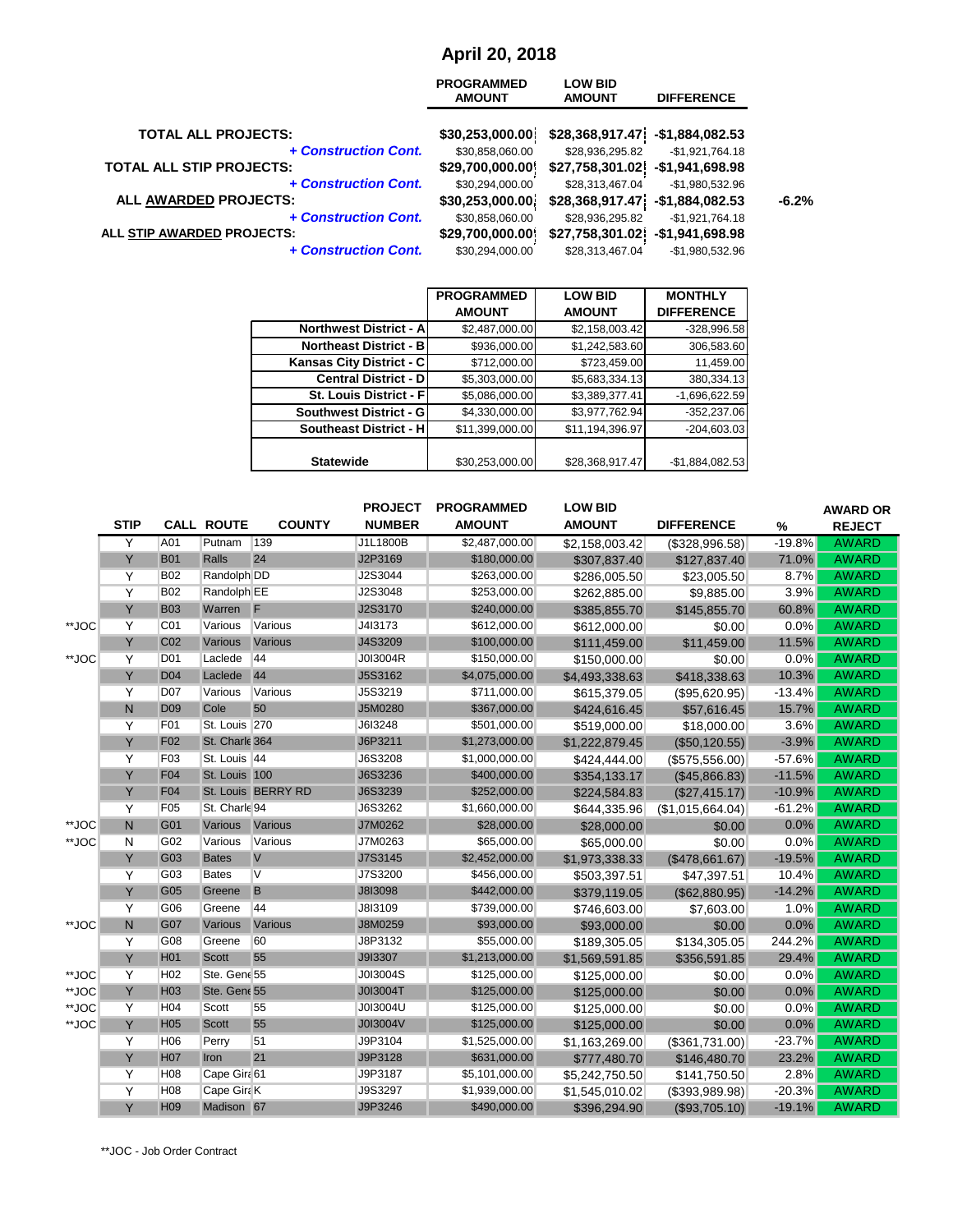## **May 18, 2018**

|                                                         | <b>PROGRAMMED</b><br><b>AMOUNT</b> | <b>LOW BID</b><br><b>AMOUNT</b>                                        | <b>DIFFERENCE</b>   |          |
|---------------------------------------------------------|------------------------------------|------------------------------------------------------------------------|---------------------|----------|
| <b>TOTAL ALL PROJECTS:</b>                              |                                    | $$178,695,000.00$ $$145,018,755.63$                                    | -\$33,676,244.37    |          |
| + Construction Cont.                                    | \$182,268,900.00                   | \$147,919,130.74                                                       | -\$34,349,769.26    |          |
| <b>TOTAL ALL STIP PROJECTS:</b><br>+ Construction Cont. | \$181,392,720.00                   | \$177,836,000.00 \$144,331,560.73 -\$33,504,439.27<br>\$147,218,191.94 | -\$34,174,528.06    |          |
| ALL AWARDED PROJECTS:                                   |                                    | $$178,595,000.00$ $$144,918,755.63$                                    | -\$33,676,244.37    | $-18.9%$ |
| + Construction Cont.                                    | \$182,166,900.00                   | \$147,817,130.74                                                       | -\$34,349,769.26    |          |
| ALL STIP AWARDED PROJECTS:                              |                                    | $$177,736,000.00$ $$144,231,560.73$                                    | -\$33,504,439.27    |          |
| + Construction Cont.                                    | \$181,290,720.00                   | \$147,116,191.94                                                       | $-$ \$34,174,528.06 |          |

|                               | <b>PROGRAMMED</b> | <b>LOW BID</b>   | <b>MONTHLY</b>    |
|-------------------------------|-------------------|------------------|-------------------|
|                               | <b>AMOUNT</b>     | <b>AMOUNT</b>    | <b>DIFFERENCE</b> |
| <b>Northwest District - A</b> | \$0.00            | \$0.00           | 0.00              |
| <b>Northeast District - B</b> | \$209,000.00      | \$245,000.00     | 36,000.00         |
| Kansas City District - C      | \$15,154,000.00   | \$14,585,470.75  | -568,529.25       |
| <b>Central District - D</b>   | \$11,458,000.00   | \$10,078,789.62  | $-1,379,210.38$   |
| <b>St. Louis District - F</b> | \$114,363,000.00  | \$82,813,184.11  | -31,549,815.89    |
| <b>Southwest District - G</b> | \$25,161,000.00   | \$26,740,509.88  | 1,579,509.88      |
| Southeast District - H        | \$11,550,000.00   | \$9,924,671.37   | $-1,625,328.63$   |
|                               |                   |                  |                   |
| <b>Statewide</b>              | \$178,595,000.00  | \$144,918,755.63 | -\$33,676,244.37  |
|                               |                   |                  |                   |

|       | <b>STIP</b> |                 | <b>CALL ROUTE</b>  | <b>COUNTY</b>                 | <b>PROJECT</b><br><b>NUMBER</b> | <b>PROGRAMMED</b><br><b>AMOUNT</b> | <b>LOW BID</b><br><b>AMOUNT</b> | <b>DIFFERENCE</b>        | $\%$     | <b>AWARD OR</b><br><b>REJECT</b> |
|-------|-------------|-----------------|--------------------|-------------------------------|---------------------------------|------------------------------------|---------------------------------|--------------------------|----------|----------------------------------|
| **JOC | Y           | <b>B01</b>      | 70                 | Montgomery                    | J2I3227                         | \$150,000.00                       | \$150,000.00                    | \$0.00                   | 0.0%     | <b>AWARD</b>                     |
|       | N           | <b>B02</b>      | 19                 | Montgomery                    | J2M0275                         | \$59,000.00                        | \$95,000.00                     | \$36,000.00              | 61.0%    | <b>AWARD</b>                     |
| **JOC | Y           | C <sub>01</sub> | Various            | Various                       | J0I3004F                        | \$1,000,000.00                     | \$1,000,000.00                  | \$0.00                   | 0.0%     | <b>AWARD</b>                     |
| **JOC | Y           | C <sub>02</sub> | Various            | Various                       | J0I3004G                        | \$1,000,000.00                     | \$1,000,000.00                  | \$0.00                   | 0.0%     | <b>AWARD</b>                     |
| **JOC | Υ           | C <sub>03</sub> | 70                 | Lafayette                     | J0I3004H                        | \$250,000.00                       | \$250,000.00                    | \$0.00                   | 0.0%     | <b>AWARD</b>                     |
| **JOC | Y           | C <sub>04</sub> | Various            | Various                       | J3I3004                         | \$598,000.00                       | \$598,000.00                    | \$0.00                   | 0.0%     | <b>AWARD</b>                     |
|       | Y           | C <sub>05</sub> | 10                 | Ray                           | J3P3107                         | \$3,618,000.00                     | \$3,220,354.19                  | (\$397,645.81)           | $-11.0%$ | <b>AWARD</b>                     |
|       | Y           | C <sub>06</sub> | T                  | Johnson                       | J3S3119                         | \$553,000.00                       | \$311,329.00                    | (\$241,671.00)           | $-43.7%$ | <b>AWARD</b>                     |
| **JOC | Y           | C07             | Various            | Various                       | J4I3042                         | \$3,380,000.00                     | \$3,380,000.00                  | \$0.00                   | 0.0%     | <b>AWARD</b>                     |
|       | Y           | C <sub>08</sub> | 35                 | Clay                          | J4I3169                         | \$254,000.00                       | \$371,918.69                    | \$117,918.69             | 46.4%    | <b>AWARD</b>                     |
|       | Υ           | C <sub>09</sub> | 29                 | Platte                        | J4I3300                         | \$1,053,000.00                     | \$1,150,860.62                  | \$97,860.62              | 9.3%     | <b>AWARD</b>                     |
| **JOC | Y           | C <sub>10</sub> | Various            | Various                       | J4P3063                         | \$500,000.00                       | \$500,000.00                    | \$0.00                   | 0.0%     | <b>AWARD</b>                     |
| **JOC | Y           | C <sub>11</sub> | Various            | Various                       | J4P3064                         | \$500,000.00                       | \$500,000.00                    | \$0.00                   | 0.0%     | <b>AWARD</b>                     |
| **JOC | Y           | C <sub>12</sub> | Various            | Various                       | J4P3065                         | \$1,471,000.00                     | \$1,471,000.00                  | \$0.00                   | 0.0%     | <b>AWARD</b>                     |
| **JOC | Y           | C <sub>13</sub> | Various            | Various                       | J4P3118                         | \$100,000.00                       | \$100,000.00                    | \$0.00                   | 0.0%     | <b>REJECT</b>                    |
|       | Y           | C <sub>14</sub> | 50                 | Jackson                       | J4P3206                         | \$477,000.00                       | \$427,967.50                    | (\$49,032.50)            | $-10.3%$ | <b>AWARD</b>                     |
|       | Υ           | C16             | 24                 | Jackson                       | J4S3243                         | \$500,000.00                       | \$404,040.75                    | (\$95,959.25)            | $-19.2%$ | <b>AWARD</b>                     |
|       | Y           | <b>D01</b>      | <b>W TRUM Cole</b> |                               | J5P3200                         | \$744,000.00                       | \$642,715.63                    | (\$101, 284.37)          | $-13.6%$ | <b>AWARD</b>                     |
|       | Υ           | D <sub>03</sub> | 87                 | Cooper                        | J5S3166                         | \$5,048,000.00                     | \$4,437,713.54                  | (\$610, 286.46)          | $-12.1%$ | <b>AWARD</b>                     |
|       | Y           | <b>D04</b>      | V                  | Howard                        | J5S3172                         | \$673,000.00                       | \$463,613.52                    | (\$209,386.48)           | $-31.1%$ | <b>AWARD</b>                     |
|       | Y           | D <sub>05</sub> | Various            | Various                       | J5S3220                         | \$263,000.00                       | \$131,318.20                    | (\$131,681.80)           | $-50.1%$ | <b>AWARD</b>                     |
|       | Y           | <b>D06</b>      | 42                 | <b>Maries</b>                 | J5S3297B                        | \$630,000.00                       | \$394,727.00                    | (\$235,273.00)           | $-37.3%$ | <b>AWARD</b>                     |
| **RC  | Y           | D07             | 54                 | Callaway                      | J5O3308                         | \$794,000.00                       | \$1,138,173.52                  | \$344,173.52             | 43.3%    | <b>AWARD</b>                     |
| **RC  | Y           | <b>D08</b>      | 54                 | Callaway                      | J5S3207                         | \$2,766,000.00                     | \$2,582,054.21                  | (\$183,945.79)           | $-6.7%$  | <b>AWARD</b>                     |
|       | Υ           | D <sub>09</sub> | $\overline{7}$     | Pulaski                       | J5P3109                         | \$540,000.00                       | \$288,474.00                    | (\$251,526.00)           | $-46.6%$ | <b>AWARD</b>                     |
|       | Y           | F01             | 44                 | St. Louis                     | J6I3029                         | \$59,000,000.00                    | \$46,884,450.59                 | (\$12, 115, 549.41)      | $-20.5%$ | <b>AWARD</b>                     |
|       | Υ           | F01             | 366                | St. Louis                     | J6S3140                         | \$3,036,000.00                     | \$1,346,984.49                  | (\$1,689,015.51)         | $-55.6%$ | <b>AWARD</b>                     |
|       | Y           | F01             | 366                | St. Louis                     | J6S3181                         | \$5,070,000.00                     | \$2,912,564.92                  | (\$2,157,435.08)         | $-42.6%$ | <b>AWARD</b>                     |
|       | Y           | F02             | 44                 | Franklin                      | J6I3189                         | \$32,374,000.00                    | \$17,947,686.93                 | $($ \$14,426,313.07) $ $ | $-44.6%$ | <b>AWARD</b>                     |
|       | Y           | F <sub>03</sub> |                    | <b>FENDLEI St. Louis City</b> | J6I3268                         | \$1,504,000.00                     | \$2,550,000.00                  | \$1,046,000.00           | 69.5%    | <b>AWARD</b>                     |
|       | N           | F04             | Various            | Various                       | J6M0263                         | \$100,000.00                       | \$61,065.00                     | ( \$38, 935.00)          | $-38.9%$ | <b>AWARD</b>                     |
|       | Y           | F <sub>05</sub> | 67                 | Jefferson                     | J6P3144                         | \$238,000.00                       | \$136,940.60                    | (\$101,059.40)           | $-42.5%$ | <b>AWARD</b>                     |
|       | Y           | F <sub>05</sub> | 67                 | Jefferson                     | J6P3145                         | \$1,230,000.00                     | \$805,353.11                    | (\$424,646.89)           | $-34.5%$ | <b>AWARD</b>                     |
| **JOC | Υ           | F06             | Various            | Various                       | J6P3175                         | \$404,000.00                       | \$404,000.00                    | \$0.00                   | $0.0\%$  | <b>AWARD</b>                     |
| **JOC | Y           | F <sub>07</sub> | Various            | Various                       | J6P3176                         | \$558,000.00                       | \$558,000.00                    | \$0.00                   | 0.0%     | <b>AWARD</b>                     |
| **JOC | Y           | F08             | Various            | St. Louis                     | J6P3177                         | \$1,482,000.00                     | \$1,482,000.00                  | \$0.00                   | $0.0\%$  | <b>AWARD</b>                     |
|       | Y           | F11             | 340                | St. Louis                     | J6S3124                         | \$951,000.00                       | \$1,094,513.44                  | \$143,513.44             | 15.1%    | <b>AWARD</b>                     |
|       | Y           | F11             | 340                | St. Louis                     | J6S3125                         | \$1,110,000.00                     | \$1,162,168.95                  | \$52,168.95              | 4.7%     | <b>AWARD</b>                     |
|       | Υ           | F11             | 340                | St. Louis                     | J6S3234                         | \$1,671,000.00                     | \$875,733.60                    | (\$795,266.40)           | $-47.6%$ | <b>AWARD</b>                     |
|       | Υ           | F12             | D                  | St. Louis City                | J6S3228                         | \$1,474,000.00                     | \$1,019,657.31                  | $($ \$454,342.69) $ $    | $-30.8%$ | <b>AWARD</b>                     |